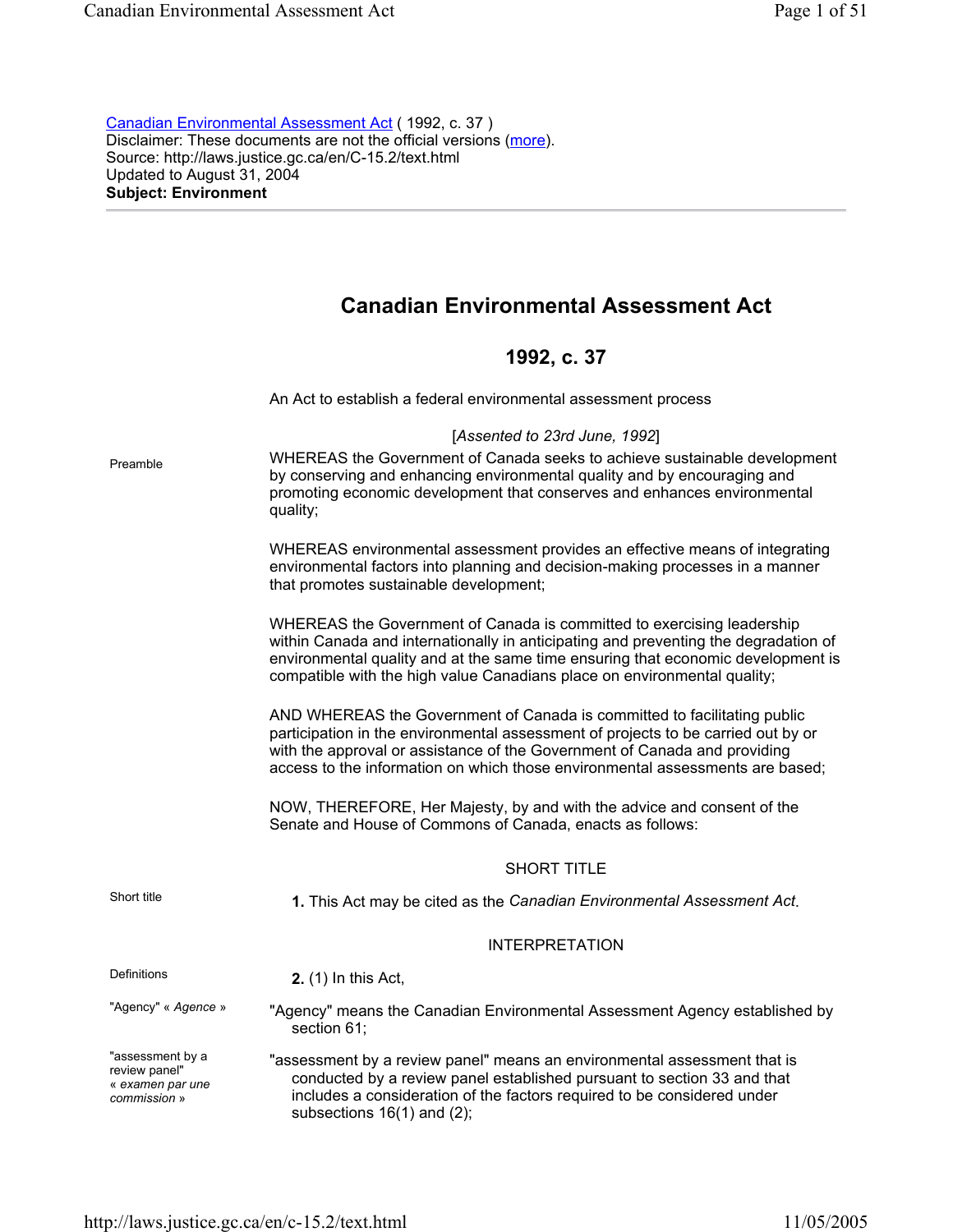| "comprehensive<br>study" « étude<br>approfondie »                   | "comprehensive study" means an environmental assessment that is conducted<br>pursuant to sections 21 and 21.1, and that includes a consideration of the<br>factors required to be considered pursuant to subsections 16(1) and (2);                                                     |
|---------------------------------------------------------------------|-----------------------------------------------------------------------------------------------------------------------------------------------------------------------------------------------------------------------------------------------------------------------------------------|
| "comprehensive study<br>list" « liste d'étude<br>approfondie »      | "comprehensive study list" means a list of all projects or classes of projects that<br>have been prescribed pursuant to regulations made under paragraph $59(d)$ ;                                                                                                                      |
| "environment"<br>« environnement »                                  | "environment" means the components of the Earth, and includes                                                                                                                                                                                                                           |
|                                                                     | (a) land, water and air, including all layers of the atmosphere,                                                                                                                                                                                                                        |
|                                                                     | (b) all organic and inorganic matter and living organisms, and                                                                                                                                                                                                                          |
|                                                                     | (c) the interacting natural systems that include components referred to in<br>paragraphs $(a)$ and $(b)$ ;                                                                                                                                                                              |
| "environmental<br>assessment"<br>« évaluation<br>environnementale » | "environmental assessment" means, in respect of a project, an assessment of the<br>environmental effects of the project that is conducted in accordance with this<br>Act and the regulations;                                                                                           |
| "environmental effect"<br>« effets                                  | "environmental effect" means, in respect of a project,                                                                                                                                                                                                                                  |
| environnementaux »                                                  | (a) any change that the project may cause in the environment, including any<br>change it may cause to a listed wildlife species, its critical habitat or the<br>residences of individuals of that species, as those terms are defined in<br>subsection 2(1) of the Species at Risk Act, |
|                                                                     | (b) any effect of any change referred to in paragraph (a) on                                                                                                                                                                                                                            |
|                                                                     | (i) health and socio-economic conditions,                                                                                                                                                                                                                                               |
|                                                                     | (ii) physical and cultural heritage,                                                                                                                                                                                                                                                    |
|                                                                     | (iii) the current use of lands and resources for traditional purposes by aboriginal<br>persons, or                                                                                                                                                                                      |
|                                                                     | (iv) any structure, site or thing that is of historical, archaeological, paleontological<br>or architectural significance, or                                                                                                                                                           |
|                                                                     | (c) any change to the project that may be caused by the environment,                                                                                                                                                                                                                    |
|                                                                     | whether any such change or effect occurs within or outside Canada;                                                                                                                                                                                                                      |
| "exclusion list" « <i>liste</i><br>d'exclusion »                    | "exclusion list" means a list of projects or classes of projects that have been<br>exempted from the requirement to conduct an assessment by regulations made<br>under paragraph $59(c)$ or $(c.1)$ ;                                                                                   |
| "federal authority"<br>« autorité fédérale »                        | "federal authority" means                                                                                                                                                                                                                                                               |
|                                                                     | (a) a Minister of the Crown in right of Canada,                                                                                                                                                                                                                                         |
|                                                                     | (b) an agency of the Government of Canada or other body established by or<br>pursuant to an Act of Parliament that is ultimately accountable through a<br>Minister of the Crown in right of Canada to Parliament for the conduct of its<br>affairs,                                     |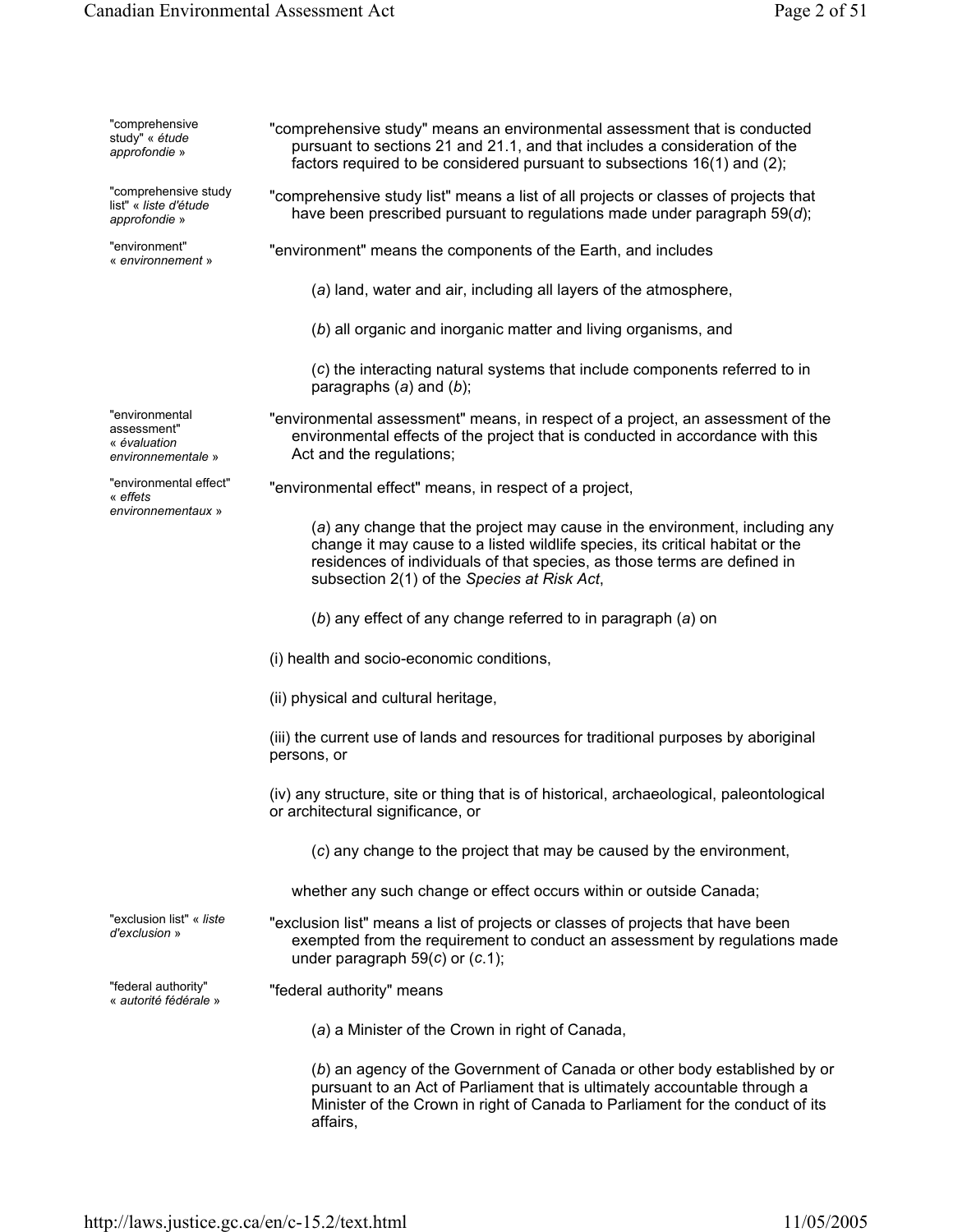(*c*) any department or departmental corporation set out in Schedule I or II to the *Financial Administration Act*, and (*d*) any other body that is prescribed pursuant to regulations made under paragraph 59(*e*), but does not include the Legislature or an agency or body of Yukon or Nunavut, the Commissioner in Council or an agency or body of the Northwest Territories, a council of the band within the meaning of the *Indian Act*, The Hamilton Harbour Commissioners constituted pursuant to *The Hamilton Harbour Commissioners' Act*, The Toronto Harbour Commissioners constituted pursuant to *The Toronto Harbour Commissioners' Act, 1911*, a harbour commission established pursuant to the *Harbour Commissions Act*, a Crown corporation within the meaning of the *Financial Administration Act*, a not-for-profit corporation that enters into an agreement under subsection 80(5) of the *Canada Marine Act* or a port authority established under that Act; "federal lands"<br>« territoire domanial » "federal lands" means (*a*) lands that belong to Her Majesty in right of Canada, or that Her Majesty in right of Canada has the power to dispose of, and all waters on and airspace above those lands, other than lands under the administration and control of the Commissioner of Yukon, the Northwest Territories or Nunavut, (*b*) the following lands and areas, namely, (i) the internal waters of Canada, (ii) the territorial sea of Canada, (iii) the exclusive economic zone of Canada, and (iv) the continental shelf of Canada, and (*c*) reserves, surrendered lands and any other lands that are set apart for the use and benefit of a band and are subject to the *Indian Act*, and all waters on and airspace above those reserves or lands; "follow-up program" « *programme de suivi* » "follow-up program" means a program for (*a*) verifying the accuracy of the environmental assessment of a project, and (*b*) determining the effectiveness of any measures taken to mitigate the adverse environmental effects of the project; "interested party"<br>« partie intéressée » "interested party" means, in respect of an environmental assessment, any person or body having an interest in the outcome of the environmental assessment for a purpose that is neither frivolous nor vexatious; "mediation"<br>« *médiation* » "mediation" means an environmental assessment that is conducted with the assistance of a mediator appointed pursuant to section 30 and that includes a consideration of the factors required to be considered under subsections 16(1) and (2); "Minister" « *ministre* » "Minister" means the Minister of the Environment;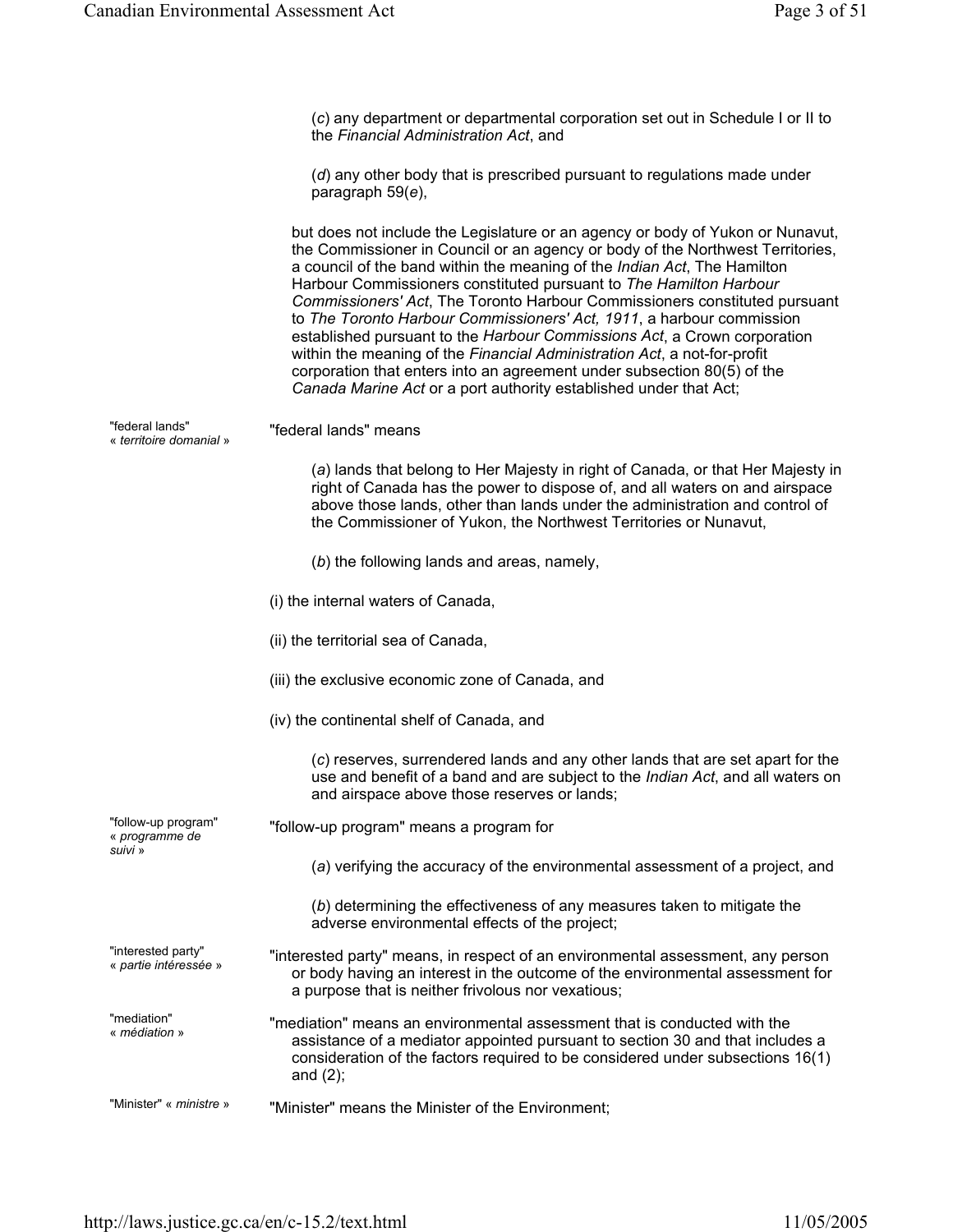| "mitigation" « <i>mesures</i><br>d'atténuation »             | "mitigation" means, in respect of a project, the elimination, reduction or control of<br>the adverse environmental effects of the project, and includes restitution for any<br>damage to the environment caused by such effects through replacement,<br>restoration, compensation or any other means;                                                                                                                                                                                                                                                                                      |
|--------------------------------------------------------------|--------------------------------------------------------------------------------------------------------------------------------------------------------------------------------------------------------------------------------------------------------------------------------------------------------------------------------------------------------------------------------------------------------------------------------------------------------------------------------------------------------------------------------------------------------------------------------------------|
| "prescribed" Version<br>anglaise seulement                   | "prescribed" means prescribed by the regulations;                                                                                                                                                                                                                                                                                                                                                                                                                                                                                                                                          |
| "project" « projet »                                         | "project" means                                                                                                                                                                                                                                                                                                                                                                                                                                                                                                                                                                            |
|                                                              | (a) in relation to a physical work, any proposed construction, operation,<br>modification, decommissioning, abandonment or other undertaking in<br>relation to that physical work, or                                                                                                                                                                                                                                                                                                                                                                                                      |
|                                                              | (b) any proposed physical activity not relating to a physical work that is<br>prescribed or is within a class of physical activities that is prescribed<br>pursuant to regulations made under paragraph 59(b);                                                                                                                                                                                                                                                                                                                                                                             |
| "proponent"<br>« promoteur »                                 | "proponent", in respect of a project, means the person, body, federal authority or<br>government that proposes the project;                                                                                                                                                                                                                                                                                                                                                                                                                                                                |
| "record" « document »                                        | "record" includes any correspondence, memorandum, book, plan, map, drawing,<br>diagram, pictorial or graphic work, photograph, film, microform, sound<br>recording, videotape, machine readable record, and any other documentary<br>material, regardless of physical form or characteristics, and any copy thereof;                                                                                                                                                                                                                                                                       |
| "Registry" « registre »                                      | "Registry" means the Canadian Environmental Assessment Registry established<br>under section 55;                                                                                                                                                                                                                                                                                                                                                                                                                                                                                           |
| "responsible authority"<br>« autorité<br>responsable »       | "responsible authority", in relation to a project, means a federal authority that is<br>required pursuant to subsection 11(1) to ensure that an environmental<br>assessment of the project is conducted;                                                                                                                                                                                                                                                                                                                                                                                   |
| "screening" « examen<br>préalable »                          | "screening" means an environmental assessment that is conducted pursuant to<br>section 18 and that includes a consideration of the factors set out in subsection<br>16(1);                                                                                                                                                                                                                                                                                                                                                                                                                 |
| "screening report"<br>« rapport d'examen<br>préalable »      | "screening report" means a report that summarizes the results of a screening;                                                                                                                                                                                                                                                                                                                                                                                                                                                                                                              |
| "sustainable<br>development"<br>« développement<br>durable » | "sustainable development" means development that meets the needs of the<br>present, without compromising the ability of future generations to meet their<br>own needs.                                                                                                                                                                                                                                                                                                                                                                                                                     |
| Extended meaning of<br>"administration of<br>federal lands"  | (2) In so far as this Act applies to Crown corporations, the expression<br>"administration of federal lands" includes the ownership or management of those<br>lands.                                                                                                                                                                                                                                                                                                                                                                                                                       |
| For greater certainty                                        | (3) For greater certainty, any construction, operation, modification,<br>decommissioning, abandonment or other undertaking in relation to a physical work<br>and any activity that is prescribed or is within a class of activities that is prescribed<br>for the purposes of the definition "project" in subsection (1) is a project for at least<br>so long as, in relation to it, a person or body referred to in subsection $5(1)$ or (2), 8<br>$(1)$ , $9(2)$ , $9.1(2)$ , $10(1)$ or $10.1(2)$ is considering, but has not yet taken, an action<br>referred to in those subsections. |
|                                                              | 1992, c. 37, s. 2; 1993, c. 28, s. 78, c. 34, s. 18(F); 1996, c. 31, s. 61; 1998, c. 10,<br>s. 164, c. 15, s. 50; 2002, c. 7, s. 122, c. 29, s. 137; 2003, c. 9, s. 1.                                                                                                                                                                                                                                                                                                                                                                                                                     |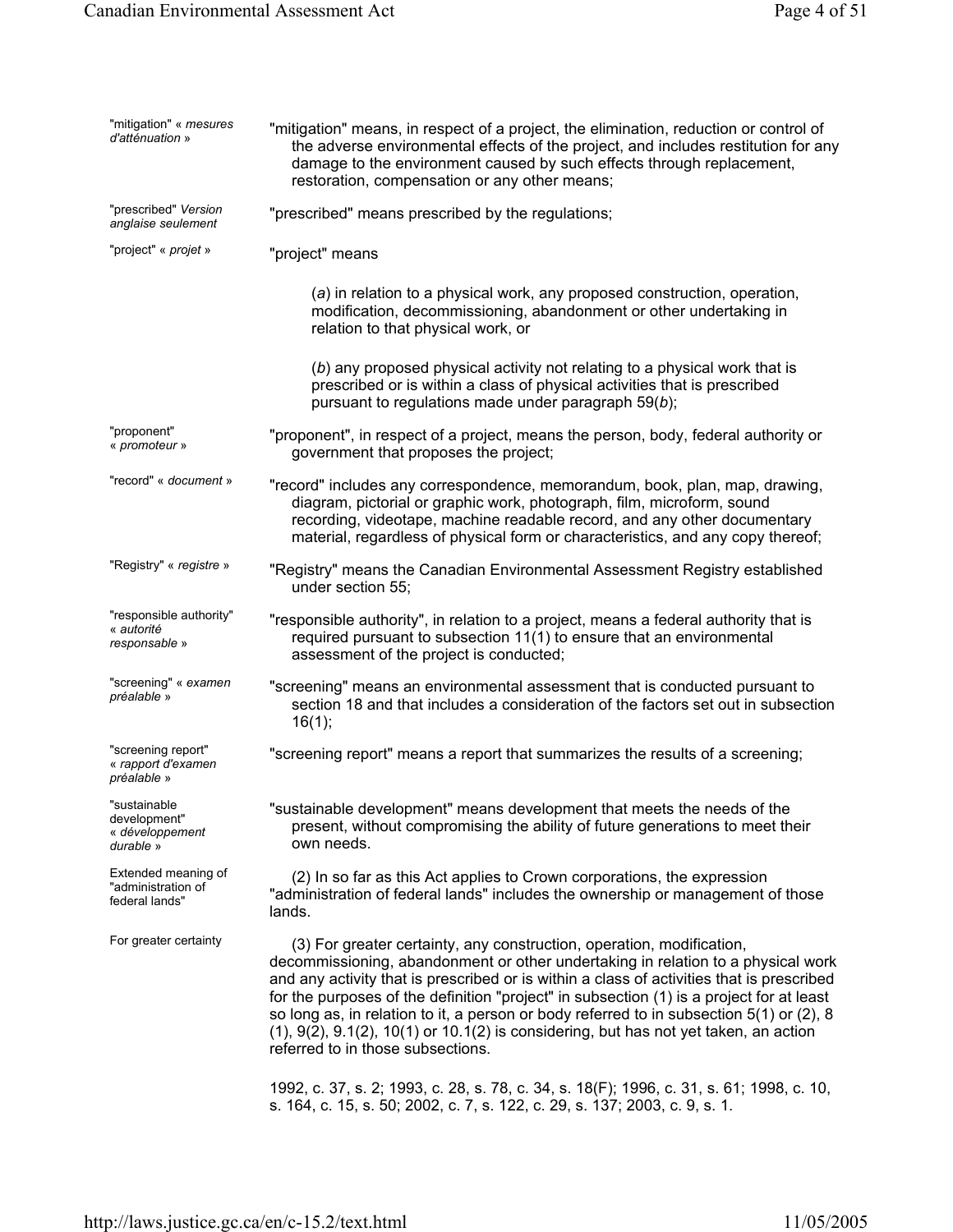|                                                   | <b>HER MAJESTY</b>                                                                                                                                                                                                                                                                                                                                     |
|---------------------------------------------------|--------------------------------------------------------------------------------------------------------------------------------------------------------------------------------------------------------------------------------------------------------------------------------------------------------------------------------------------------------|
| Binding on Her<br>Majesty                         | 3. This Act is binding on Her Majesty in right of Canada or a province.                                                                                                                                                                                                                                                                                |
|                                                   | <b>PURPOSES</b>                                                                                                                                                                                                                                                                                                                                        |
| Purposes                                          | 4. (1) The purposes of this Act are                                                                                                                                                                                                                                                                                                                    |
|                                                   | (a) to ensure that projects are considered in a careful and precautionary<br>manner before federal authorities take action in connection with them, in order<br>to ensure that such projects do not cause significant adverse environmental<br>effects;                                                                                                |
|                                                   | (b) to encourage responsible authorities to take actions that promote<br>sustainable development and thereby achieve or maintain a healthy<br>environment and a healthy economy;                                                                                                                                                                       |
|                                                   | $(b.1)$ to ensure that responsible authorities carry out their responsibilities in a<br>coordinated manner with a view to eliminating unnecessary duplication in the<br>environmental assessment process;                                                                                                                                              |
|                                                   | (b.2) to promote cooperation and coordinated action between federal and<br>provincial governments with respect to environmental assessment processes<br>for projects;                                                                                                                                                                                  |
|                                                   | (b.3) to promote communication and cooperation between responsible<br>authorities and Aboriginal peoples with respect to environmental assessment;                                                                                                                                                                                                     |
|                                                   | (c) to ensure that projects that are to be carried out in Canada or on federal<br>lands do not cause significant adverse environmental effects outside the<br>jurisdictions in which the projects are carried out; and                                                                                                                                 |
|                                                   | (d) to ensure that there be opportunities for timely and meaningful public<br>participation throughout the environmental assessment process.                                                                                                                                                                                                           |
| Duties of the<br>Government of<br>Canada          | (2) In the administration of this Act, the Government of Canada, the Minister,<br>the Agency and all bodies subject to the provisions of this Act, including federal<br>authorities and responsible authorities, shall exercise their powers in a manner that<br>protects the environment and human health and applies the precautionary<br>principle. |
|                                                   | 1992, c. 37, s. 4; 1993, c. 34, s. 19(F); 1994, c. 46, s. 1; 2003, c. 9, s. 2.                                                                                                                                                                                                                                                                         |
|                                                   | ENVIRONMENTAL ASSESSMENT OF PROJECTS                                                                                                                                                                                                                                                                                                                   |
|                                                   | <b>Projects to be Assessed</b>                                                                                                                                                                                                                                                                                                                         |
| Projects requiring<br>environmental<br>assessment | 5. (1) An environmental assessment of a project is required before a federal<br>authority exercises one of the following powers or performs one of the following<br>duties or functions in respect of a project, namely, where a federal authority                                                                                                     |
|                                                   | (a) is the proponent of the project and does any act or thing that commits the<br>federal authority to carrying out the project in whole or in part;                                                                                                                                                                                                   |

### http://laws.justice.gc.ca/en/c-15.2/text.html 11/05/2005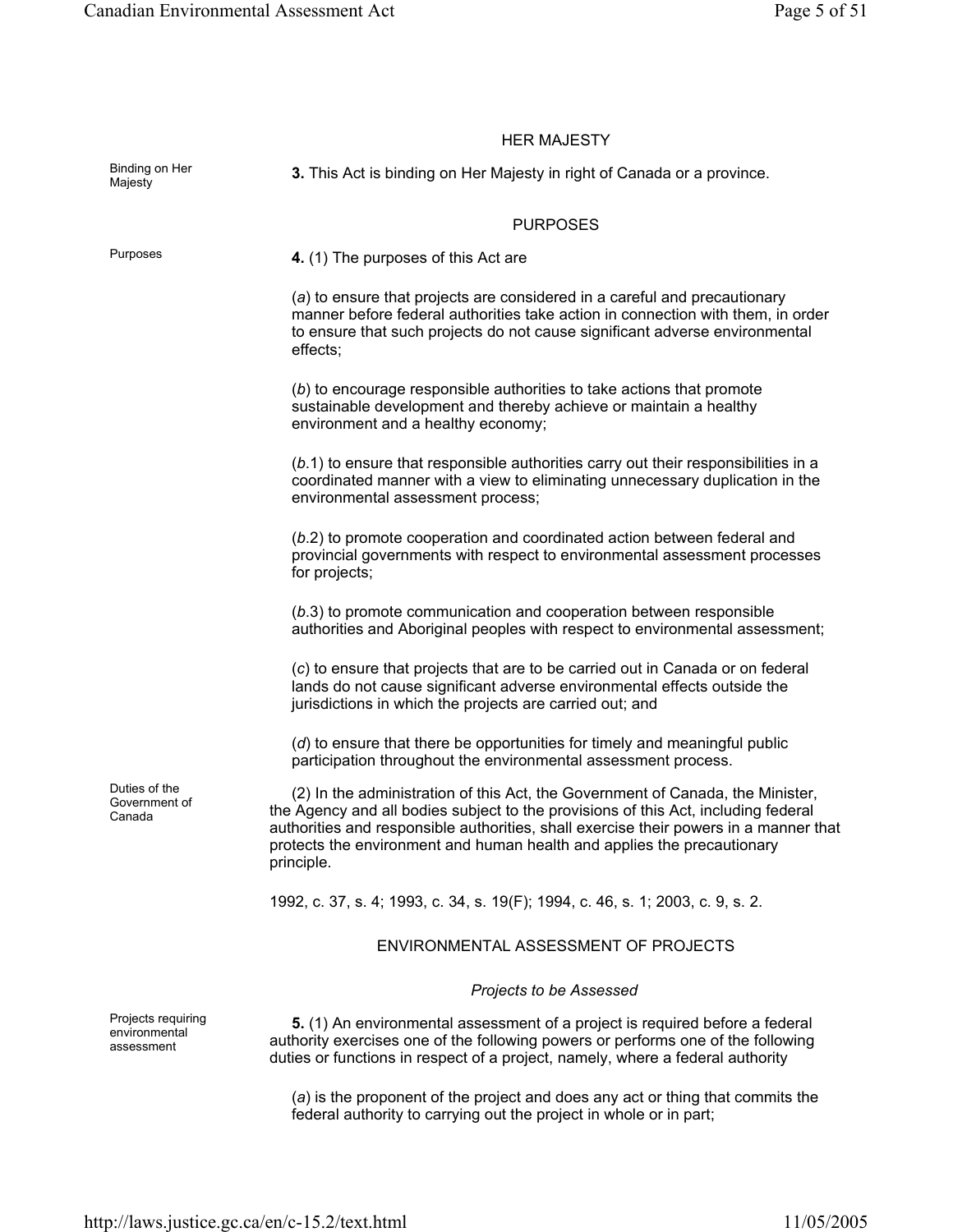(*b*) makes or authorizes payments or provides a guarantee for a loan or any other form of financial assistance to the proponent for the purpose of enabling the project to be carried out in whole or in part, except where the financial assistance is in the form of any reduction, avoidance, deferral, removal, refund, remission or other form of relief from the payment of any tax, duty or impost imposed under any Act of Parliament, unless that financial assistance is provided for the purpose of enabling an individual project specifically named in the Act, regulation or order that provides the relief to be carried out; (*c*) has the administration of federal lands and sells, leases or otherwise disposes of those lands or any interests in those lands, or transfers the administration and control of those lands or interests to Her Majesty in right of a province, for the purpose of enabling the project to be carried out in whole or in part; or (*d*) under a provision prescribed pursuant to paragraph 59(*f*), issues a permit or licence, grants an approval or takes any other action for the purpose of enabling the project to be carried out in whole or in part. Projects requiring approval of Governor in Council (2) Notwithstanding any other provision of this Act, (*a*) an environmental assessment of a project is required before the Governor in Council, under a provision prescribed pursuant to regulations made under paragraph 59(*g*), issues a permit or licence, grants an approval or takes any other action for the purpose of enabling the project to be carried out in whole or in part; and (*b*) the federal authority that, directly or through a Minister of the Crown in right of Canada, recommends that the Governor in Council take an action referred to in paragraph (*a*) in relation to that project (i) shall ensure that an environmental assessment of the project is conducted as early as is practicable in the planning stages of the project and before irrevocable decisions are made, (ii) is, for the purposes of this Act and the regulations, except subsection 11 (2) and sections 20 and 37, the responsible authority in relation to the project, (iii) shall consider the applicable reports and comments referred to in sections 20 and 37, and (iv) where applicable, shall perform the duties of the responsible authority in relation to the project under section 38 as if it were the responsible authority in relation to the project for the purposes of paragraphs 20(1)(*a*) and 37(1) (*a*). Confidences of Queen's Privy Council for Canada **6.** Notwithstanding any other provision of this Act, no confidence of the Queen's Privy Council for Canada in respect of which subsection 39(1) of the *Canada Evidence Act* applies shall be disclosed or made available to any person. *Excluded Projects*  Exclusions **7.** (1) An assessment of a project is not required under section 5 or sections 8 to 10.1, where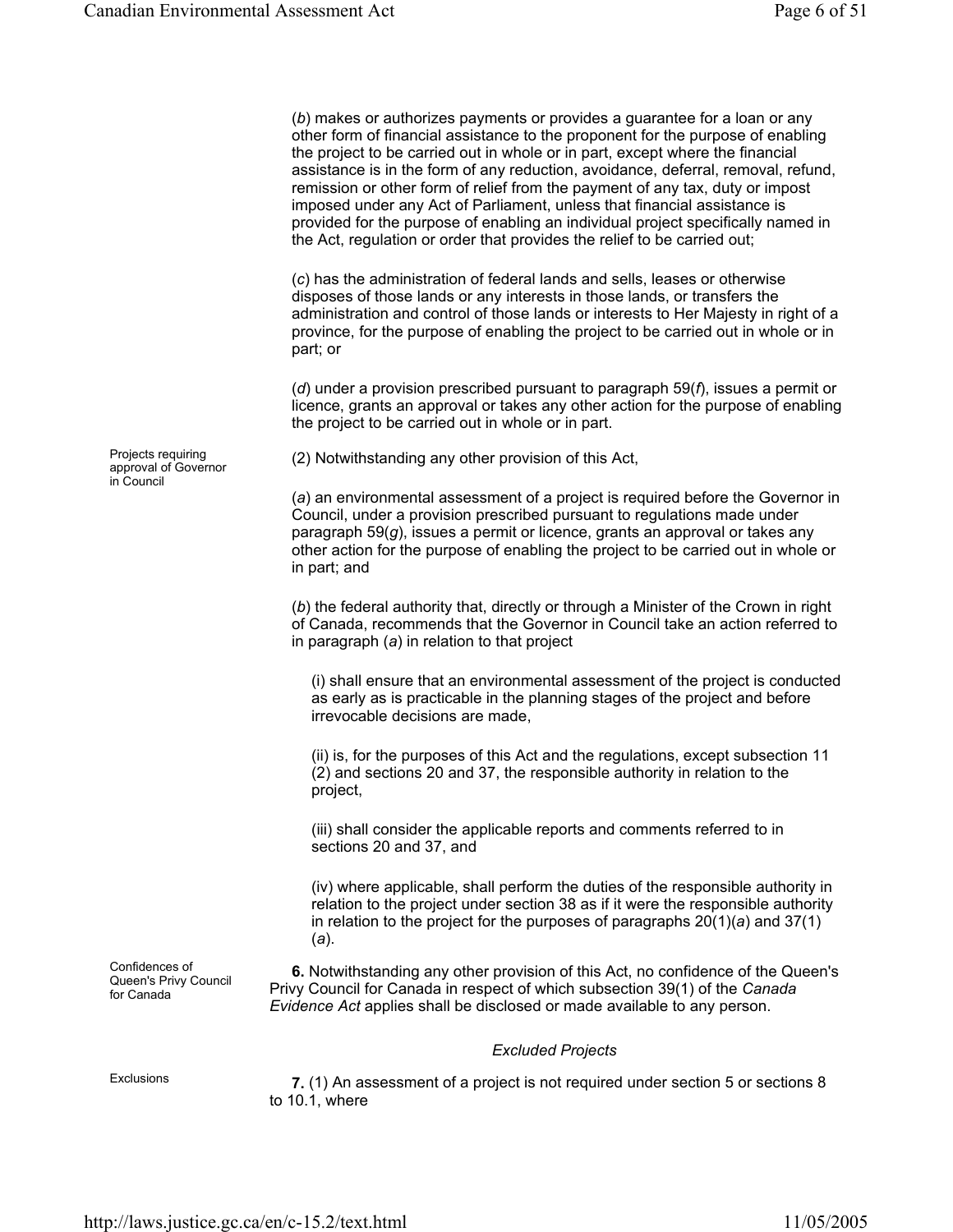(*a*) the project is described in an exclusion list;

(*b*) the project is to be carried out in response to a national emergency for which special temporary measures are being taken under the *Emergencies Act*; or

(*c*) the project is to be carried out in response to an emergency and carrying out the project forthwith is in the interest of preventing damage to property or the environment or is in the interest of public health or safety.

Exclusions (2) For greater certainty, an assessment is not required under any of the provisions referred to in this subsection where a federal authority exercises a power or performs a duty or function referred to in paragraph 5(1)(*b*) or 10.1(2)(*b*) - - or a person or body exercises a power or performs a duty or function referred to in paragraph  $5(1)(b)$ ,  $9(2)(b)$ ,  $9.1(2)(b)$  or  $10(1)(b)$  -- in relation to a project and the essential details of the project are not specified before or at the time the power is exercised or the duty or function is performed.

1992, c. 37, s. 7; 1994, c. 26, s. 23(F); 2003, c. 9, s. 3.

**8.** (1) A Crown corporation, as defined in subsection 83(1) of the *Financial Administration Act*, that is not a federal authority shall, if regulations have been made in relation to it under paragraph 59(*j*) and have come into force, ensure that, before it exercises a power or performs a duty or function referred to in any of paragraphs 5(1)(*a*) to (*d*) in relation to a project, an environmental assessment of the project under this section is conducted in accordance with those regulations as early as is practicable in the planning stages of the project and before irrevocable decisions are made.

where a minister has (2) Notwithstanding section 5, a Minister of the Crown in right of Canada is not no duty required to ensure that an environmental assessment of a project is conducted by reason only of that minister's authorization or approval under any other Act of Parliament or any regulations made under such an Act of the exercise of a power or performance of a duty or function referred to in paragraph 5(1)(*a*), (*b*) or (*c*) in relation to the project by a Crown corporation within the meaning of the *Financial Administration Act*.

> $(3)$  If a Crown corporation is the proponent of a project and proposes to do any act or thing that commits it to carrying out the project in whole or in part and a federal authority other than the Crown corporation is required under paragraph 5(1) (*d*) to ensure the conduct of an environmental assessment of that project, the Crown corporation is not required to ensure that an environmental assessment of the project is conducted but, for greater certainty, it may accept a delegation from the federal authority under section 17.

1992, c. 37, s. 8; 2003, c. 9, s. 4.

**9.** (1) The Hamilton Harbour Commissioners as constituted pursuant to *The Hamilton Harbour Commissioners' Act*, a harbour commission established pursuant to the *Harbour Commissions Act*, a not-for-profit corporation that enters into an agreement under subsection 80(5) of the *Canada Marine Act* or a port authority established under that Act shall, if regulations have been made under paragraph 59(*k*) and have come into force, ensure that an environmental assessment of a project under this section is conducted in accordance with those regulations as early as is practicable in the planning stages of the project and before irrevocable decisions are made.

Projects (2) The environmental assessment of a project under this section shall be conducted where

Assessments by certain Crown corporations

Where a minister has

Precedence of federal<br>authority

Assessments by harbour commissions and port authorities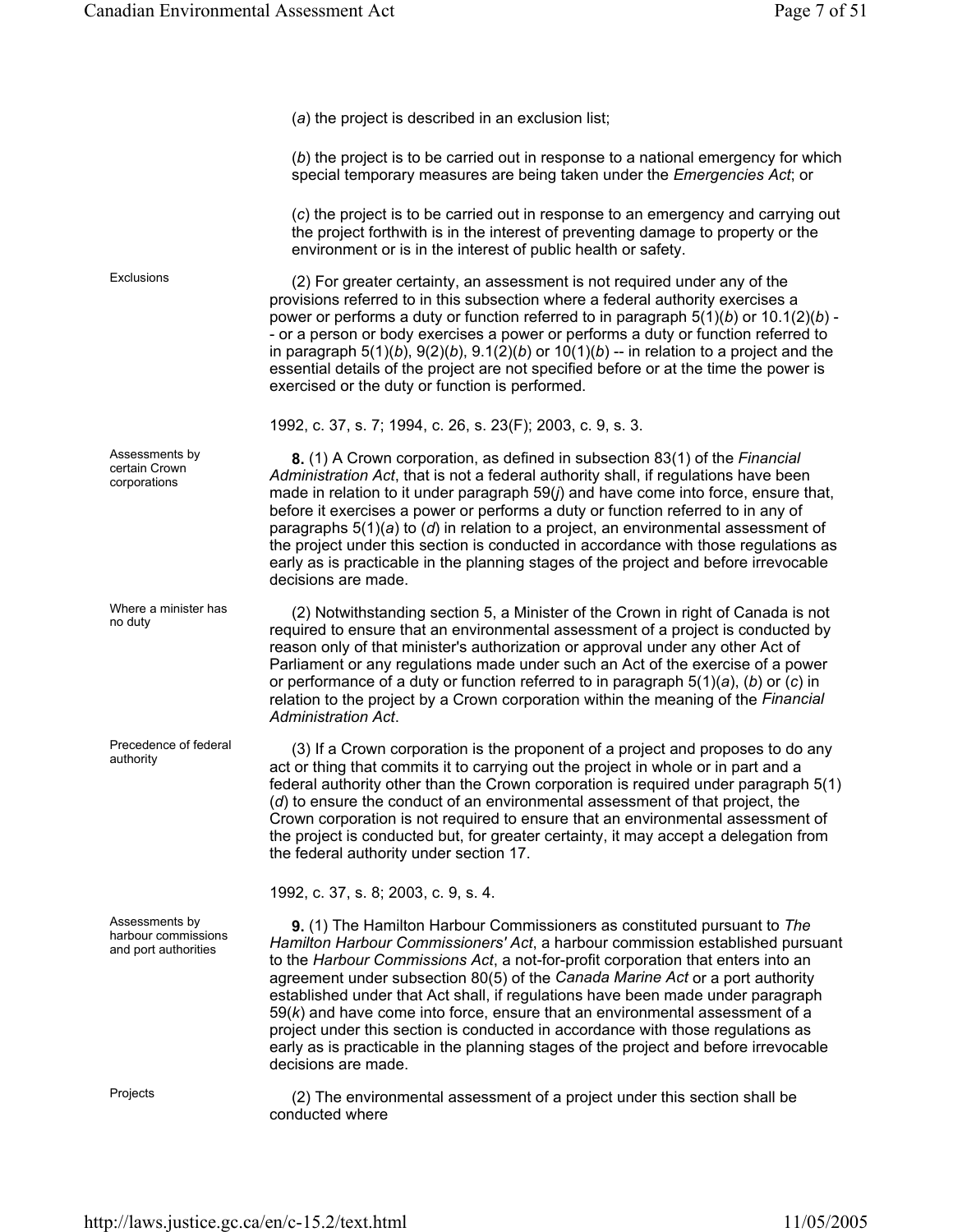(*a*) a person or body referred to in subsection (1) is the proponent of the project and does any act or thing that commits it to carrying out the project in whole or in part;

|                        | (b) a person or body referred to in subsection (1) makes or authorizes<br>payments or provides a guarantee for a loan or any other form of financial<br>assistance to the proponent for the purpose of enabling the project to be carried<br>out in whole or in part;                                                                                                                                 |
|------------------------|-------------------------------------------------------------------------------------------------------------------------------------------------------------------------------------------------------------------------------------------------------------------------------------------------------------------------------------------------------------------------------------------------------|
|                        | (c) a person or body referred to in subsection (1) sells, leases or otherwise<br>disposes of federal lands or any interests in those lands, for the purpose of<br>enabling the project to be carried out in whole or in part;                                                                                                                                                                         |
|                        | (d) under a provision prescribed under paragraph $59(k.1)$ , a person or body<br>referred to in subsection (1) issues a permit or licence, grants an approval or<br>takes any other action for the purpose of enabling the project to be carried out<br>in whole or in part; or                                                                                                                       |
|                        | (e) in circumstances prescribed by regulations made under paragraph $59(k.2)$ , a<br>project is to be carried out in whole or in part on federal lands over which a<br>person or body referred to in subsection (1) has administration or management.                                                                                                                                                 |
|                        | 1992, c. 37, s. 9; 1998, c. 10, s. 165; 2003, c. 9, s. 5.                                                                                                                                                                                                                                                                                                                                             |
| Prescribed authorities | <b>9.1</b> (1) If regulations have been made under paragraph $59(k.3)$ and have come<br>into force, an authority prescribed by those regulations shall ensure that an<br>environmental assessment of a project under this section is conducted in<br>accordance with those regulations as early as is practicable in the planning stages<br>of the project and before irrevocable decisions are made. |
| Projects               | (2) The environmental assessment of a project under this section shall be<br>conducted where                                                                                                                                                                                                                                                                                                          |
|                        | (a) the project is to be carried out on federal lands and the prescribed authority<br>is the proponent of the project and does any act or thing that commits it to<br>carrying out the project in whole or in part;                                                                                                                                                                                   |
|                        | (b) the project is to be carried out on federal lands and the prescribed authority<br>makes or authorizes payments or provides a guarantee for a loan or any other<br>form of financial assistance to the proponent for the purpose of enabling the<br>project to be carried out in whole or in part;                                                                                                 |
|                        | (c) the prescribed authority sells, leases or otherwise disposes of federal lands<br>or any interests in those lands, for the purpose of enabling the project to be<br>carried out in whole or in part;                                                                                                                                                                                               |
|                        | (d) the prescribed authority, under a provision prescribed under paragraph 59<br>(k.4), issues a permit or licence, grants an approval or takes any other action for<br>the purpose of enabling the project to be carried out in whole or in part; or                                                                                                                                                 |
|                        | (e) in circumstances prescribed by regulations made under paragraph $59(k.5)$ , a<br>project is to be carried out in whole or in part on federal lands over which the<br>prescribed authority has administration or management or any right or interest<br>specified in those regulations.                                                                                                            |
|                        | 2003, c. 9, s. 5.                                                                                                                                                                                                                                                                                                                                                                                     |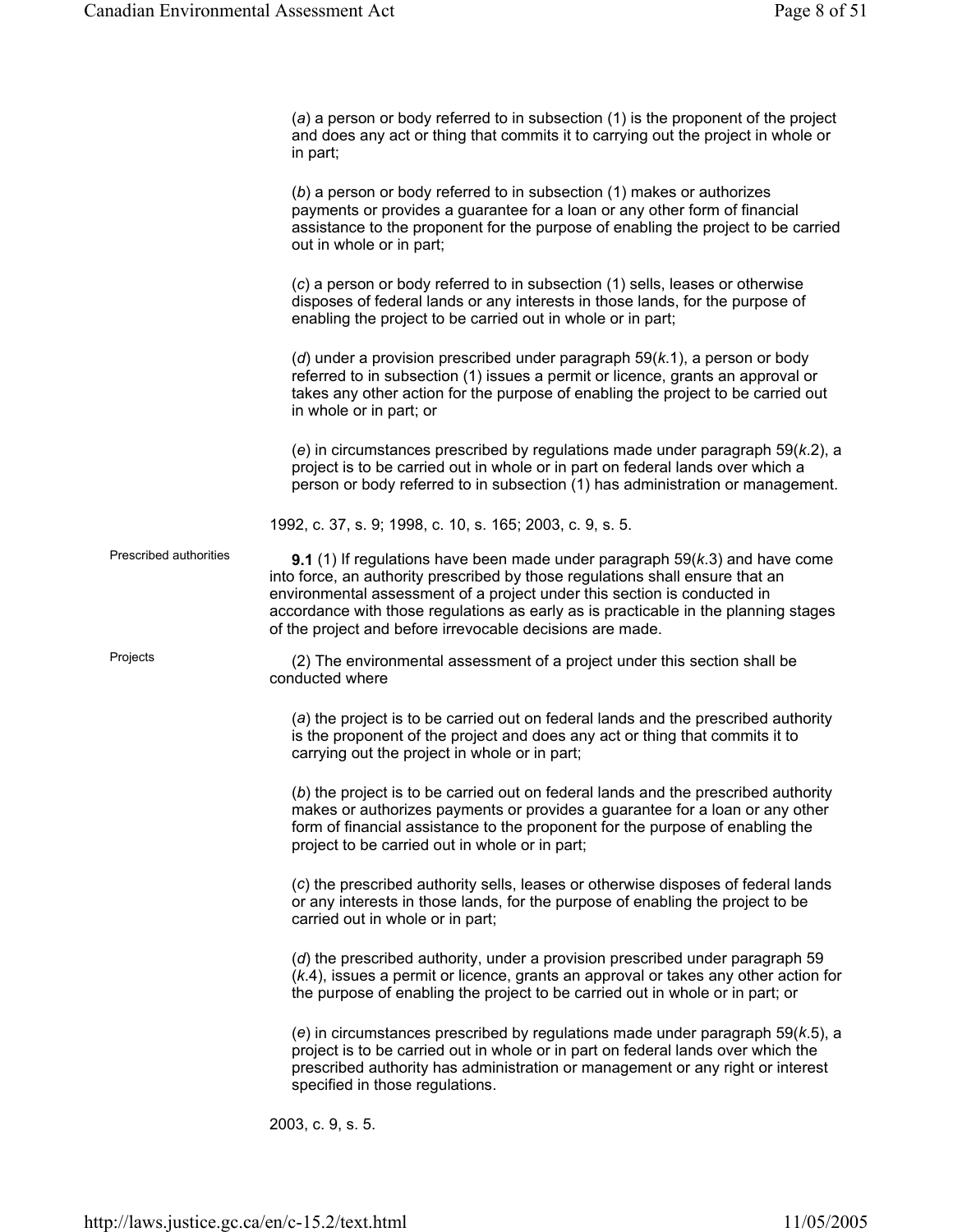| Assessments by band<br>councils under<br>regulations | 10. (1) If a project is to be carried out in whole or in part on a reserve that has<br>been set apart for the use and benefit of a band and that is subject to the <i>Indian</i><br>Act, the council of the band for whose use and benefit the reserve has been set<br>apart shall, if regulations that apply to the band have been made under paragraph<br>59(I) and have come into force, ensure that an environmental assessment of the<br>project is conducted in accordance with those regulations before the band council<br>exercises one of the following powers or performs one of the following duties or<br>functions in respect of the project, namely, where the band council |
|------------------------------------------------------|--------------------------------------------------------------------------------------------------------------------------------------------------------------------------------------------------------------------------------------------------------------------------------------------------------------------------------------------------------------------------------------------------------------------------------------------------------------------------------------------------------------------------------------------------------------------------------------------------------------------------------------------------------------------------------------------|
|                                                      | (a) is the proponent of the project and does any act or thing that commits it to<br>carrying out the project in whole or in part;                                                                                                                                                                                                                                                                                                                                                                                                                                                                                                                                                          |
|                                                      | (b) makes or authorizes payments or provides a guarantee for a loan or any<br>other form of financial assistance to the proponent of the project for the purpose<br>of enabling the project to be carried out in whole or in part, including financial<br>assistance in the form of any reduction, avoidance, deferral, removal, refund,<br>remission or other form of relief from the payment of any tax; or                                                                                                                                                                                                                                                                              |
|                                                      | (c) takes any action under a provision prescribed under paragraph 59(1.001) for<br>the purpose of enabling the project to be carried out in whole or in part.                                                                                                                                                                                                                                                                                                                                                                                                                                                                                                                              |
| Timing of assessment                                 | (2) Where an environmental assessment of a project is required under<br>subsection (1), the band council shall ensure that the assessment is conducted as<br>early as is practicable in the planning stages of the project and before irrevocable<br>decisions are made.                                                                                                                                                                                                                                                                                                                                                                                                                   |
|                                                      | 1992, c. 37, s. 10; 2003, c. 9, s. 5.                                                                                                                                                                                                                                                                                                                                                                                                                                                                                                                                                                                                                                                      |
| Assessments -- CIDA                                  | 10.1 (1) The Canadian International Development Agency shall, if regulations<br>have been made under paragraph 59(1.01) and have come into force, ensure that<br>an environmental assessment of a project is conducted under this section in<br>accordance with those regulations as early as is practicable in the planning stages<br>of the project and before irrevocable decisions are made.                                                                                                                                                                                                                                                                                           |
| Projects                                             | (2) An environmental assessment of a project under this section is required to<br>be conducted where the Canadian International Development Agency                                                                                                                                                                                                                                                                                                                                                                                                                                                                                                                                         |
|                                                      | (a) is the proponent of the project and does any act or thing that commits it to<br>carrying out the project in whole or in part; or                                                                                                                                                                                                                                                                                                                                                                                                                                                                                                                                                       |
|                                                      | (b) makes or authorizes payments or provides a guarantee for a loan or any<br>other form of financial assistance for the purpose of enabling the project to be<br>carried out in whole or in part.                                                                                                                                                                                                                                                                                                                                                                                                                                                                                         |
| Replacement for<br>environmental<br>assessment       | (3) The application of subsection 5(1) to the Canadian International<br>Development Agency is suspended while regulations referred to in subsection (1)<br>are in force.                                                                                                                                                                                                                                                                                                                                                                                                                                                                                                                   |
|                                                      | 2003, c. 9, s. 5.                                                                                                                                                                                                                                                                                                                                                                                                                                                                                                                                                                                                                                                                          |
|                                                      | <b>Responsible Authority</b>                                                                                                                                                                                                                                                                                                                                                                                                                                                                                                                                                                                                                                                               |
| Timing of assessment                                 | 11. (1) Where an environmental assessment of a project is required, the federal<br>authority referred to in section 5 in relation to the project shall ensure that the<br>environmental assessment is conducted as early as is practicable in the planning<br>stages of the project and before irrevocable decisions are made, and shall be                                                                                                                                                                                                                                                                                                                                                |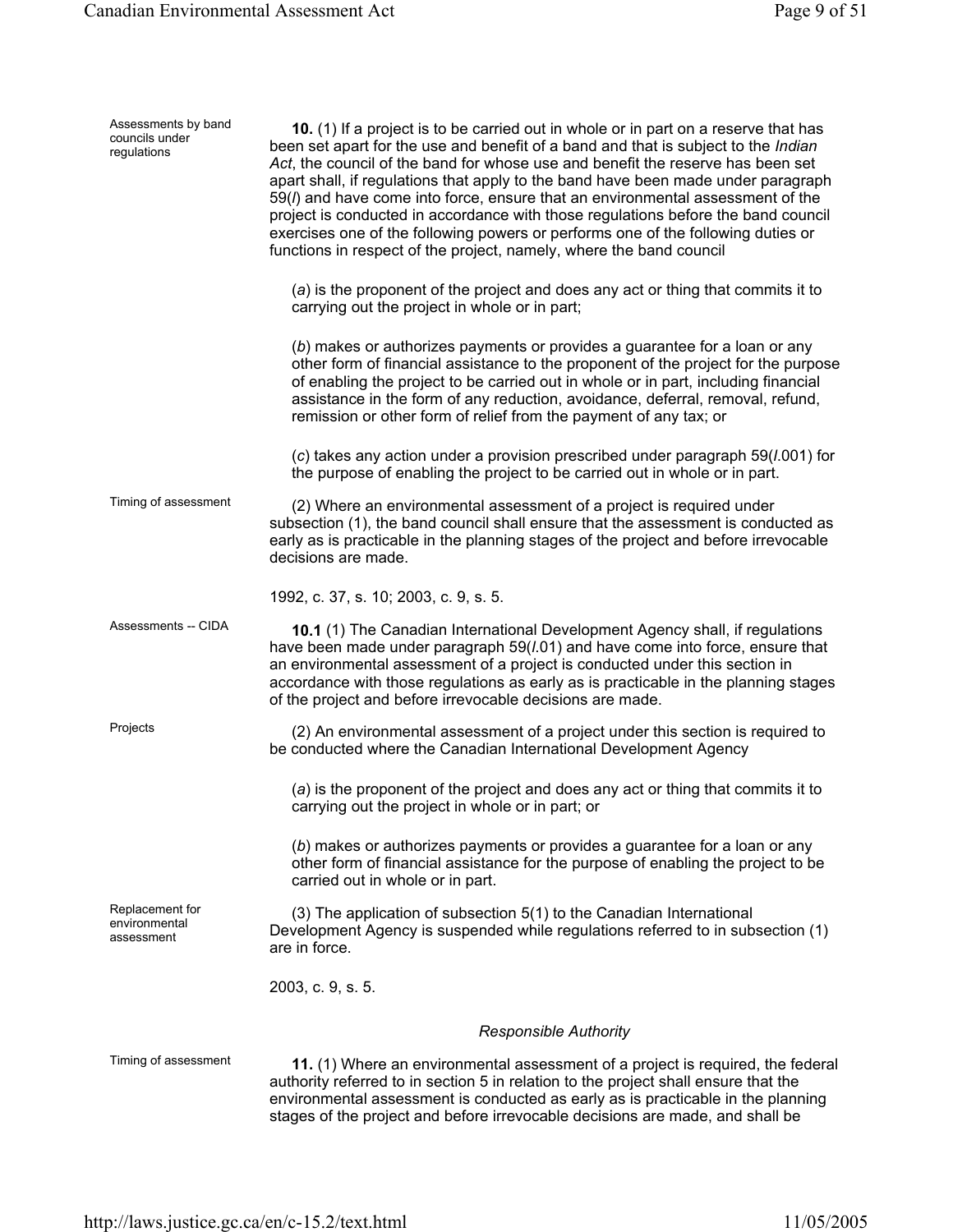referred to in this Act as the responsible authority in relation to the project. No power, etc., to be exercised until assessment is complete (2) A responsible authority shall not exercise any power or perform any duty or function referred to in section 5 in relation to a project unless it takes a course of action pursuant to paragraph 20(1)(*a*) or 37(1)(*a*). Ministerial orders **11.1** (1) The Minister or the minister through whom the responsible authority is accountable to Parliament for the conduct of its affairs in respect of a project being assessed under this Act -- or, if there is more than one responsible authority in respect of a project, the ministers together -- may, by order, prohibit a proponent from doing, until the day on which the responsible authority or authorities take a course of action under paragraph 20(1)(*a*) or (*b*) or subsection 37(1), any act or thing that carries out the project being assessed in whole or in part and that would alter the environment. Order in force (2) An order under subsection (1) takes effect on the day on which it is made. Approval of Governor<br>in Council  $(3)$  The order ceases to have effect 14 days after it is made unless, within that period, it is approved by the Governor in Council. Exemption from application of *Statutory Instruments Act* (4) The order is exempt from the application of sections 3, 5 and 11 of the *Statutory Instruments Act* and shall be published in the *Canada Gazette* within 23 days after it is approved by the Governor in Council. 2003, c. 9, s. 6. Injunction **11.2** (1) If, on the application of the Attorney General of Canada or any interested person, it appears to a court of competent jurisdiction that an order made under section 11.1 has been, is about to be or is likely to be contravened, the court may issue an injunction ordering any person named in the application to refrain from doing any act or thing that would contravene the order, until the day on which the responsible authority or authorities referred to in that section take a course of action under paragraph 20(1)(*a*) or (*b*) or subsection 37(1). Notice (2) At least forty-eight hours before an injunction is issued under subsection (1), notice of the application shall be given to persons named in the application, unless the urgency of the situation is such that the delay involved in giving the notice would not be in the public interest. 2003, c. 9, s. 6. More than one responsible authority **12.** (1) Where there are two or more responsible authorities in relation to a responsible authority project, they shall together determine the manner in which to perform their duties and functions under this Act and the regulations. Disagreement (2) In the case of a disagreement, the Agency may advise responsible authorities and other federal authorities with respect to their powers, duties and functions under this Act and the manner in which those powers, duties and functions may be determined and allocated among them. Participation by<br>federal authorities (3) Every federal authority that is in possession of specialist or expert information or knowledge with respect to a project shall, on request, make available that information or knowledge to the responsible authority or to a mediator or a review panel. Cooperation with Cooperation with (4) Where a screening or comprehensive study of a project is to be conducted other jurisdictions  $\alpha$  and a jurisdiction beg a reapprobability at an authority to conduct an accessment of and a jurisdiction has a responsibility or an authority to conduct an assessment of the environmental effects of the project or any part thereof, the responsible authority may cooperate with that jurisdiction respecting the environmental assessment of the project.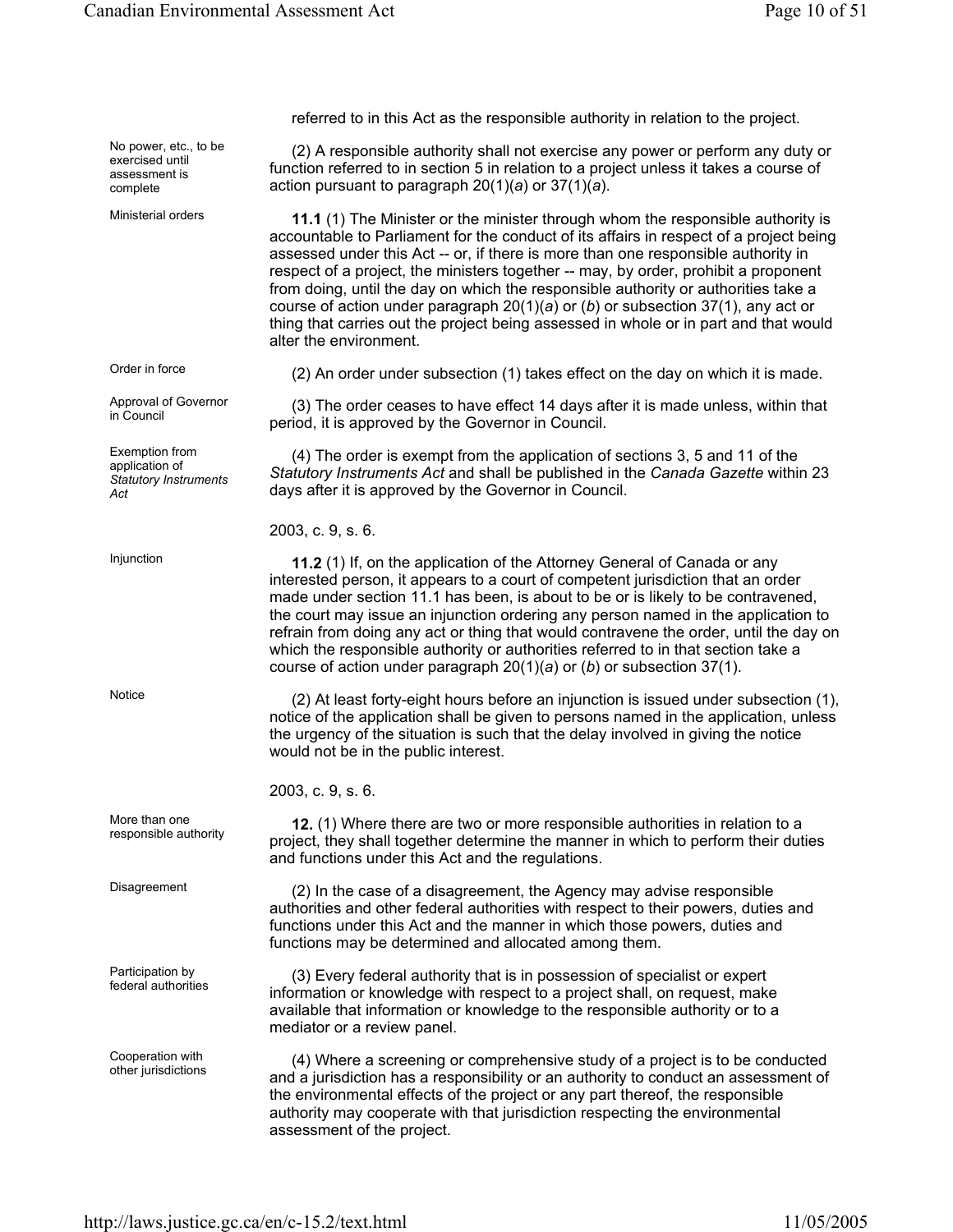| Definition of<br>"jurisdiction" | (5) In this section, "jurisdiction" means                                                                                                                                                                                                                                                                                                                                                                                                                                                               |
|---------------------------------|---------------------------------------------------------------------------------------------------------------------------------------------------------------------------------------------------------------------------------------------------------------------------------------------------------------------------------------------------------------------------------------------------------------------------------------------------------------------------------------------------------|
|                                 | (a) the government of a province;                                                                                                                                                                                                                                                                                                                                                                                                                                                                       |
|                                 | (b) an agency or a body that is established pursuant to the legislation of a<br>province and that has powers, duties or functions in relation to an assessment<br>of the environmental effects of a project;                                                                                                                                                                                                                                                                                            |
|                                 | (c) a body that is established pursuant to a land claims agreement referred to in<br>section 35 of the Constitution Act, 1982 and that has powers, duties or functions<br>in relation to an assessment of the environmental effects of a project; or                                                                                                                                                                                                                                                    |
|                                 | (d) a governing body that is established pursuant to legislation that relates to<br>the self-government of Indians and that has powers, duties or functions in<br>relation to an assessment of the environmental effects of a project.                                                                                                                                                                                                                                                                  |
|                                 | 1992, c. 37, s. 12; 1993, c. 34, s. 20(F).                                                                                                                                                                                                                                                                                                                                                                                                                                                              |
|                                 | <b>Federal Environmental Assessment Coordinator</b>                                                                                                                                                                                                                                                                                                                                                                                                                                                     |
| Role                            | 12.1 The role of a federal environmental assessment coordinator is to<br>coordinate the participation of federal authorities in the environmental assessment<br>process for a project where a screening or comprehensive study is or might be<br>required and to facilitate communication and cooperation among them and with<br>provinces, persons or bodies referred to in sections 8 to 10, jurisdictions referred to<br>in paragraph $12(5)(c)$ or (d) or $40(1)(e)$ or (f) and other participants. |
|                                 | 2003, c. 9, s. 7.                                                                                                                                                                                                                                                                                                                                                                                                                                                                                       |
| Duties                          | <b>12.2</b> The federal environmental assessment coordinator shall                                                                                                                                                                                                                                                                                                                                                                                                                                      |
|                                 | (a) ensure that the federal authorities that are or may be responsible authorities<br>and those that are or may be in possession of specialist or expert information or<br>knowledge with respect to the project are identified;                                                                                                                                                                                                                                                                        |
|                                 | (b) coordinate their involvement throughout the environmental assessment<br>process;                                                                                                                                                                                                                                                                                                                                                                                                                    |
|                                 | (c) coordinate the responsible authorities' fulfilment of their obligations under<br>subsection 55.3(1), paragraph $55.4(1)(a)$ and section 55.5;                                                                                                                                                                                                                                                                                                                                                       |
|                                 | (d) ensure that federal authorities fulfil their obligations under this Act in a timely<br>manner; and                                                                                                                                                                                                                                                                                                                                                                                                  |
|                                 | (e) coordinate the federal authorities' involvement with other jurisdictions.                                                                                                                                                                                                                                                                                                                                                                                                                           |
|                                 | 2003, c. 9, s. 7.                                                                                                                                                                                                                                                                                                                                                                                                                                                                                       |
| Powers                          | 12.3 In carrying out duties under section 12.2, the federal environmental<br>assessment coordinator may                                                                                                                                                                                                                                                                                                                                                                                                 |
|                                 | (a) establish and chair a committee composed of the federal authorities that are<br>or may be responsible authorities for the project and those that are or may be in<br>possession of specialist or expert information or knowledge with respect to the                                                                                                                                                                                                                                                |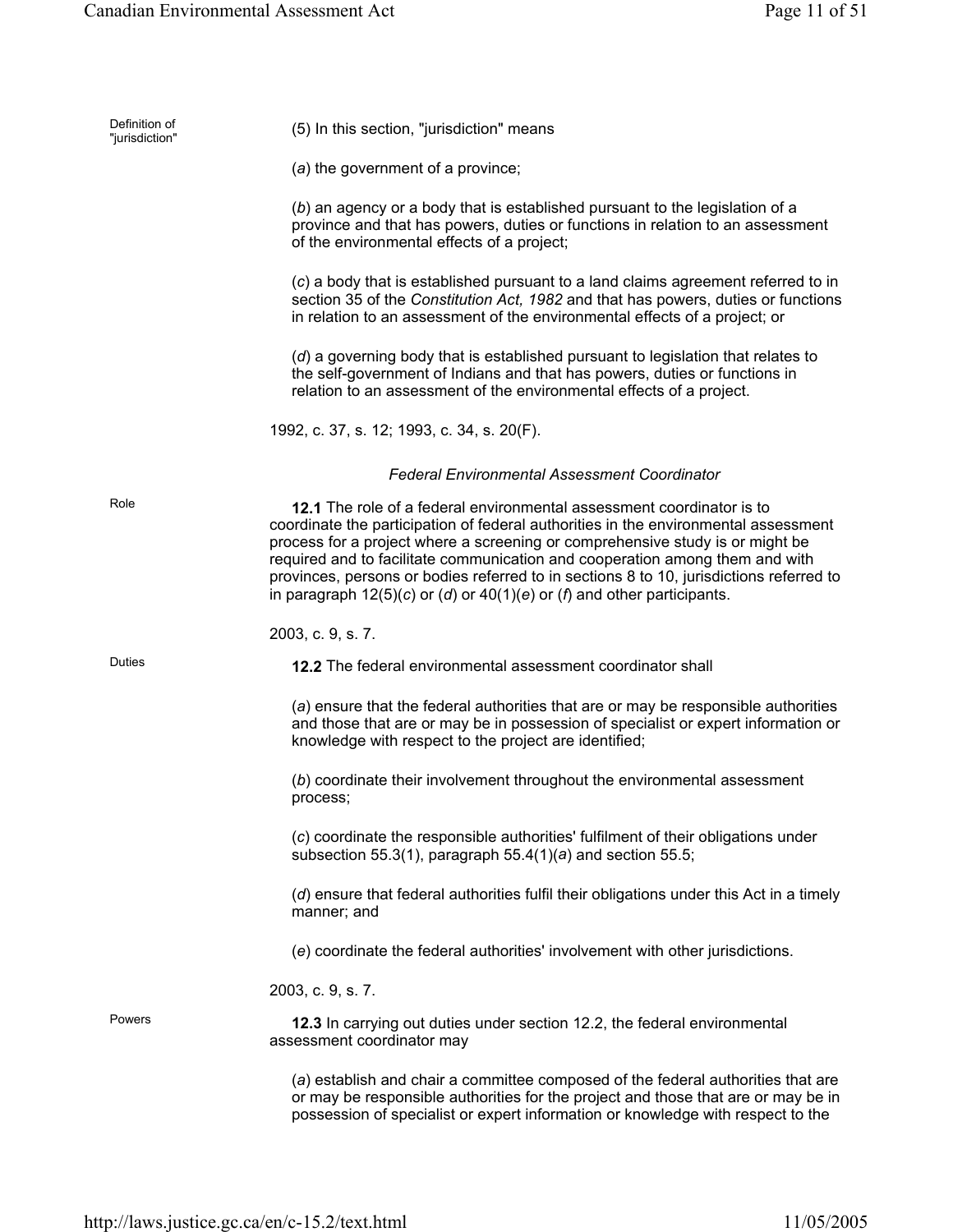|                                                        | project;                                                                                                                                                                                                                                                                                                                                                                                                                                                                                                   |
|--------------------------------------------------------|------------------------------------------------------------------------------------------------------------------------------------------------------------------------------------------------------------------------------------------------------------------------------------------------------------------------------------------------------------------------------------------------------------------------------------------------------------------------------------------------------------|
|                                                        | (b) after consulting with the authorities referred to in paragraph (a), establish<br>time lines in relation to the assessment; and                                                                                                                                                                                                                                                                                                                                                                         |
|                                                        | (c) in consultation with the federal authorities that are or may be responsible<br>authorities, determine the timing of any public participation.                                                                                                                                                                                                                                                                                                                                                          |
|                                                        | 2003, c. 9, s. 7.                                                                                                                                                                                                                                                                                                                                                                                                                                                                                          |
| Agency as coordinator                                  | 12.4 (1) Subject to subsection (3), the federal environmental assessment<br>coordinator for a project is the Agency if                                                                                                                                                                                                                                                                                                                                                                                     |
|                                                        | (a) the project is subject to the environmental assessment process of another<br>jurisdiction referred to in paragraph $12(5)(a)$ , (c) or (d) or $40(1)(e)$ or (f); or                                                                                                                                                                                                                                                                                                                                    |
|                                                        | (b) the project is described in the comprehensive study list.                                                                                                                                                                                                                                                                                                                                                                                                                                              |
| Responsible authority<br>as coordinator                | (2) Subject to subsections (1) and (3), the federal environmental assessment<br>coordinator for a project is                                                                                                                                                                                                                                                                                                                                                                                               |
|                                                        | (a) the sole responsible authority in relation to the project; or                                                                                                                                                                                                                                                                                                                                                                                                                                          |
|                                                        | (b) if there is more than one responsible authority in relation to the project, the<br>one that is selected by the responsible authorities or, if they have not selected<br>one within a reasonable time, the one that is designated by the Agency.                                                                                                                                                                                                                                                        |
| Coordinator by<br>agreement                            | (3) No person or body other than the coordinator designated under subsections<br>(1) and (2) may assume any of the powers, duties or functions of the federal<br>environmental assessment coordinator except                                                                                                                                                                                                                                                                                               |
|                                                        | (a) the Agency, if the responsible authorities referred to in paragraph $(2)(b)$ and<br>the Agency agree; or                                                                                                                                                                                                                                                                                                                                                                                               |
|                                                        | (b) a responsible authority, in a case referred to in paragraph $(1)(a)$ or $(b)$ , if the<br>Agency and the responsible authority agree.                                                                                                                                                                                                                                                                                                                                                                  |
| For greater certainty                                  | (4) For greater certainty, agreements contemplated by subsection (3) may apply<br>generally and not be specific to a particular project.                                                                                                                                                                                                                                                                                                                                                                   |
|                                                        | 2003, c. 9, s. 7.                                                                                                                                                                                                                                                                                                                                                                                                                                                                                          |
| Obligation to comply<br>with coordinator's<br>requests | 12.5 Every federal authority shall comply in a timely manner with requests and<br>determinations made by the federal environmental assessment coordinator in the<br>course of carrying out its duties or functions.                                                                                                                                                                                                                                                                                        |
|                                                        | 2003, c. 9, s. 7.                                                                                                                                                                                                                                                                                                                                                                                                                                                                                          |
|                                                        | <b>Action of Federal Authorities Suspended</b>                                                                                                                                                                                                                                                                                                                                                                                                                                                             |
| Action suspended                                       | 13. Where a project is described in the comprehensive study list or is referred to<br>a mediator or a review panel, notwithstanding any other Act of Parliament, no<br>power, duty or function conferred by or under that Act or any regulation made<br>thereunder shall be exercised or performed that would permit the project to be<br>carried out in whole or in part unless an environmental assessment of the project<br>has been completed and a course of action has been taken in relation to the |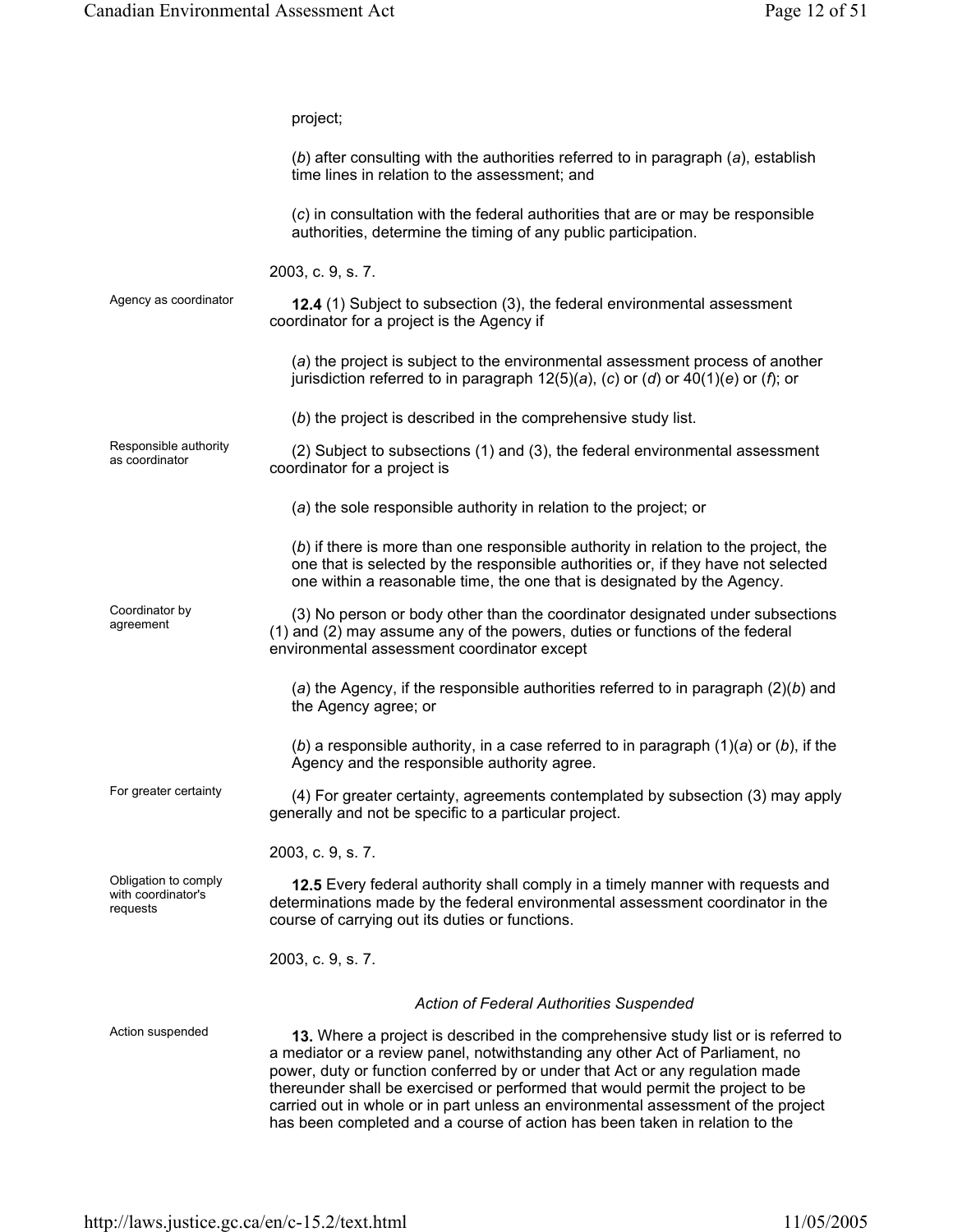project in accordance with paragraph 37(1)(*a*).

#### ENVIRONMENTAL ASSESSMENT PROCESS

#### *General*

| Environmental<br>assessment process              | 14. The environmental assessment process includes, where applicable,                                                                                                                                                                                                                                                          |
|--------------------------------------------------|-------------------------------------------------------------------------------------------------------------------------------------------------------------------------------------------------------------------------------------------------------------------------------------------------------------------------------|
|                                                  | (a) a screening or comprehensive study and the preparation of a screening<br>report or a comprehensive study report;                                                                                                                                                                                                          |
|                                                  | (b) a mediation or assessment by a review panel as provided in section 29 and<br>the preparation of a report; and                                                                                                                                                                                                             |
|                                                  | (c) the design and implementation of a follow-up program.                                                                                                                                                                                                                                                                     |
| Scope of project                                 | 15. (1) The scope of the project in relation to which an environmental<br>assessment is to be conducted shall be determined by                                                                                                                                                                                                |
|                                                  | (a) the responsible authority; or                                                                                                                                                                                                                                                                                             |
|                                                  | (b) where the project is referred to a mediator or a review panel, the Minister,<br>after consulting with the responsible authority.                                                                                                                                                                                          |
| Same assessment for<br>related projects          | (2) For the purposes of conducting an environmental assessment in respect of<br>two or more projects,                                                                                                                                                                                                                         |
|                                                  | (a) the responsible authority, or                                                                                                                                                                                                                                                                                             |
|                                                  | (b) where at least one of the projects is referred to a mediator or a review panel,<br>the Minister, after consulting with the responsible authority,                                                                                                                                                                         |
|                                                  | may determine that the projects are so closely related that they can be considered<br>to form a single project.                                                                                                                                                                                                               |
| All proposed<br>undertakings to be<br>considered | (3) Where a project is in relation to a physical work, an environmental<br>assessment shall be conducted in respect of every construction, operation,<br>modification, decommissioning, abandonment or other undertaking in relation to<br>that physical work that is proposed by the proponent or that is, in the opinion of |
|                                                  | (a) the responsible authority, or                                                                                                                                                                                                                                                                                             |
|                                                  | (b) where the project is referred to a mediator or a review panel, the Minister,<br>after consulting with the responsible authority,                                                                                                                                                                                          |
|                                                  | likely to be carried out in relation to that physical work.                                                                                                                                                                                                                                                                   |
|                                                  | 1992, c. 37, s. 15; 1993, c. 34, s. 21(F).                                                                                                                                                                                                                                                                                    |
| Factors to be<br>considered                      | 16. (1) Every screening or comprehensive study of a project and every<br>mediation or assessment by a review panel shall include a consideration of the<br>following factors:                                                                                                                                                 |
|                                                  | (a) the environmental effects of the project, including the environmental effects<br>of malfunctions or accidents that may occur in connection with the project and                                                                                                                                                           |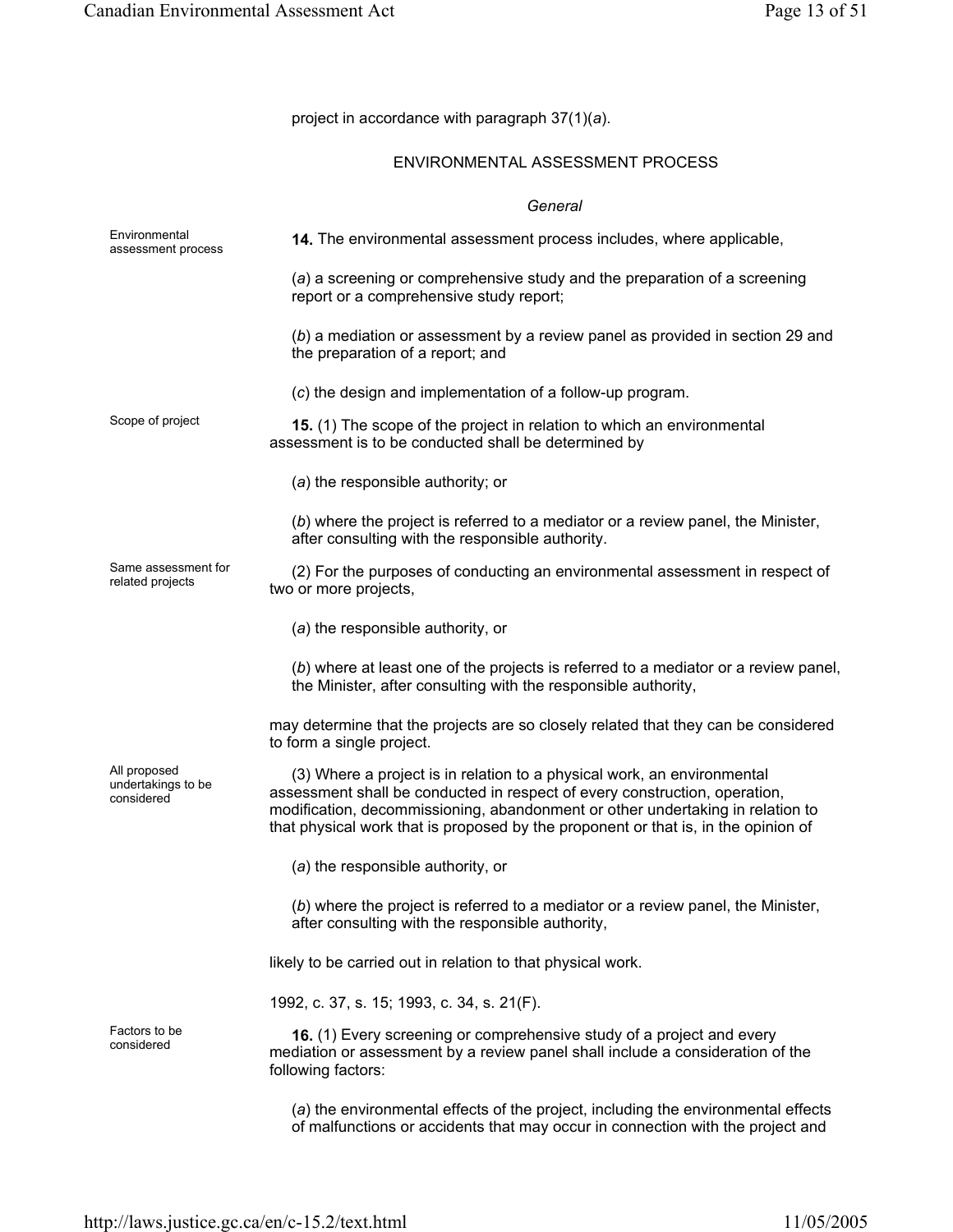|                                                                   | any cumulative environmental effects that are likely to result from the project in<br>combination with other projects or activities that have been or will be carried<br>out;                                                                                                                                                                                   |
|-------------------------------------------------------------------|-----------------------------------------------------------------------------------------------------------------------------------------------------------------------------------------------------------------------------------------------------------------------------------------------------------------------------------------------------------------|
|                                                                   | (b) the significance of the effects referred to in paragraph $(a)$ ;                                                                                                                                                                                                                                                                                            |
|                                                                   | (c) comments from the public that are received in accordance with this Act and<br>the regulations;                                                                                                                                                                                                                                                              |
|                                                                   | (d) measures that are technically and economically feasible and that would<br>mitigate any significant adverse environmental effects of the project; and                                                                                                                                                                                                        |
|                                                                   | (e) any other matter relevant to the screening, comprehensive study, mediation<br>or assessment by a review panel, such as the need for the project and<br>alternatives to the project, that the responsible authority or, except in the case<br>of a screening, the Minister after consulting with the responsible authority, may<br>require to be considered. |
| <b>Additional factors</b>                                         | (2) In addition to the factors set out in subsection (1), every comprehensive<br>study of a project and every mediation or assessment by a review panel shall<br>include a consideration of the following factors:                                                                                                                                              |
|                                                                   | (a) the purpose of the project;                                                                                                                                                                                                                                                                                                                                 |
|                                                                   | (b) alternative means of carrying out the project that are technically and<br>economically feasible and the environmental effects of any such alternative<br>means;                                                                                                                                                                                             |
|                                                                   | (c) the need for, and the requirements of, any follow-up program in respect of<br>the project; and                                                                                                                                                                                                                                                              |
|                                                                   | (d) the capacity of renewable resources that are likely to be significantly<br>affected by the project to meet the needs of the present and those of the future.                                                                                                                                                                                                |
| Determination of<br>factors                                       | (3) The scope of the factors to be taken into consideration pursuant to<br>paragraphs $(1)(a)$ , $(b)$ and $(d)$ and $(2)(b)$ , $(c)$ and $(d)$ shall be determined                                                                                                                                                                                             |
|                                                                   | (a) by the responsible authority; or                                                                                                                                                                                                                                                                                                                            |
|                                                                   | (b) where a project is referred to a mediator or a review panel, by the Minister,<br>after consulting the responsible authority, when fixing the terms of reference of<br>the mediation or review panel.                                                                                                                                                        |
| Factors not included                                              | (4) An environmental assessment of a project is not required to include a<br>consideration of the environmental effects that could result from carrying out the<br>project in response to a national emergency for which special temporary measures<br>are taken under the Emergencies Act.                                                                     |
|                                                                   | 1992, c. 37, s. 16; 1993, c. 34, s. 22(F).                                                                                                                                                                                                                                                                                                                      |
| Community<br>knowledge and<br>aboriginal traditional<br>knowledge | 16.1 Community knowledge and aboriginal traditional knowledge may be<br>considered in conducting an environmental assessment.                                                                                                                                                                                                                                   |
|                                                                   | 2003, c. 9, s. 8.                                                                                                                                                                                                                                                                                                                                               |
| Regional studies                                                  | 16.2 The results of a study of the environmental effects of possible future                                                                                                                                                                                                                                                                                     |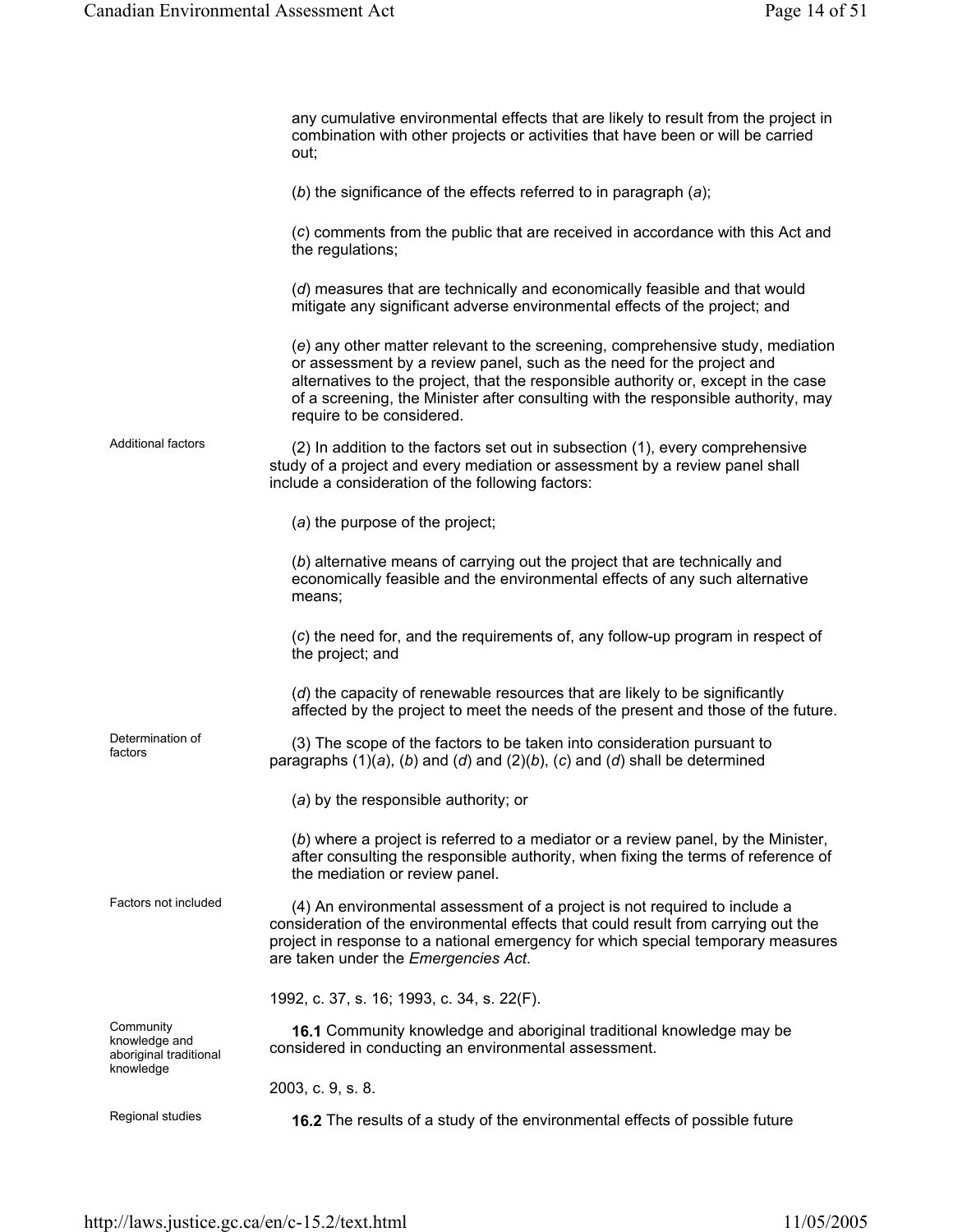|                                  | projects in a region, in which a federal authority participates, outside the scope<br>of this Act, with other jurisdictions referred to in paragraph $12(5)(a)$ , (c) or (d), may<br>be taken into account in conducting an environmental assessment of a project in<br>the region, particularly in considering any cumulative environmental effects that are<br>likely to result from the project in combination with other projects or activities that<br>have been or will be carried out. |
|----------------------------------|-----------------------------------------------------------------------------------------------------------------------------------------------------------------------------------------------------------------------------------------------------------------------------------------------------------------------------------------------------------------------------------------------------------------------------------------------------------------------------------------------|
|                                  | 2003, c. 9, s. 8.                                                                                                                                                                                                                                                                                                                                                                                                                                                                             |
| Publication of<br>determinations | 16.3 The responsible authority shall document and make available to the public,<br>pursuant to subsection 55(1), its determinations pursuant to section 20.                                                                                                                                                                                                                                                                                                                                   |
|                                  | 2003, c. 9, s. 8.                                                                                                                                                                                                                                                                                                                                                                                                                                                                             |
| Delegation                       | 17. (1) A responsible authority may delegate to any person, body or jurisdiction<br>within the meaning of subsection 12(5) any part of the screening or comprehensive<br>study of a project or the preparation of the screening report or comprehensive<br>study report, and may delegate any part of the design and implementation of a<br>follow-up program, but shall not delegate the duty to take a course of action<br>pursuant to subsection 20(1) or 37(1).                           |
| Idem                             | (2) For greater certainty, a responsible authority shall not take a course of<br>action pursuant to subsection 20(1) or 37(1) unless it is satisfied that any duty or<br>function delegated pursuant to subsection (1) has been carried out in accordance<br>with this Act and the regulations.                                                                                                                                                                                               |
|                                  | Screening                                                                                                                                                                                                                                                                                                                                                                                                                                                                                     |
| Screening                        | 18. (1) Where a project is not described in the comprehensive study list or the<br>exclusion list made under paragraph $59(c)$ , the responsible authority shall ensure<br>that                                                                                                                                                                                                                                                                                                               |
|                                  | (a) a screening of the project is conducted; and                                                                                                                                                                                                                                                                                                                                                                                                                                              |
|                                  | $(b)$ a screening report is prepared.                                                                                                                                                                                                                                                                                                                                                                                                                                                         |
| Source of information            | (2) Any available information may be used in conducting the screening of a<br>project, but where a responsible authority is of the opinion that the information<br>available is not adequate to enable it to take a course of action pursuant to<br>subsection 20(1), it shall ensure that any studies and information that it considers<br>necessary for that purpose are undertaken or collected.                                                                                           |
| Public participation             | (3) Where the responsible authority is of the opinion that public participation in<br>the screening of a project is appropriate in the circumstances -- or where required<br>by regulation -- the responsible authority                                                                                                                                                                                                                                                                       |
|                                  | (a) shall, before providing the public with an opportunity to examine and<br>comment on the screening report, include in the Internet site a description of the<br>scope of the project, the factors to be taken into consideration in the screening<br>and the scope of those factors or an indication of how such a description may<br>be obtained;                                                                                                                                         |
|                                  | (b) shall give the public an opportunity to examine and comment on the<br>screening report and on any record relating to the project that has been<br>included in the Registry before taking a course of action under section 20 and<br>shall give adequate notice of that opportunity; and                                                                                                                                                                                                   |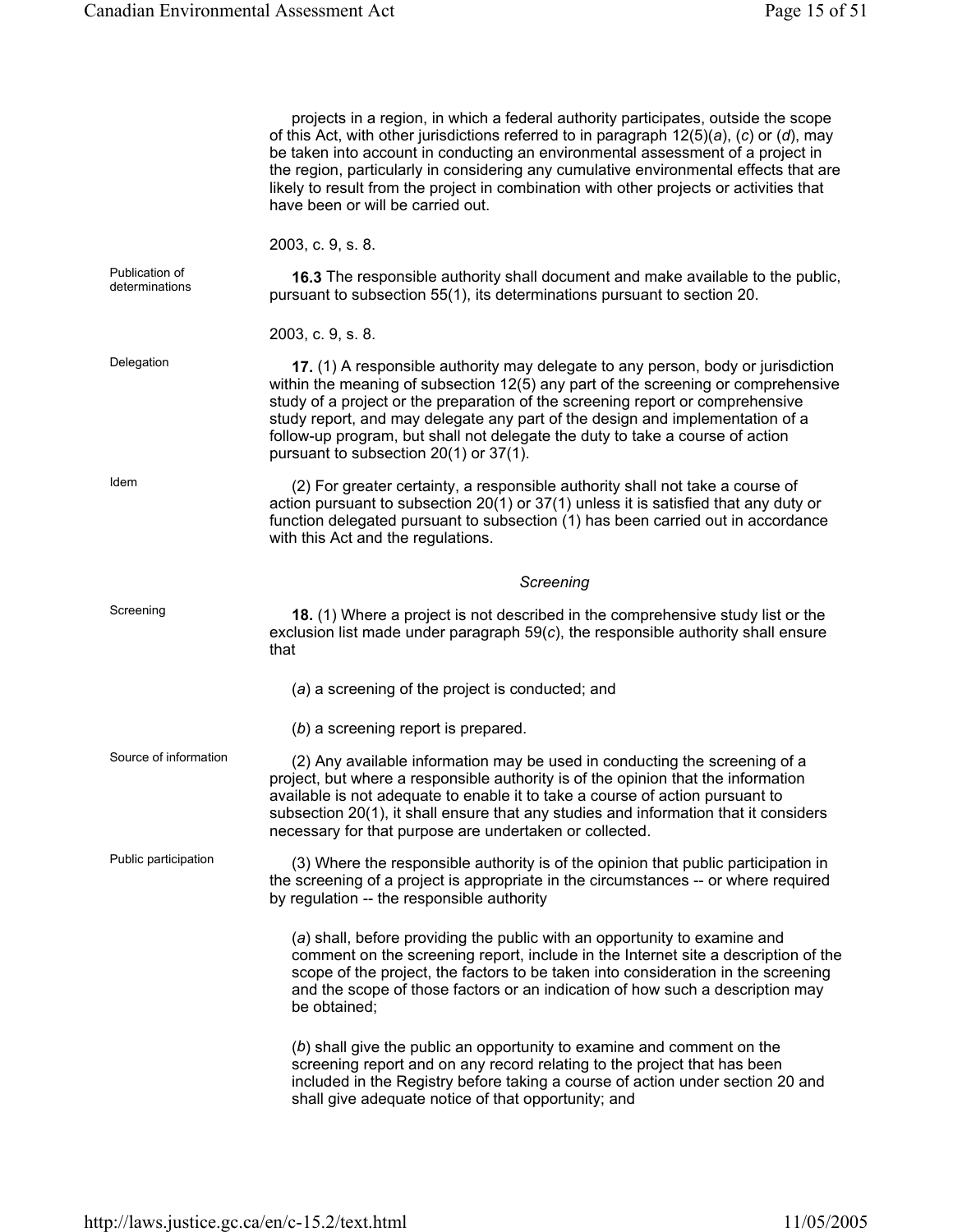(*c*) may, at any stage of the screening that it determines, give the public any other opportunity to participate. Timing of public  $(4)$  The responsible authority's discretion under subsection  $(3)$  with respect to the timing of public participation is subject to a decision made by the federal environmental assessment coordinator under paragraph 12.3(*c*). 1992, c. 37, s. 18; 1993, c. 34, s. 23(F); 2003, c. 9, s. 9. Class screening Class screening **19.** (1) Subject to subsection (3), the Agency may declare a report to be a class reports screening report if projects of the class described in the report are not likely, in the opinion of the Agency, to cause significant adverse environmental effects when the design standards and mitigation measures described in the class screening report are applied. Use of class<br>screening report (2) The declaration shall include a statement that the class screening report may be used as (*a*) a replacement for the screening required by section 18, and the decision required by section 20, for projects of the class; or (*b*) a model for streamlining the screening required by section 18 for projects of the class. Public notice and consideration of public comments (3) The Agency shall, before making a declaration pursuant to subsection (1), (*a*) publish, in any manner it considers appropriate, a notice setting out the following information, namely, (i) the date on which the draft report will be available to the public, (ii) the place at which copies of it may be obtained, and (iii) the deadline and address for filing comments on the appropriateness of its use as a replacement or model for screenings for projects of that class; and (*b*) take into consideration any comments filed under subparagraph (*a*)(iii) and include in the Registry any comments filed by the public. Publication of Publication of  $\left(4\right)$  Any declaration made pursuant to subsection  $\left(1\right)$  shall be published in the declaration *Canada Gazette* and, together with the report to which it relates or a description of how a copy of the report may be obtained, shall be included in the Internet site. Use of a class screening report as a replacement (5) Where a responsible authority is satisfied that a project falls within a class in respect of which a class screening report has been made to which paragraph (2)(*a*) applies, no further action is required under section 18 or 20 with respect to the project, as long as the responsible authority ensures that the design standards and mitigation measures described in the report are implemented. Use of class screening report as a model (6) Where a responsible authority is satisfied that a project or part of a project falls within a class in respect of which a class screening report has been made to which paragraph (2)(*b*) applies, the responsible authority may use or permit the use of that report and any screening on which it is based to whatever extent the responsible authority considers appropriate for the purpose of complying with section 18.

Necessary (7) Where a responsible authority uses or permits the use of a class screening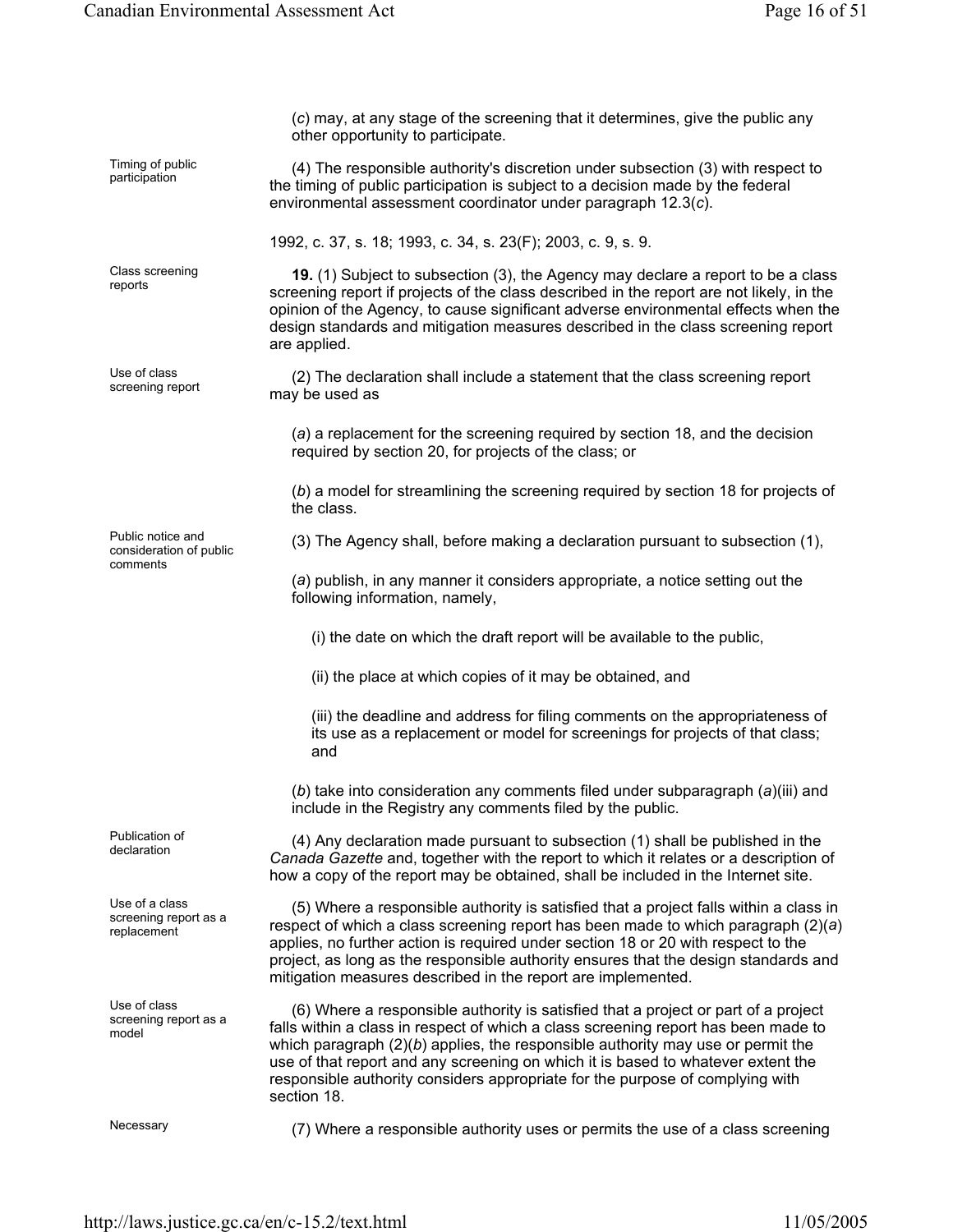| adjustments                                                   | report to which paragraph $(2)(b)$ applies, it shall ensure that any adjustments<br>are made to the report that are necessary to take into account local circumstances<br>and any cumulative environmental effects that may result from the project in<br>combination with other projects or activities that have been or will be carried out.                                                                                                                                             |
|---------------------------------------------------------------|--------------------------------------------------------------------------------------------------------------------------------------------------------------------------------------------------------------------------------------------------------------------------------------------------------------------------------------------------------------------------------------------------------------------------------------------------------------------------------------------|
| Declaration to remove<br>class screening report               | (8) Where the Agency determines that a class screening report is no longer<br>appropriate to be used as a replacement or model in conducting screenings of<br>other projects within the same class, the Agency may declare the report not to be a<br>class screening report.                                                                                                                                                                                                               |
| Publication                                                   | (9) Any declaration made pursuant to subsection (8) shall be published in the<br>Canada Gazette and included in the Internet site.                                                                                                                                                                                                                                                                                                                                                         |
|                                                               | 1992, c. 37, s. 19; 1993, c. 34, s. 24(F); 2003, c. 9, s. 10.                                                                                                                                                                                                                                                                                                                                                                                                                              |
| Decision of<br>responsible authority<br>following a screening | 20. (1) The responsible authority shall take one of the following courses of<br>action in respect of a project after taking into consideration the screening report<br>and any comments filed pursuant to subsection 18(3):                                                                                                                                                                                                                                                                |
|                                                               | (a) subject to subparagraph (c)(iii), where, taking into account the<br>implementation of any mitigation measures that the responsible authority<br>considers appropriate, the project is not likely to cause significant adverse<br>environmental effects, the responsible authority may exercise any power or<br>perform any duty or function that would permit the project to be carried out in<br>whole or in part;                                                                    |
|                                                               | (b) where, taking into account the implementation of any mitigation measures<br>that the responsible authority considers appropriate, the project is likely to<br>cause significant adverse environmental effects that cannot be justified in the<br>circumstances, the responsible authority shall not exercise any power or<br>perform any duty or function conferred on it by or under any Act of Parliament<br>that would permit the project to be carried out in whole or in part; or |
|                                                               | $(c)$ where                                                                                                                                                                                                                                                                                                                                                                                                                                                                                |
|                                                               | (i) it is uncertain whether the project, taking into account the implementation<br>of any mitigation measures that the responsible authority considers<br>appropriate, is likely to cause significant adverse environmental effects,                                                                                                                                                                                                                                                       |
|                                                               | (ii) the project, taking into account the implementation of any mitigation<br>measures that the responsible authority considers appropriate, is likely to<br>cause significant adverse environmental effects and paragraph (b) does not<br>apply, or                                                                                                                                                                                                                                       |
|                                                               | (iii) public concerns warrant a reference to a mediator or a review panel,                                                                                                                                                                                                                                                                                                                                                                                                                 |
|                                                               | the responsible authority shall refer the project to the Minister for a referral to a<br>mediator or a review panel in accordance with section 29.                                                                                                                                                                                                                                                                                                                                         |
| Mitigation measures --<br>extent of authority                 | (1.1) Mitigation measures that may be taken into account under subsection (1)<br>by a responsible authority are not limited to measures within the legislative<br>authority of Parliament and include                                                                                                                                                                                                                                                                                      |
|                                                               | (a) any mitigation measures whose implementation the responsible authority<br>can ensure; and                                                                                                                                                                                                                                                                                                                                                                                              |
|                                                               | (b) any other mitigation measures that it is satisfied will be implemented by                                                                                                                                                                                                                                                                                                                                                                                                              |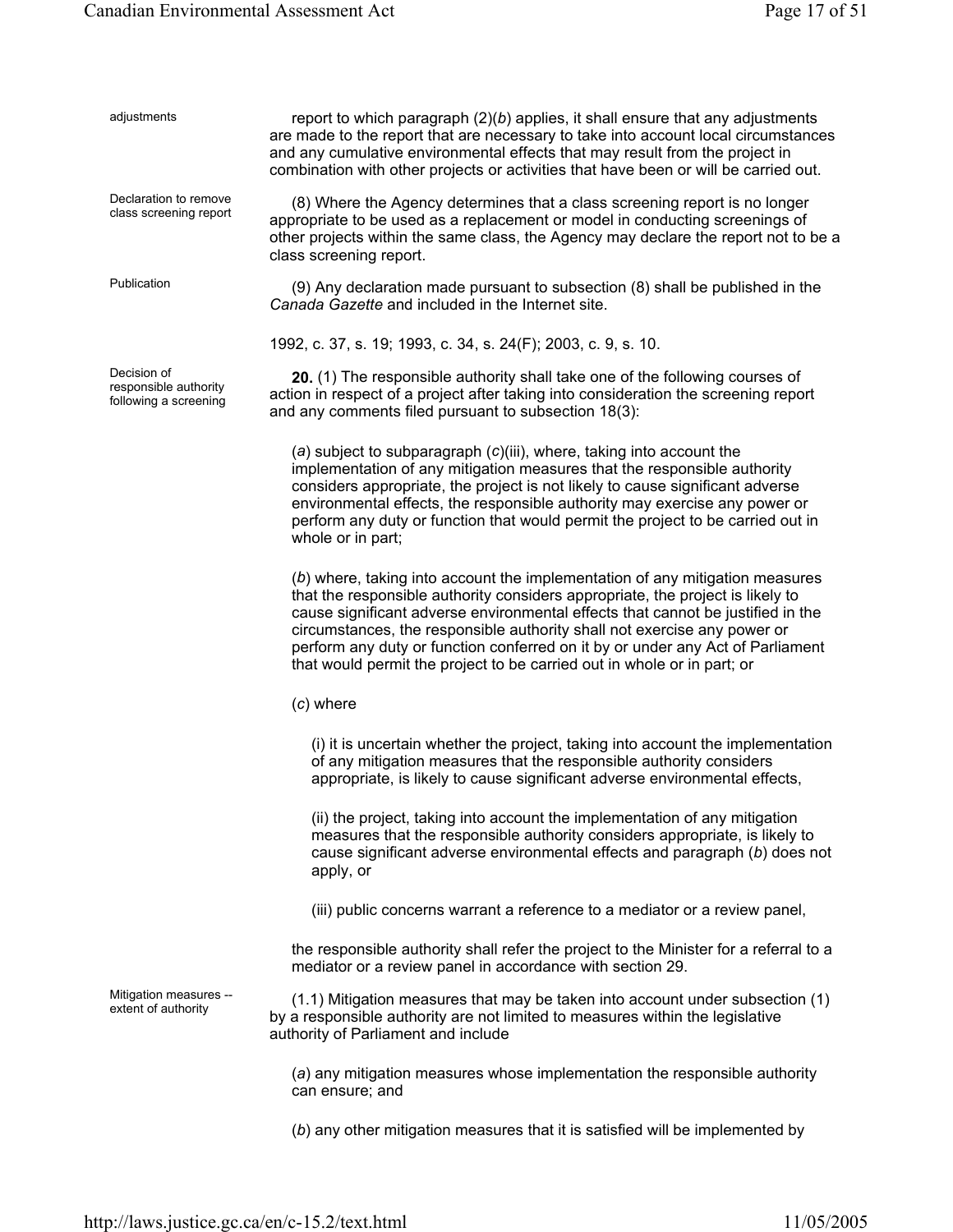another person or body.

Responsible authority to ensure implementation of mitigation measures (2) When a responsible authority takes a course of action referred to in paragraph (1)(*a*), it shall, with respect to any mitigation measures it has taken into account and that are described in paragraph (1.1)(*a*), ensure their implementation in any manner that it considers necessary and, in doing so, it is not limited to its duties or powers under any other Act of Parliament. Assistance of other Assistance of other (2.1) A federal authority shall provide any assistance requested by a<br>federal authority expressible authority in applying the implementation of a mitiagtion mag responsible authority in ensuring the implementation of a mitigation measure on which the federal authority and the responsible authority have agreed. Prohibition of actions in furtherance of project (3) Where the responsible authority takes a course of action pursuant to paragraph (1)(*b*) in relation to a project, the responsible authority shall publish a notice of that course of action in the Registry and, notwithstanding any other Act of Parliament, no power, duty or function conferred by or under that Act or any regulation made under it shall be exercised or performed that would permit that project to be carried out in whole or in part. Time for decision (4) A responsible authority shall not take any course of action under subsection (1) before the 15th day after the inclusion on the Internet site of (*a*) notice of the commencement of the environmental assessment; (*b*) a description of the scope of the project; and (*c*) where the responsible authority, in accordance with subsection 18(3), gives the public an opportunity to participate in the screening of a project, a description of the factors to be taken into consideration in the environmental assessment and of the scope of those factors or an indication of how such a description may be obtained. 1992, c. 37, s. 20; 1993, c. 34, s. 25(F); 2003, c. 9, s. 11. *Comprehensive Study*  Public consultation **21.** (1) Where a project is described in the comprehensive study list, the responsible authority shall ensure public consultation with respect to the proposed scope of the project for the purposes of the environmental assessment, the factors proposed to be considered in its assessment, the proposed scope of those factors and the ability of the comprehensive study to address issues relating to the project. Report and<br>recommendation  $(2)$  After the public consultation, as soon as it is of the opinion that it has sufficient information to do so, the responsible authority shall (*a*) report to the Minister regarding (i) the scope of the project, the factors to be considered in its assessment and the scope of those factors, (ii) public concerns in relation to the project, (iii) the potential of the project to cause adverse environmental effects, and (iv) the ability of the comprehensive study to address issues relating to the project; and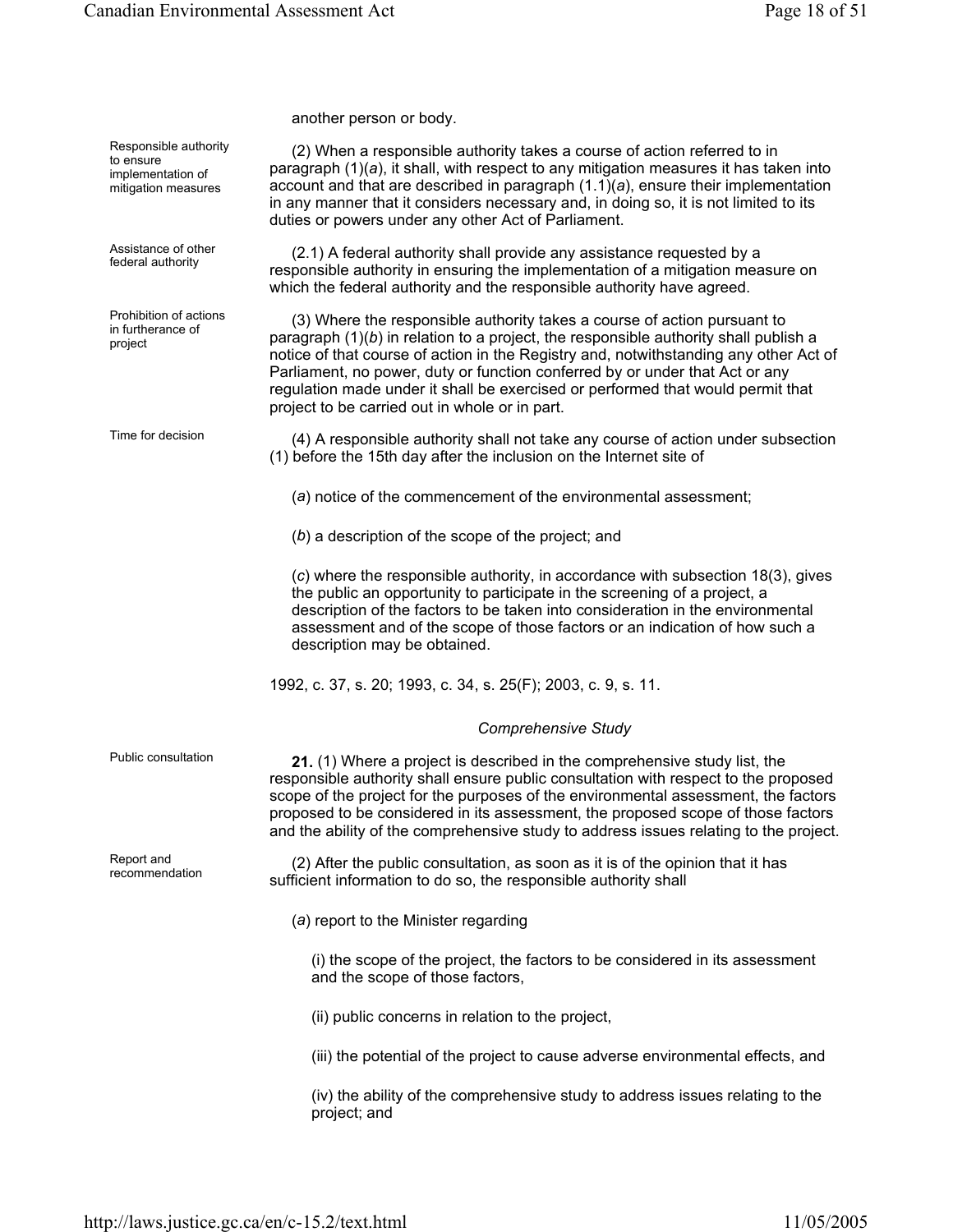|                      | (b) recommend to the Minister to continue with the environmental assessment<br>by means of a comprehensive study, or to refer the project to a mediator or<br>review panel in accordance with section 29.                                                                                                                                                                                                                                                                       |
|----------------------|---------------------------------------------------------------------------------------------------------------------------------------------------------------------------------------------------------------------------------------------------------------------------------------------------------------------------------------------------------------------------------------------------------------------------------------------------------------------------------|
|                      | 1992, c. 37, s. 21; 1993, c. 34, s. 26(F); 2003, c. 9, s. 12.                                                                                                                                                                                                                                                                                                                                                                                                                   |
| Minister's decision  | 21.1 (1) The Minister, taking into account the things with regard to which the<br>responsible authority must report under paragraph $21(2)(a)$ and the<br>recommendation of the responsible authority under paragraph $21(2)(b)$ , shall, as<br>the Minister considers appropriate,                                                                                                                                                                                             |
|                      | (a) refer the project to the responsible authority so that it may continue the<br>comprehensive study and ensure that a comprehensive study report is<br>prepared and provided to the Minister and to the Agency; or                                                                                                                                                                                                                                                            |
|                      | (b) refer the project to a mediator or review panel in accordance with section 29.                                                                                                                                                                                                                                                                                                                                                                                              |
| Decision final       | (2) Despite any other provision of this Act, if the Minister refers the project to a<br>responsible authority under paragraph $(1)(a)$ , it may not be referred to a mediator<br>or review panel in accordance with section 29.                                                                                                                                                                                                                                                 |
|                      | 2003, c. 9, s. 12.                                                                                                                                                                                                                                                                                                                                                                                                                                                              |
| Public participation | 21.2 Where a project has been referred to a responsible authority under<br>paragraph $21.1(1)(a)$ , the responsible authority shall ensure that the public is<br>provided with an opportunity, in addition to those provided under subsection 21(1)<br>and section 22, to participate in the comprehensive study, subject to a decision<br>with respect to the timing of the participation made by the federal environmental<br>assessment coordinator under paragraph 12.3(c). |
|                      | 2003, c. 9, s. 12.                                                                                                                                                                                                                                                                                                                                                                                                                                                              |
| Public notice        | 22. (1) After receiving a comprehensive study report in respect of a project, the<br>Agency shall, in any manner it considers appropriate to facilitate public access to<br>the report, publish a notice setting out the following information:                                                                                                                                                                                                                                 |
|                      | (a) the date on which the comprehensive study report will be available to the<br>public;                                                                                                                                                                                                                                                                                                                                                                                        |
|                      | (b) the place at which copies of the report may be obtained; and                                                                                                                                                                                                                                                                                                                                                                                                                |
|                      | (c) the deadline and address for filing comments on the conclusions and<br>recommendations of the report.                                                                                                                                                                                                                                                                                                                                                                       |
| Public concerns      | (2) Prior to the deadline set out in the notice published by the Agency, any<br>person may file comments with the Agency relating to the conclusions and<br>recommendations and any other aspect of the comprehensive study report.                                                                                                                                                                                                                                             |
| Decision of Minister | 23. (1) The Minister shall, after taking into consideration the comprehensive<br>study report and any comments filed pursuant to subsection 22(2), refer the project<br>back to the responsible authority for action under section 37 and issue an<br>environmental assessment decision statement that                                                                                                                                                                          |
|                      | (a) sets out the Minister's opinion as to whether, taking into account the<br>implementation of any mitigation measures that the Minister considers<br>appropriate, the project is or is not likely to cause significant adverse<br>environmental effects; and                                                                                                                                                                                                                  |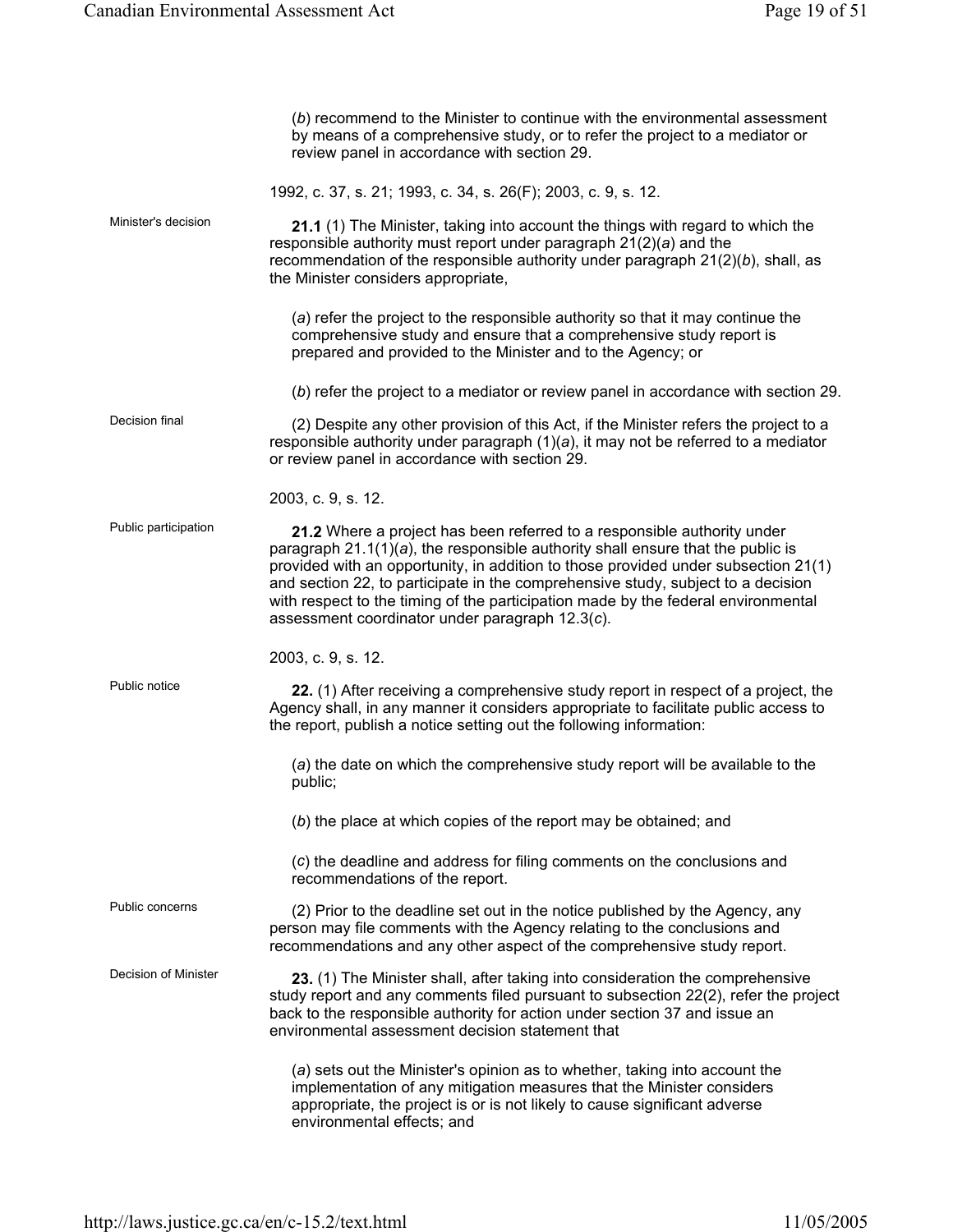|                                                               | (b) sets out any mitigation measures or follow-up program that the Minister<br>considers appropriate, after having taken into account the views of the<br>responsible authorities and other federal authorities concerning the measures<br>and program.                                                                                                                                                                                                  |
|---------------------------------------------------------------|----------------------------------------------------------------------------------------------------------------------------------------------------------------------------------------------------------------------------------------------------------------------------------------------------------------------------------------------------------------------------------------------------------------------------------------------------------|
| More information<br>required                                  | (2) Before issuing the environmental assessment decision statement, the<br>Minister shall, if the Minister is of the opinion that additional information is<br>necessary or that there are public concerns that need to be further addressed,<br>request that the federal authorities referred to in paragraph $12.3(a)$ or the<br>proponent ensure that the necessary information is provided or actions are taken to<br>address those public concerns. |
| Time for statement                                            | (3) The Minister shall not issue the environmental assessment decision<br>statement before the 30th day after the inclusion on the Internet site of                                                                                                                                                                                                                                                                                                      |
|                                                               | (a) notice of the commencement of the environmental assessment;                                                                                                                                                                                                                                                                                                                                                                                          |
|                                                               | $(b)$ a description of the scope of the project;                                                                                                                                                                                                                                                                                                                                                                                                         |
|                                                               | $(c)$ where the Minister, under paragraph 21.1(1)(a), refers a project to the<br>responsible authority to continue a comprehensive study,                                                                                                                                                                                                                                                                                                                |
|                                                               | (i) notice of the Minister's decision to so refer the project, and                                                                                                                                                                                                                                                                                                                                                                                       |
|                                                               | (ii) a description of the factors to be taken into consideration in the<br>environmental assessment and of the scope of those factors or an indication<br>of how such a description may be obtained; and                                                                                                                                                                                                                                                 |
|                                                               | (d) the comprehensive study report that is to be taken into consideration by a<br>responsible authority in making its decision under subsection 37(1) or a<br>description of how a copy of the report may be obtained.                                                                                                                                                                                                                                   |
|                                                               | 1992, c. 37, s. 23; 2003, c. 9, s. 13.                                                                                                                                                                                                                                                                                                                                                                                                                   |
| Use of previously<br>conducted<br>environmental<br>assessment | 24. (1) Where a proponent proposes to carry out, in whole or in part, a project<br>for which an environmental assessment was previously conducted and                                                                                                                                                                                                                                                                                                    |
|                                                               | (a) the project did not proceed after the assessment was completed,                                                                                                                                                                                                                                                                                                                                                                                      |
|                                                               | (b) in the case of a project that is in relation to a physical work, the proponent<br>proposes an undertaking in relation to that work different from that proposed<br>when the assessment was conducted,                                                                                                                                                                                                                                                |
|                                                               | (c) the manner in which the project is to be carried out has subsequently<br>changed, or                                                                                                                                                                                                                                                                                                                                                                 |
|                                                               | $(d)$ the renewal of a licence, permit, approval or other action under a prescribed<br>provision is sought,                                                                                                                                                                                                                                                                                                                                              |
|                                                               | the responsible authority shall use that assessment and the report thereon to<br>whatever extent is appropriate for the purpose of complying with section 18 or 21.                                                                                                                                                                                                                                                                                      |
| Necessary<br>adjustments                                      | (2) Where a responsible authority uses an environmental assessment and the<br>report thereon pursuant to subsection (1), the responsible authority shall ensure<br>that any adjustments are made to the report that are necessary to take into                                                                                                                                                                                                           |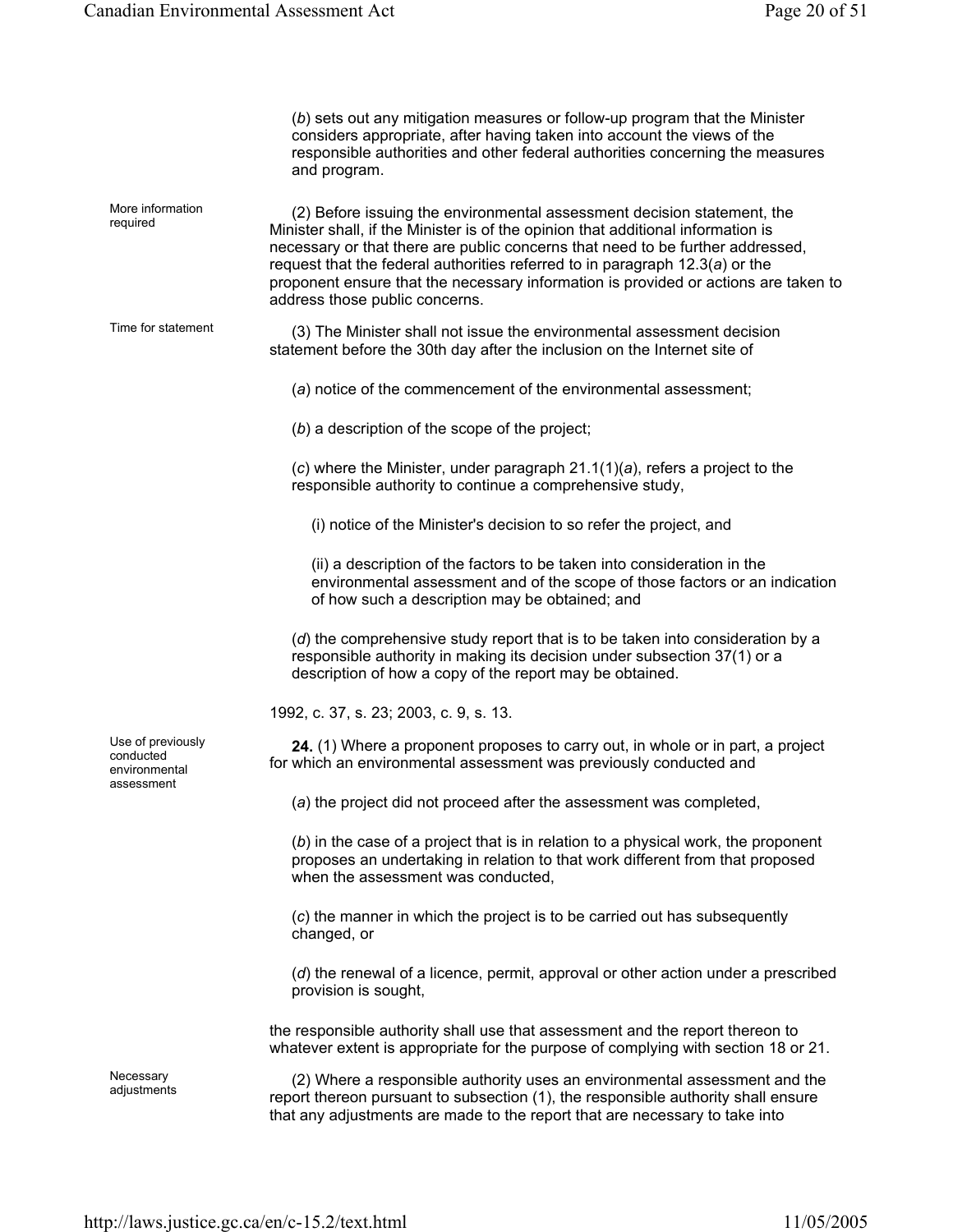|                                                    | account any significant changes in the environment and in the circumstances of<br>the project and any significant new information relating to the environmental effects<br>of the project.                                                                                                                                                                                                                    |
|----------------------------------------------------|---------------------------------------------------------------------------------------------------------------------------------------------------------------------------------------------------------------------------------------------------------------------------------------------------------------------------------------------------------------------------------------------------------------|
|                                                    | 1992, c. 37, s. 24; 1993, c. 34, s. 27(F); 1994, c. 46, s. 2.                                                                                                                                                                                                                                                                                                                                                 |
|                                                    | <b>Discretionary Powers</b>                                                                                                                                                                                                                                                                                                                                                                                   |
| <b>Referral to Minister</b>                        | 25. Subject to paragraphs $20(1)(b)$ and (c), where at any time a responsible<br>authority is of the opinion that                                                                                                                                                                                                                                                                                             |
|                                                    | (a) a project, taking into account the implementation of any mitigation measures<br>that the responsible authority considers appropriate, may cause significant<br>adverse environmental effects, or                                                                                                                                                                                                          |
|                                                    | (b) public concerns warrant a reference to a mediator or a review panel,                                                                                                                                                                                                                                                                                                                                      |
|                                                    | the responsible authority may request the Minister to refer the project to a mediator<br>or a review panel in accordance with section 29.                                                                                                                                                                                                                                                                     |
| Termination by<br>responsible authority            | 26. Where at any time a responsible authority decides not to exercise any<br>power or perform any duty or function referred to in section 5 in relation to a project<br>that has not been referred to a mediator or a review panel, it may terminate the<br>environmental assessment of the project.                                                                                                          |
| Termination by<br>Minister                         | 27. Where at any time a responsible authority decides not to exercise any<br>power or perform any duty or function referred to in section 5 in relation to a project<br>that has been referred to a mediator or a review panel, the Minister may terminate<br>the environmental assessment of the project.                                                                                                    |
| Referral by Minister                               | 28. (1) Where at any time the Minister is of the opinion that                                                                                                                                                                                                                                                                                                                                                 |
|                                                    | (a) a project for which an environmental assessment may be required under<br>section 5, taking into account the implementation of any appropriate mitigation<br>measures, may cause significant adverse environmental effects, or                                                                                                                                                                             |
|                                                    | (b) public concerns warrant a reference to a mediator or a review panel,                                                                                                                                                                                                                                                                                                                                      |
|                                                    | the Minister may, after offering to consult with the jurisdiction, within the meaning of<br>subsection 12(5), where the project is to be carried out and after consulting with<br>the responsible authority or, where there is no responsible authority in relation to<br>the project, the appropriate federal authority, refer the project to a mediator or a<br>review panel in accordance with section 29. |
| Mackenzie Valley<br>Resource<br>Management Act     | (2) Where a proposal is referred pursuant to paragraph $130(1)(c)$ of the<br>Mackenzie Valley Resource Management Act, the Minister shall refer the proposal<br>to a review panel.                                                                                                                                                                                                                            |
|                                                    | 1992, c. 37, s. 28; 1998, c. 25, s. 162.                                                                                                                                                                                                                                                                                                                                                                      |
|                                                    | <b>Mediation and Panel Reviews</b>                                                                                                                                                                                                                                                                                                                                                                            |
| Initial referral to<br>mediator or review<br>panel | 29. (1) Subject to subsection (2), where a project is to be referred to a mediator<br>or a review panel, the Minister shall                                                                                                                                                                                                                                                                                   |
|                                                    | (a) refer the environmental assessment relating to the project to                                                                                                                                                                                                                                                                                                                                             |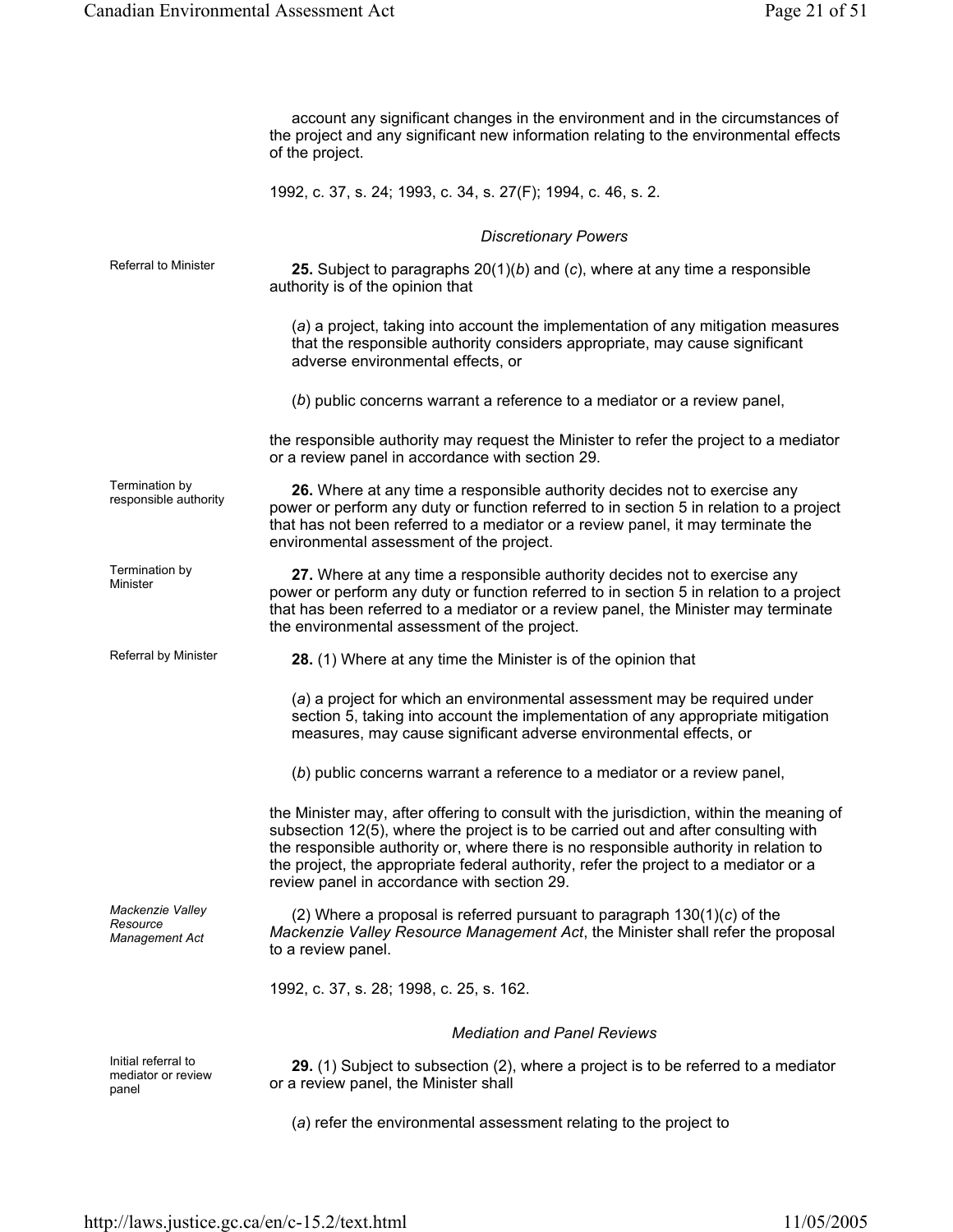|                                       | (i) a mediator, or                                                                                                                                                                                                                                                                                                                                                           |
|---------------------------------------|------------------------------------------------------------------------------------------------------------------------------------------------------------------------------------------------------------------------------------------------------------------------------------------------------------------------------------------------------------------------------|
|                                       | (ii) a review panel; or                                                                                                                                                                                                                                                                                                                                                      |
|                                       | (b) refer part of the environmental assessment relating to the project to a<br>mediator and part of that assessment to a review panel.                                                                                                                                                                                                                                       |
| Condition on<br>reference to mediator | (2) An environmental assessment or a part thereof shall not be referred to a<br>mediator unless the interested parties have been identified and are willing to<br>participate in the mediation.                                                                                                                                                                              |
| Subsequent reference<br>to a mediator | (3) The Minister may, at any time, refer any issue relating to an assessment by<br>a review panel to a mediator where the Minister is of the opinion, after consulting<br>with the review panel, that mediation is appropriate in respect of that issue.                                                                                                                     |
| When mediation fails                  | (4) Where, at any time after an environmental assessment or part of an<br>environmental assessment of a project has been referred to a mediator, the<br>Minister or the mediator determines that the mediation is not likely to produce a<br>result that is satisfactory to all the participants, the Minister shall order the<br>conclusion of the mediation.               |
|                                       | 1992, c. 37, s. 29; 2003, c. 9, s. 14.                                                                                                                                                                                                                                                                                                                                       |
| Appointment of<br>mediator            | 30. (1) Where a reference is made under subparagraph $29(1)(a)(i)$ in relation to<br>a project, the Minister shall, after consulting with the responsible authority and all<br>parties who are to participate in the mediation,                                                                                                                                              |
|                                       | (a) appoint as mediator any person who                                                                                                                                                                                                                                                                                                                                       |
|                                       | (i) is unbiased and free from any conflict of interest relative to the project and<br>who has knowledge or experience in acting as a mediator, and                                                                                                                                                                                                                           |
|                                       | (ii) may have been selected from a roster established pursuant to subsection<br>$(2)$ ; and                                                                                                                                                                                                                                                                                  |
|                                       | (b) fix the terms of reference of the mediation.                                                                                                                                                                                                                                                                                                                             |
| Establishment of<br>roster            | (2) The Minister may establish a roster of persons to act as mediators to be<br>appointed pursuant to paragraph $(1)(a)$ .                                                                                                                                                                                                                                                   |
| Additional participants               | 31. The mediator may, at any time, allow an additional interested party to<br>participate in a mediation.                                                                                                                                                                                                                                                                    |
| Mediation report                      | 32. (1) A mediator shall, at the conclusion of the mediation, prepare and submit<br>a report to the Minister and to the responsible authority.                                                                                                                                                                                                                               |
| Privilege                             | (2) No evidence of or relating to a statement made by a mediator or a<br>participant to the mediation during the course of and for the purposes of the<br>mediation is admissible without the consent of the mediator or participant, in any<br>proceeding before a review panel, court, tribunal, body or person with jurisdiction to<br>compel the production of evidence. |
|                                       | 1992, c. 37, s. 32; 2003, c. 9, s. 15(F).                                                                                                                                                                                                                                                                                                                                    |
| Appointment of review<br>panel        | 33. (1) Where a project is referred to a review panel, the Minister shall, in<br>consultation with the responsible authority,                                                                                                                                                                                                                                                |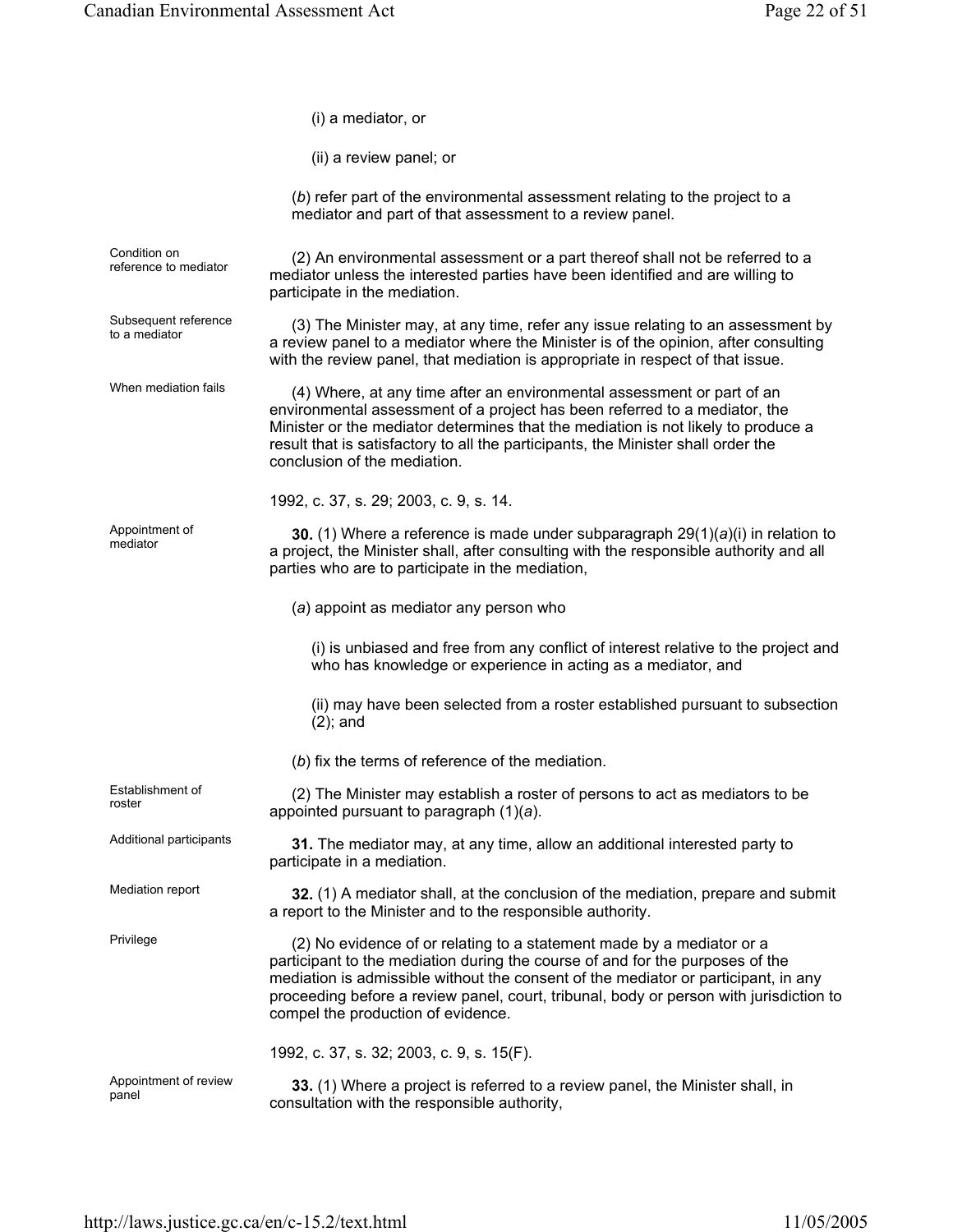|                               | (a) appoint as members of the panel, including the chairperson thereof, persons<br>who                                                                                                                                                                                                                                                                                                  |
|-------------------------------|-----------------------------------------------------------------------------------------------------------------------------------------------------------------------------------------------------------------------------------------------------------------------------------------------------------------------------------------------------------------------------------------|
|                               | (i) are unbiased and free from any conflict of interest relative to the project<br>and who have knowledge or experience relevant to the anticipated<br>environmental effects of the project, and                                                                                                                                                                                        |
|                               | (ii) may have been selected from a roster established pursuant to subsection<br>$(2)$ ; and                                                                                                                                                                                                                                                                                             |
|                               | (b) fix the terms of reference of the panel.                                                                                                                                                                                                                                                                                                                                            |
| Establishment of<br>roster    | (2) The Minister may establish a roster of persons, to act as members of any<br>review panel to be established pursuant to paragraph $(1)(a)$ .                                                                                                                                                                                                                                         |
|                               | 1992, c. 37, s. 33; 1993, c. 34, s. 28(F).                                                                                                                                                                                                                                                                                                                                              |
| Assessment by review<br>panel | 34. A review panel shall, in accordance with any regulations made for that<br>purpose and with its term of reference,                                                                                                                                                                                                                                                                   |
|                               | (a) ensure that the information required for an assessment by a review panel is<br>obtained and made available to the public;                                                                                                                                                                                                                                                           |
|                               | (b) hold hearings in a manner that offers the public an opportunity to participate<br>in the assessment;                                                                                                                                                                                                                                                                                |
|                               | (c) prepare a report setting out                                                                                                                                                                                                                                                                                                                                                        |
|                               | (i) the rationale, conclusions and recommendations of the panel relating to<br>the environmental assessment of the project, including any mitigation<br>measures and follow-up program, and                                                                                                                                                                                             |
|                               | (ii) a summary of any comments received from the public; and                                                                                                                                                                                                                                                                                                                            |
|                               | (d) submit the report to the Minister and the responsible authority.                                                                                                                                                                                                                                                                                                                    |
| Powers of review<br>panel     | 35. (1) A review panel has the power of summoning any person to appear as a<br>witness before the panel and of ordering the witness to                                                                                                                                                                                                                                                  |
|                               | (a) give evidence, orally or in writing; and                                                                                                                                                                                                                                                                                                                                            |
|                               | (b) produce such documents and things as the panel considers necessary for<br>conducting its assessment of the project.                                                                                                                                                                                                                                                                 |
| Enforcement powers            | (2) A review panel has the same power to enforce the attendance of witnesses<br>and to compel them to give evidence and produce documents and other things as<br>is vested in a court of record.                                                                                                                                                                                        |
| Hearings to be public         | (3) A hearing by a review panel shall be public unless the panel is satisfied after<br>representations made by a witness that specific, direct and substantial harm would<br>be caused to the witness or specific harm to the environment by the disclosure of<br>the evidence, documents or other things that the witness is ordered to give or<br>produce pursuant to subsection (1). |
| Non-disclosure                | (4) Where a review panel is satisfied that the disclosure of evidence, documents<br>or other things would cause specific, direct and substantial harm to a witness, the                                                                                                                                                                                                                 |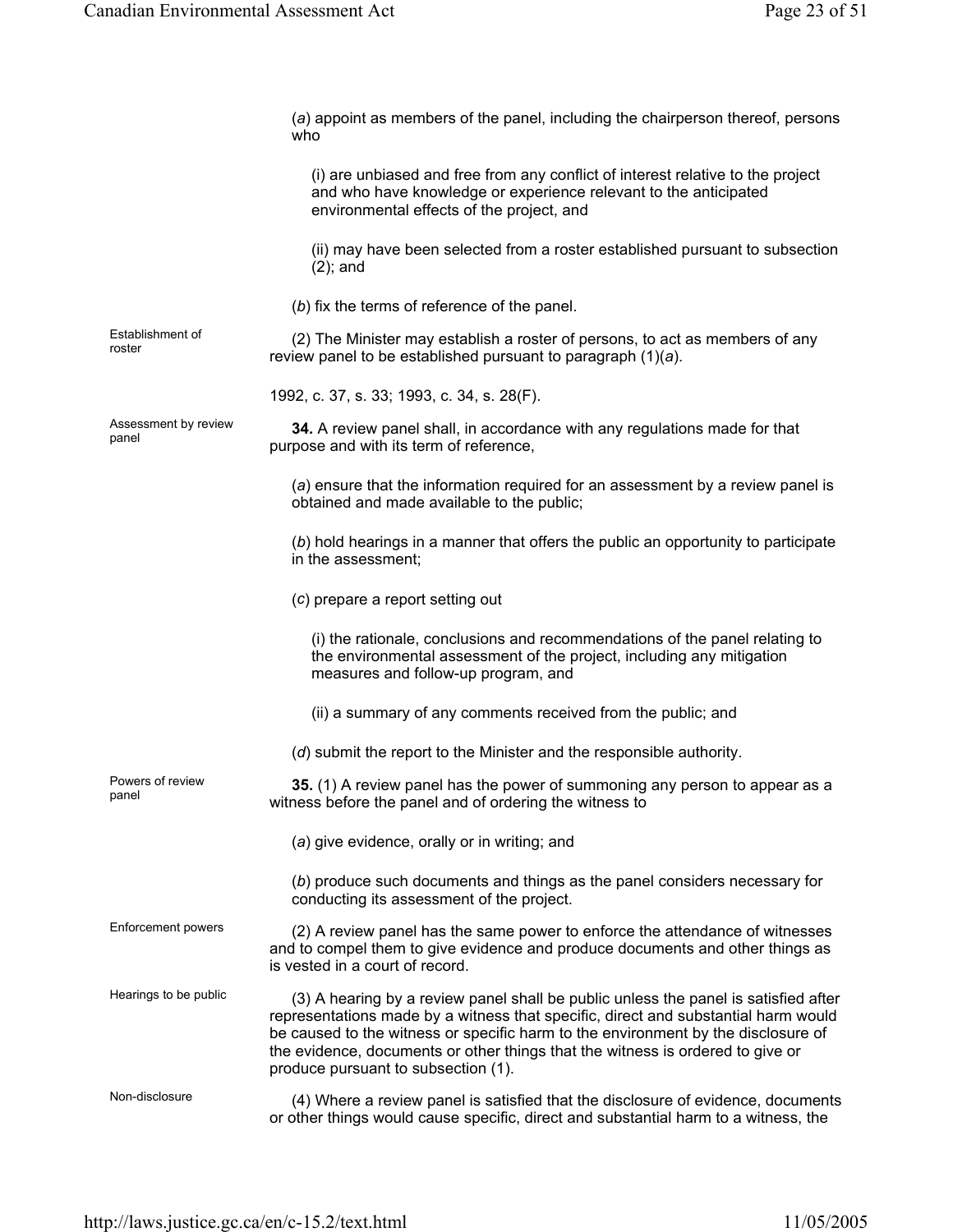|                                           | evidence, documents or things are privileged and shall not, without the<br>authorization of the witness, knowingly be or be permitted to be communicated,<br>disclosed or made available by any person who has obtained the evidence,<br>documents or other things pursuant to this Act.                                                                                                                                                                                                |
|-------------------------------------------|-----------------------------------------------------------------------------------------------------------------------------------------------------------------------------------------------------------------------------------------------------------------------------------------------------------------------------------------------------------------------------------------------------------------------------------------------------------------------------------------|
| Non-disclosure                            | (4.1) Where a review panel is satisfied that the disclosure of evidence,<br>documents or other things would cause specific harm to the environment, the<br>evidence, documents or things are privileged and shall not, without the<br>authorization of the review panel, knowingly be or be permitted to be<br>communicated, disclosed or made available by any person who has obtained the<br>evidence, documents or other things pursuant to this Act.                                |
| Enforcement of<br>summonses and<br>orders | (5) Any summons issued or order made by a review panel pursuant to<br>subsection (1) shall, for the purposes of enforcement, be made a summons or<br>order of the Federal Court by following the usual practice and procedure.                                                                                                                                                                                                                                                          |
| Immunity                                  | (6) No action or other proceeding lies or shall be commenced against a member<br>of a review panel for or in respect of anything done or omitted to be done, during<br>the course of and for the purposes of the assessment by the review panel.                                                                                                                                                                                                                                        |
|                                           | 1992, c. 37, s. 35; 2003, c. 9, s. 16.                                                                                                                                                                                                                                                                                                                                                                                                                                                  |
| Public notice                             | 36. On receiving a report submitted by a mediator or a review panel, the<br>Minister shall make the report available to the public in any manner the Minister<br>considers appropriate to facilitate public access to the report, and shall advise the<br>public that the report is available.                                                                                                                                                                                          |
|                                           | <b>Decision of Responsible Authority</b>                                                                                                                                                                                                                                                                                                                                                                                                                                                |
| Decision of<br>responsible authority      | 37. (1) Subject to subsections (1.1) to (1.3), the responsible authority shall take<br>one of the following courses of action in respect of a project after taking into<br>consideration the report submitted by a mediator or a review panel or, in the case<br>of a project referred back to the responsible authority pursuant to subsection 23(1),<br>the comprehensive study report:                                                                                               |
|                                           | (a) where, taking into account the implementation of any mitigation measures<br>that the responsible authority considers appropriate,                                                                                                                                                                                                                                                                                                                                                   |
|                                           | (i) the project is not likely to cause significant adverse environmental effects,<br>or                                                                                                                                                                                                                                                                                                                                                                                                 |
|                                           | (ii) the project is likely to cause significant adverse environmental effects that<br>can be justified in the circumstances,                                                                                                                                                                                                                                                                                                                                                            |
|                                           | the responsible authority may exercise any power or perform any duty or<br>function that would permit the project to be carried out in whole or in part; or                                                                                                                                                                                                                                                                                                                             |
|                                           | (b) where, taking into account the implementation of any mitigation measures<br>that the responsible authority considers appropriate, the project is likely to<br>cause significant adverse environmental effects that cannot be justified in the<br>circumstances, the responsible authority shall not exercise any power or<br>perform any duty or function conferred on it by or under any Act of Parliament<br>that would permit the project to be carried out in whole or in part. |
| Approval of Governor<br>in Council        | (1.1) Where a report is submitted by a mediator or review panel,                                                                                                                                                                                                                                                                                                                                                                                                                        |
|                                           | (a) the responsible authority shall take into consideration the report and, with                                                                                                                                                                                                                                                                                                                                                                                                        |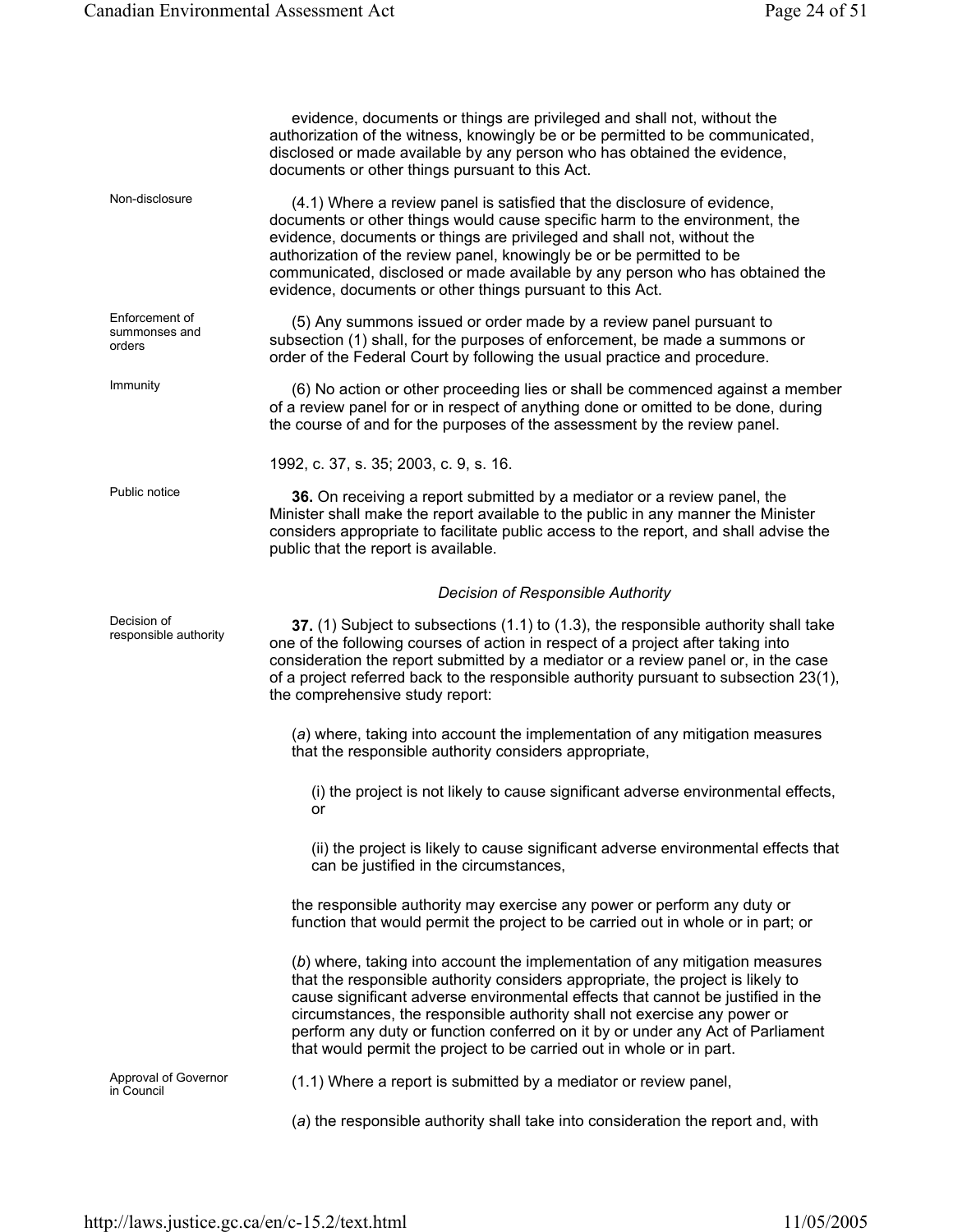the approval of the Governor in Council, respond to the report; (*b*) the Governor in Council may, for the purpose of giving the approval referred to in paragraph (*a*), require the mediator or review panel to clarify any of the recommendations set out in the report; and (*c*) the responsible authority shall take a course of action under subsection (1) that is in conformity with the approval of the Governor in Council referred to in paragraph (*a*). Federal authority (1.2) Where a response to a report is required under paragraph (1.1)(*a*) and there is, in addition to a responsible authority, a federal authority referred to in paragraph 5(2)(*b*) in relation to the project, that federal authority may act as a responsible authority for the purposes of that response. This subsection applies in the case of a federal authority within the meaning of paragraph (*b*) of the definition "federal authority" in subsection 2(1) if the Minister through whom the authority is accountable to Parliament agrees. Approval of Governor<br>in Council  $(1.3)$  Where a project is referred back to a responsible authority under subsection 23(1) and the Minister issues an environmental assessment decision statement to the effect that the project is likely to cause significant adverse environmental effects, no course of action may be taken by the responsible authority under subsection (1) without the approval of the Governor in Council. Responsible authority to ensure implementation of mitigation measures (2) Where a responsible authority takes a course of action referred to in paragraph (1)(*a*), it shall, notwithstanding any other Act of Parliament, in the exercise of its powers or the performance of its duties or functions under that other Act or any regulation made thereunder or in any other manner that the responsible authority considers necessary, ensure that any mitigation measures referred to in that paragraph in respect of the project are implemented. Mitigation measures -- Mitigation measures  $-$  (2.1) Mitigation measures that may be taken into account under subsection (1) extent of authority  $\alpha$  representible outhority are not limited to measures within the local structure by a responsible authority are not limited to measures within the legislative authority of Parliament and include (*a*) any mitigation measures whose implementation the responsible authority can ensure; and (*b*) any other mitigation measures that it is satisfied will be implemented by another person or body. Responsible authority to ensure implementation of mitigation measures (2.2) When a responsible authority takes a course of action referred to in paragraph (1)(*a*), it shall, with respect to any mitigation measures it has taken into account and that are described in paragraph (2.1)(*a*), ensure their implementation in any manner that it considers necessary and, in doing so, it is not limited to its duties or powers under any other Act of Parliament. Assistance of other Assistance of other (2.3) A federal authority shall provide any assistance requested by a<br>federal authority is approached by a representing the implementation of a mitigation mode responsible authority in ensuring the implementation of a mitigation measure on which the federal authority and the responsible authority have agreed. Prohibition: proceeding with project (3) Where the responsible authority takes a course of action referred to in paragraph (1)(*b*) in relation to a project, the responsible authority shall publish a notice of that course of action in the Registry and, notwithstanding any other Act of Parliament, no power, duty or function conferred by or under that Act or any regulation made under it shall be exercised or performed that would permit that project to be carried out in whole or in part.

Time for decision (4) A responsible authority shall not take any course of action under subsection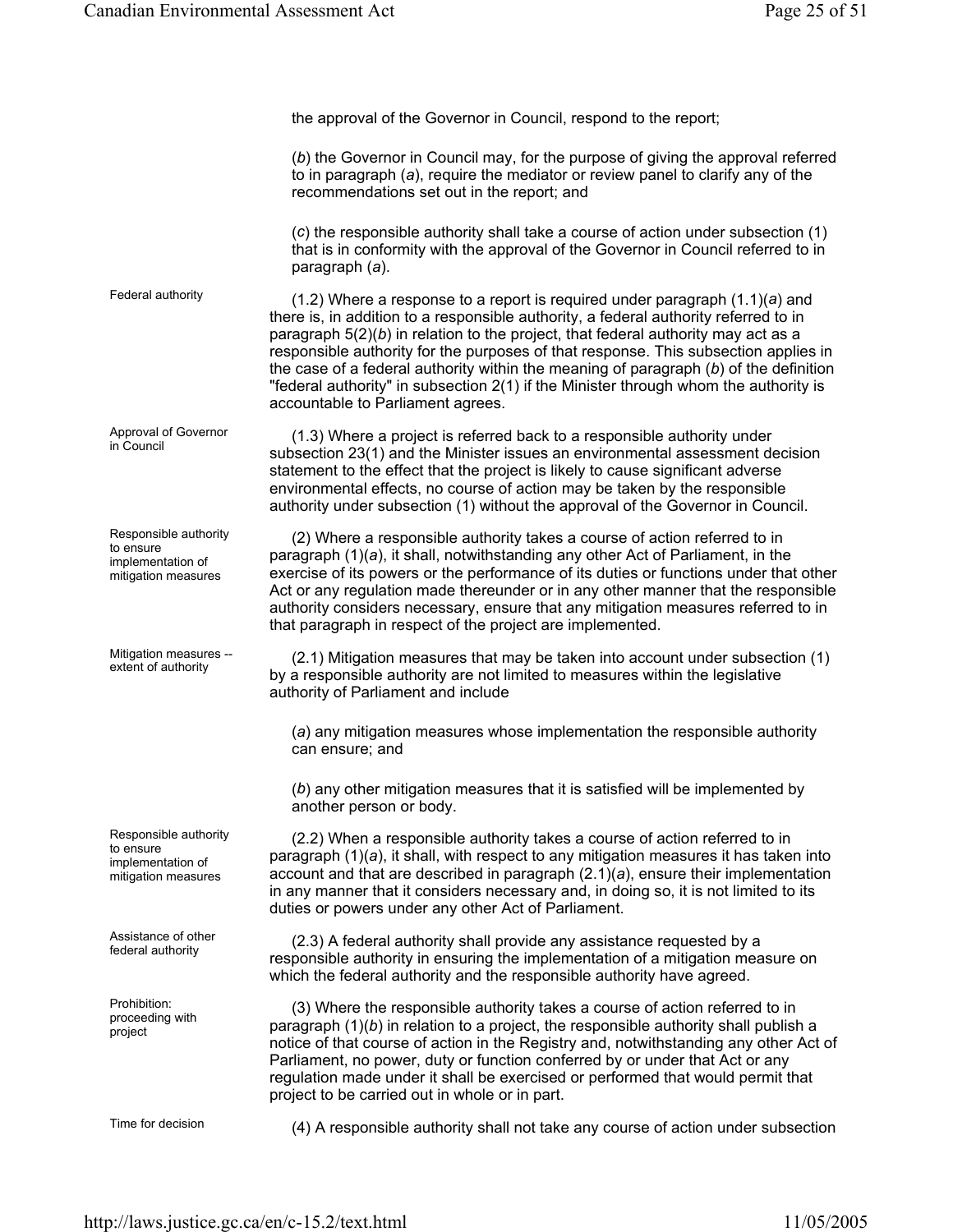(1) before the 30th day after the report submitted by a mediator or a review panel or a summary of it has been included on the Internet site in accordance with paragraph 55.1(2)(*p*).

1992, c. 37, s. 37; 1993, c. 34, s. 29(F); 1994, c. 46, s. 3; 2003, c. 9, s. 17.

#### *Follow-up Program*

Consideration of follow-up -- decision under paragraph 20(1) (*a*)

Mandatory follow-up - decision under paragraph 37(1)(*a*)

Scope of follow-up

Assistance of other

Definition of<br>"jurisdiction"

**38.** (1) Where a responsible authority takes a course of action under paragraph 20(1)(*a*), it shall consider whether a follow-up program for the project is appropriate in the circumstances and, if so, shall design a follow-up program and ensure its implementation.

(2) Where a responsible authority takes a course of action under paragraph 37 (1)(*a*), it shall design a follow-up program for the project and ensure its implementation.

Scope of follow-up (3) In designing a follow-up program and in ensuring its implementation, a<br>program responsible authority is not limited by the Act of Parliament that confers the powers it exercises or the duties or functions it performs.

Assistance of other (4) A federal authority shall provide any assistance requested by a responsible federal authority is approximately in provide any assistance requested by a responsible authority in ensuring the implementation of a follow-up program on which the federal authority and the responsible authority have agreed.

Follow-up programs (5) The results of follow-up programs may be used for implementing adaptive management measures or for improving the quality of future environmental assessments.

1992, c. 37, s. 38; 1993, c. 34, s. 30(F); 2003, c. 9, s. 18.

#### *Certificate*

Certificate **39.** A certificate that states that an environmental assessment of a project has been completed, and that is signed by a responsible authority that exercises a power or performs a duty or function referred to in paragraph 5(1)(*c*) in relation to the project, is, in the absence of evidence to the contrary, proof of the matter stated.

#### *Joint Review Panels*

**40.** (1) For the purposes of this section and sections 41 and 42, "jurisdiction" includes

(*a*) a federal authority;

(*b*) the government of a province;

(*c*) any other agency or body established pursuant to an Act of Parliament or the legislature of a province and having powers, duties or functions in relation to an assessment of the environmental effects of a project;

(*d*) any body established pursuant to a land claims agreement referred to in section 35 of the *Constitution Act, 1982* and having powers, duties or functions in relation to an assessment of the environmental effects of a project;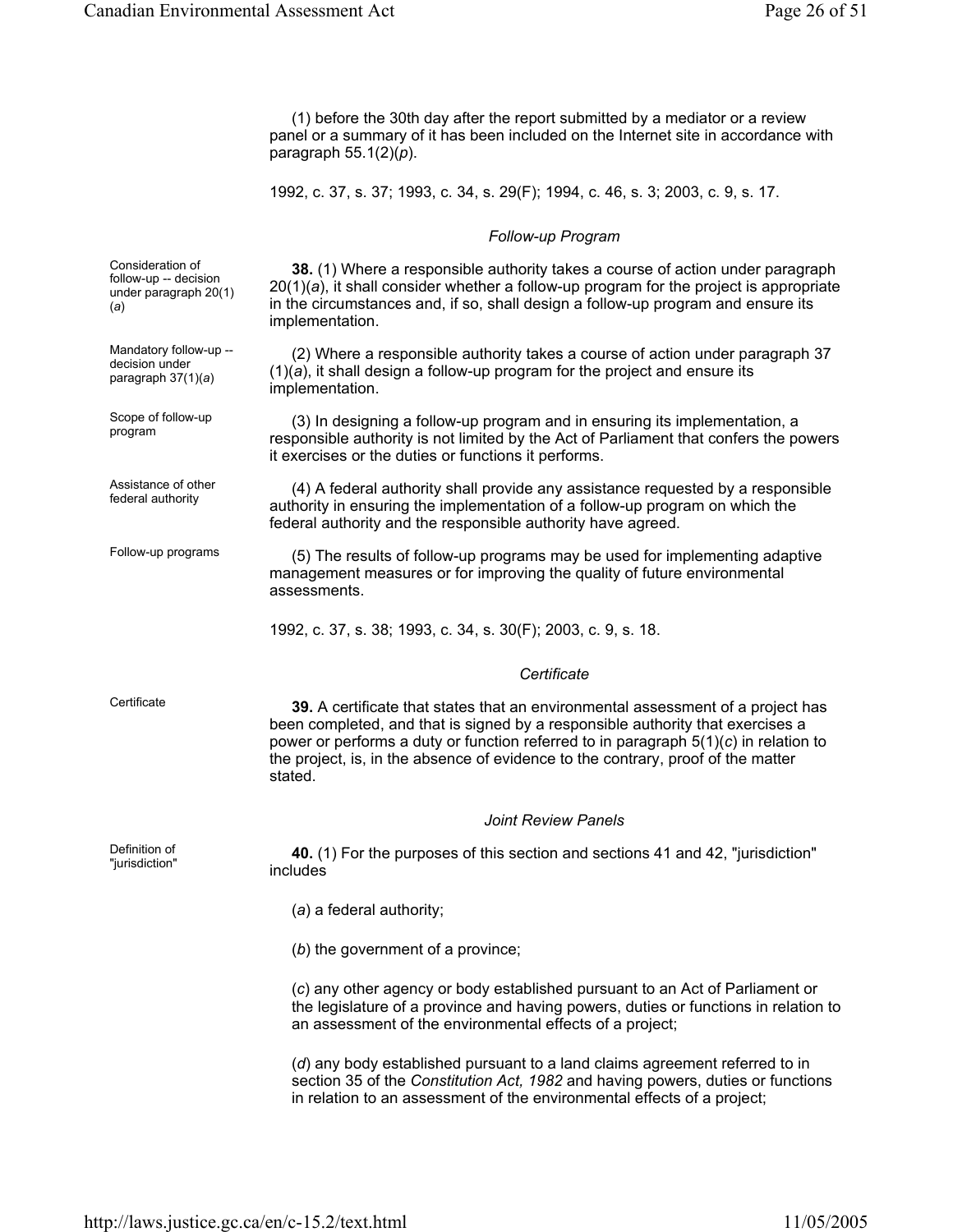(*e*) a government of a foreign state or of a subdivision of a foreign state, or any institution of such a government; and

(*f*) an international organization of states or any institution of such an organization.

(2) Subject to section 41, where the referral of a project to a review panel is required or permitted by this Act, the Minister

(*a*) may enter into an agreement or arrangement with a jurisdiction referred to in paragraph (1)(*a*), (*b*), (*c*) or (*d*) that has powers, duties or functions in relation to the assessment of the environmental effects of the project, respecting the joint establishment of a review panel and the manner in which the environmental assessment of the project is to be conducted by the review panel; and

(*b*) shall, in the case of a jurisdiction within the meaning of subsection 12(5) that has a responsibility or an authority to conduct an assessment of the environmental effects of the project or any part of it, offer to consult and cooperate with that other jurisdiction respecting the environmental assessment of the project.

(2.1) Subject to section 41, where the Minister is required by subsection 28(2) to refer a proposal to a review panel, the Minister and the Mackenzie Valley Environmental Impact Review Board shall, in writing, jointly establish a review panel and prescribe the manner of its examination of the impact of the proposal on the environment.

(3) Subject to section 41, where the referral of a project to a review panel is required or permitted by this Act and a jurisdiction referred to in paragraph (1)(*e*) or (*f*) has a responsibility or an authority to conduct an assessment of the environmental effects of the project or any part of it, the Minister and the Minister of Foreign Affairs may enter into an agreement or arrangement with that jurisdiction respecting the joint establishment of a review panel and the manner in which the environmental assessment of the project is to be conducted by the review panel.

(4) Any agreement or arrangement referred to in subsection (2) or (3), and any document establishing a review panel under subsection (2.1), shall be published before the commencement of the hearings conducted by the review panel.

1992, c. 37, s. 40; 1993, c. 34, s. 31(F); 1995, c. 5, s. 25; 1998, c. 25, s. 163; 2003, c. 9, s. 19.

Conditions **41.** An agreement or arrangement entered into pursuant to subsection 40(2) or (3), and any document establishing a review panel under subsection 40(2.1), shall provide that the environmental assessment of the project shall include a consideration of the factors required to be considered under subsections 16(1) and (2) and be conducted in accordance with any additional requirements and procedures set out in the agreement and shall provide that

> (*a*) the Minister shall appoint or approve the appointment of the chairperson or appoint a co-chairperson, and shall appoint at least one other member of the panel;

(*b*) the members of the panel are to be unbiased and free from any conflict of interest relative to the project and are to have knowledge or experience relevant to the anticipated environmental effects of the project;

(*c*) the Minister shall fix or approve the terms of reference for the panel;

Review panels established jointly with another jurisdiction

*Mackenzie Valley Resource Management Act*

Review panels established jointly with another jurisdiction

Publication of agreement for joint panel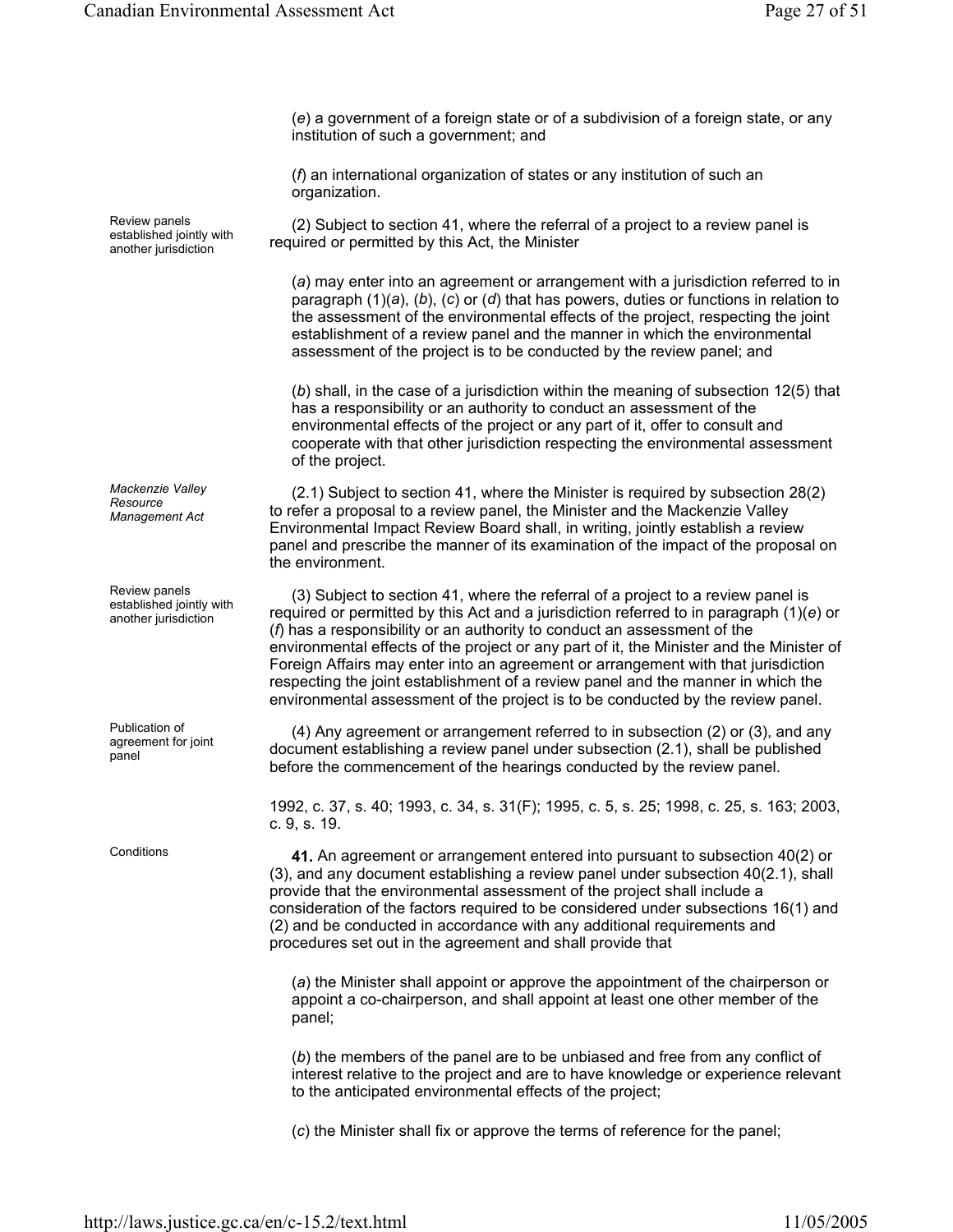|                                | (d) the review panel is to have the powers and immunities provided for in<br>section 35;                                                                                                                                                                                                                                                                                                                                                                                                                                    |
|--------------------------------|-----------------------------------------------------------------------------------------------------------------------------------------------------------------------------------------------------------------------------------------------------------------------------------------------------------------------------------------------------------------------------------------------------------------------------------------------------------------------------------------------------------------------------|
|                                | (e) the public will be given an opportunity to participate in the assessment<br>conducted by the panel;                                                                                                                                                                                                                                                                                                                                                                                                                     |
|                                | (f) on completion of the assessment, the report of the panel will be submitted to<br>the Minister; and                                                                                                                                                                                                                                                                                                                                                                                                                      |
|                                | (g) the panel's report will be published.                                                                                                                                                                                                                                                                                                                                                                                                                                                                                   |
|                                | 1992, c. 37, s. 41; 1993, c. 34, s. 32(F); 1998, c. 25, s. 164; 2003, c. 9, s. 20.                                                                                                                                                                                                                                                                                                                                                                                                                                          |
| Deemed substitution            | 42. Where the Minister establishes a review panel jointly with a jurisdiction<br>referred to in subsection 40(1), the assessment conducted by that panel shall be<br>deemed to satisfy any requirements of this Act and the regulations respecting<br>assessments by a review panel.                                                                                                                                                                                                                                        |
|                                | 1992, c. 37, s. 42; 1993, c. 34, s. 33(F).                                                                                                                                                                                                                                                                                                                                                                                                                                                                                  |
|                                | Public Hearing by a Federal Authority                                                                                                                                                                                                                                                                                                                                                                                                                                                                                       |
| Substitute for review<br>panel | 43. (1) Where the referral of a project to a review panel is required or permitted<br>by this Act and the Minister is of the opinion that a process for assessing the<br>environmental effects of projects that is followed by a federal authority under an<br>Act of Parliament other than this Act or by a body referred to in paragraph $40(1)(d)$<br>would be an appropriate substitute, the Minister may approve the substitution of<br>that process for an environmental assessment by a review panel under this Act. |
| Manner of approval             | (2) An approval of the Minister pursuant to subsection (1) shall be in writing and<br>may be given in respect of a project or a class of projects.                                                                                                                                                                                                                                                                                                                                                                          |
|                                | 1992, c. 37, s. 43; 1993, c. 34, s. 34(F).                                                                                                                                                                                                                                                                                                                                                                                                                                                                                  |
| Conditions                     | 44. The Minister shall not approve a substitution pursuant to subsection 43(1)<br>unless the Minister is satisfied that                                                                                                                                                                                                                                                                                                                                                                                                     |
|                                | (a) the process to be substituted will include a consideration of the factors<br>required to be considered under subsections 16(1) and (2);                                                                                                                                                                                                                                                                                                                                                                                 |
|                                | (b) the public will be given an opportunity to participate in the assessment;                                                                                                                                                                                                                                                                                                                                                                                                                                               |
|                                | (c) at the end of the assessment, a report will be submitted to the Minister;                                                                                                                                                                                                                                                                                                                                                                                                                                               |
|                                | (d) the report will be published; and                                                                                                                                                                                                                                                                                                                                                                                                                                                                                       |
|                                | (e) any criteria established pursuant to paragraph $58(1)(g)$ are met.                                                                                                                                                                                                                                                                                                                                                                                                                                                      |
| Deemed substitution            | 45. Where the Minister approves a substitution of a process pursuant to<br>subsection 43(1), an assessment that is conducted in accordance with that process<br>shall be deemed to satisfy any requirements of this Act and the regulations in<br>respect of assessments by a review panel.                                                                                                                                                                                                                                 |

TRANSBOUNDARY AND RELATED ENVIRONMENTAL EFFECTS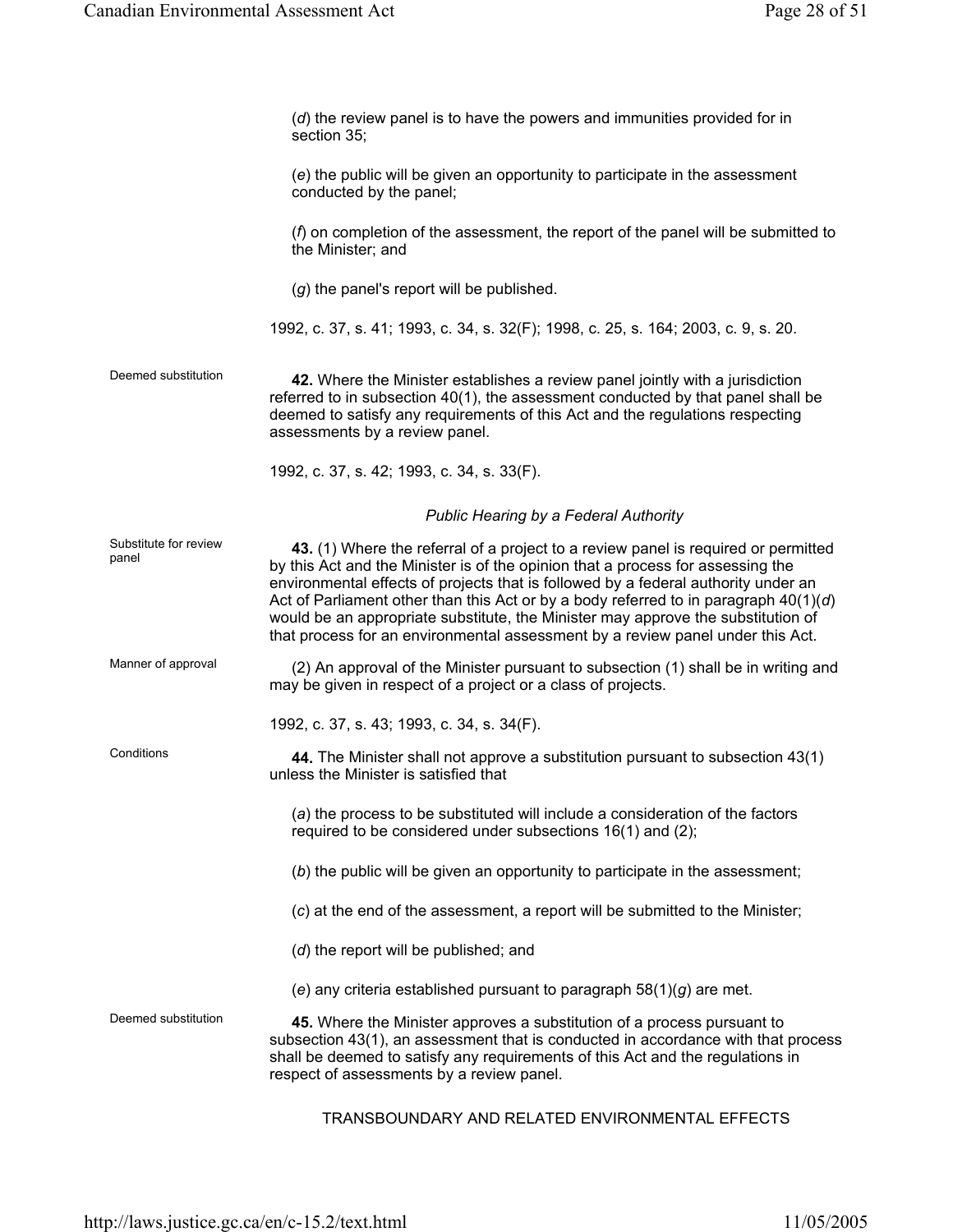| Transboundary and<br>related environmental<br>effects | 46. (1) Where no power, duty or function referred to in section 5 is to be<br>exercised or performed by a federal authority in relation to a project that is to be<br>carried out in a province and the Minister is of the opinion that the project may<br>cause significant adverse environmental effects in another province, the Minister<br>may refer the project to a mediator or a review panel in accordance with section 29<br>for an assessment of the environmental effects of the project in that other province. |
|-------------------------------------------------------|------------------------------------------------------------------------------------------------------------------------------------------------------------------------------------------------------------------------------------------------------------------------------------------------------------------------------------------------------------------------------------------------------------------------------------------------------------------------------------------------------------------------------|
| Agreement                                             | (2) The Minister shall not refer a project to a mediator or a review panel<br>pursuant to subsection (1) where the Minister and the governments of all interested<br>provinces have agreed on another manner of conducting an assessment of the<br>interprovincial environmental effects of the project that                                                                                                                                                                                                                 |
|                                                       | (a) includes a consideration of the factors required to be considered under<br>subsections $16(1)$ and $(2)$ ;                                                                                                                                                                                                                                                                                                                                                                                                               |
|                                                       | (b) includes an opportunity for the public to participate in the assessment;                                                                                                                                                                                                                                                                                                                                                                                                                                                 |
|                                                       | (c) includes a requirement that the report is to be submitted to the Minister at<br>the end of the assessment:                                                                                                                                                                                                                                                                                                                                                                                                               |
|                                                       | (d) includes a requirement that the report is to be published; and                                                                                                                                                                                                                                                                                                                                                                                                                                                           |
|                                                       | (e) meets any criteria established pursuant to paragraph $58(1)(h)$ .                                                                                                                                                                                                                                                                                                                                                                                                                                                        |
| Initiative for reference                              | (3) The Minister shall consider whether to make a reference pursuant to<br>subsection (1)                                                                                                                                                                                                                                                                                                                                                                                                                                    |
|                                                       | (a) on the request of the government of any interested province; or                                                                                                                                                                                                                                                                                                                                                                                                                                                          |
|                                                       | $(b)$ on the receipt of a petition that is                                                                                                                                                                                                                                                                                                                                                                                                                                                                                   |
|                                                       | (i) signed by one or more persons each of whom has an interest in lands on<br>which the project may cause significant adverse environmental effects, and                                                                                                                                                                                                                                                                                                                                                                     |
|                                                       | (ii) accompanied by a concise statement of the evidence supporting the<br>contention of the petitioners that the project may cause significant adverse<br>environmental effects in a province other than the one in which it is to be<br>carried out.                                                                                                                                                                                                                                                                        |
| Notice                                                | (4) At least ten days before referring a project to a mediator or a review panel<br>pursuant to subsection (1), the Minister shall give notice of the intention to do so to<br>the proponent of the project, to the governments of all interested provinces and to<br>any person who signed a petition considered by the Minister pursuant to<br>subsection (3).                                                                                                                                                             |
| Meaning of "interested<br>province"                   | (5) For the purposes of this section and sections 47, 48, 50 and 51, "interested<br>province" means                                                                                                                                                                                                                                                                                                                                                                                                                          |
|                                                       | (a) a province in which the project is to be carried out; or                                                                                                                                                                                                                                                                                                                                                                                                                                                                 |
|                                                       | (b) a province that claims that significant adverse environmental effects may<br>occur in that province as a result of the project.                                                                                                                                                                                                                                                                                                                                                                                          |
|                                                       | 1992, c. 37, s. 46; 2003, c. 9, s. 21.                                                                                                                                                                                                                                                                                                                                                                                                                                                                                       |
| International                                         | 47. (1) Where no power, duty or function referred to in section 5 is to be                                                                                                                                                                                                                                                                                                                                                                                                                                                   |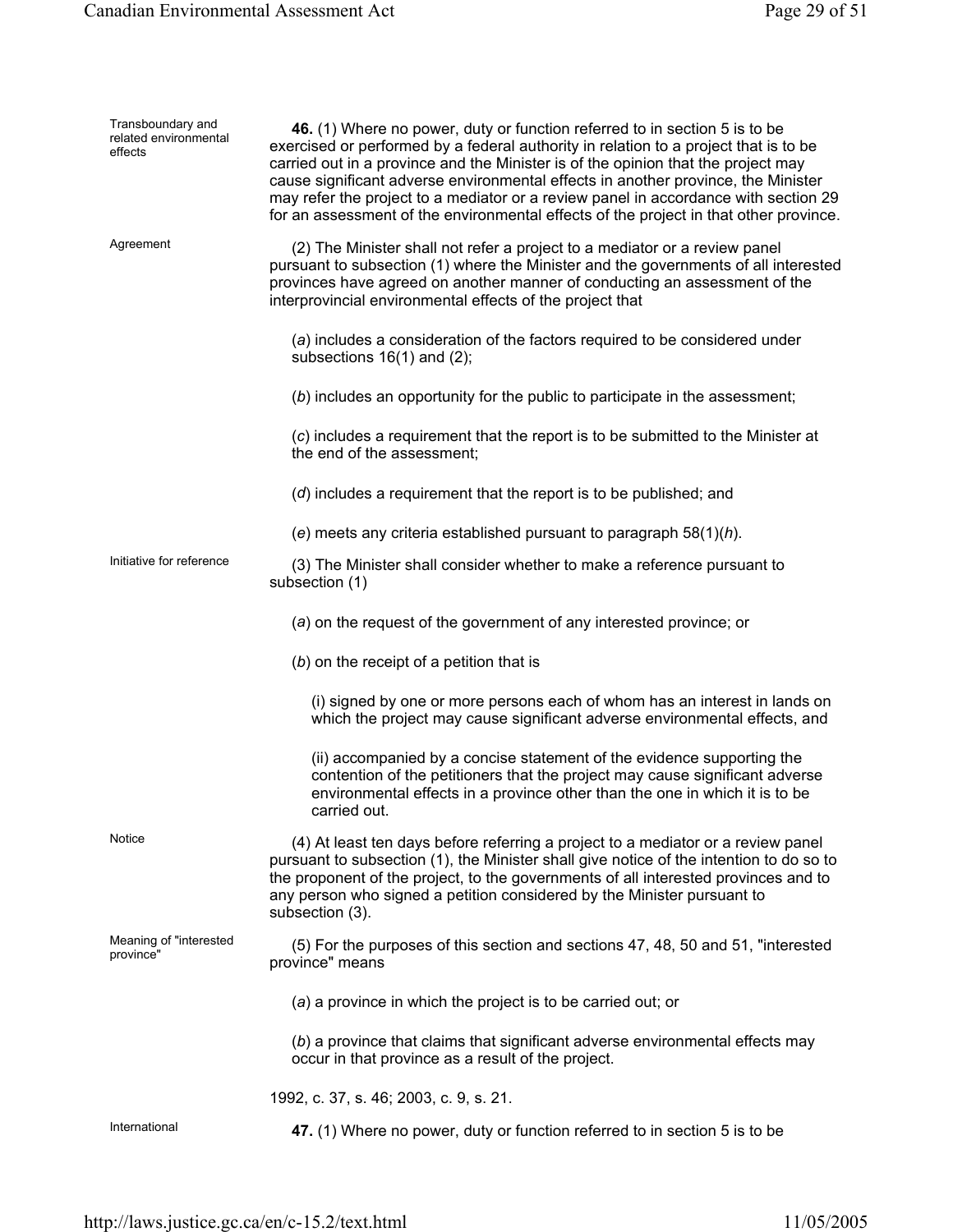| environmental effects                                                               | exercised or performed by a federal authority in relation to a project that is to be<br>carried out in Canada or on federal lands and the Minister is of the opinion that the<br>project may cause significant adverse environmental effects occurring both outside<br>Canada and outside those federal lands, the Minister and the Minister of Foreign<br>Affairs may refer the project to a mediator or a review panel in accordance with<br>section 29 for an assessment of the environmental effects of the project occurring<br>both outside Canada and outside federal lands. |
|-------------------------------------------------------------------------------------|-------------------------------------------------------------------------------------------------------------------------------------------------------------------------------------------------------------------------------------------------------------------------------------------------------------------------------------------------------------------------------------------------------------------------------------------------------------------------------------------------------------------------------------------------------------------------------------|
| Agreement                                                                           | (2) The Minister and the Minister of Foreign Affairs shall not refer a project to a<br>mediator or a review panel pursuant to subsection (1) where the Minister and the<br>governments of all interested provinces have agreed on another manner of<br>conducting an assessment of the environmental effects of the project occurring<br>both outside Canada and outside federal lands that                                                                                                                                                                                         |
|                                                                                     | (a) includes a consideration of the factors required to be considered under<br>subsections 16(1) and (2);                                                                                                                                                                                                                                                                                                                                                                                                                                                                           |
|                                                                                     | (b) includes an opportunity for the public to participate in the assessment;                                                                                                                                                                                                                                                                                                                                                                                                                                                                                                        |
|                                                                                     | (c) includes a requirement that the report is to be submitted to the Minister at<br>the end of the assessment;                                                                                                                                                                                                                                                                                                                                                                                                                                                                      |
|                                                                                     | (d) includes a requirement that the report is to be published; and                                                                                                                                                                                                                                                                                                                                                                                                                                                                                                                  |
|                                                                                     | (e) meets any criteria established pursuant to paragraph $58(1)(h)$ .                                                                                                                                                                                                                                                                                                                                                                                                                                                                                                               |
| Initiative for reference                                                            | (3) On a request to the Minister to refer a project to a mediator or a review<br>panel pursuant to subsection (1) made by                                                                                                                                                                                                                                                                                                                                                                                                                                                           |
|                                                                                     | (a) the government of any province in which the project is to be carried out or<br>that is adjacent to federal lands on which the project is to be carried out, or                                                                                                                                                                                                                                                                                                                                                                                                                  |
|                                                                                     | (b) the government of a foreign state or a subdivision thereof that claims that<br>significant adverse environmental effects may occur in that foreign state or<br>subdivision thereof as a result of the project,                                                                                                                                                                                                                                                                                                                                                                  |
|                                                                                     | the Minister and the Minister of Foreign Affairs shall consider whether to make a<br>reference pursuant to subsection (1).                                                                                                                                                                                                                                                                                                                                                                                                                                                          |
| Notice                                                                              | (4) At least ten days before making a reference pursuant to subsection (1), the<br>Minister shall give notice of the intention to do so to                                                                                                                                                                                                                                                                                                                                                                                                                                          |
|                                                                                     | (a) the proponent of the project;                                                                                                                                                                                                                                                                                                                                                                                                                                                                                                                                                   |
|                                                                                     | (b) the government of any province in which the project is to be carried out or<br>that is adjacent to federal lands on which the project is to be carried out; and                                                                                                                                                                                                                                                                                                                                                                                                                 |
|                                                                                     | (c) the government of any foreign state or a subdivision thereof in which, in the<br>opinion of the Minister, significant adverse environmental effects may occur as<br>a result of the project.                                                                                                                                                                                                                                                                                                                                                                                    |
|                                                                                     | 1992, c. 37, s. 47; 1995, c. 5, s. 25; 2003, c. 9, s. 22.                                                                                                                                                                                                                                                                                                                                                                                                                                                                                                                           |
| Environmental effects<br>of projects carried out<br>on lands of federal<br>interest | 48. (1) Where no power, duty or function referred to in section 5 is to be<br>exercised or performed by a federal authority in relation to a project that is to be<br>carried out in Canada and the Minister is of the opinion that the project may cause                                                                                                                                                                                                                                                                                                                           |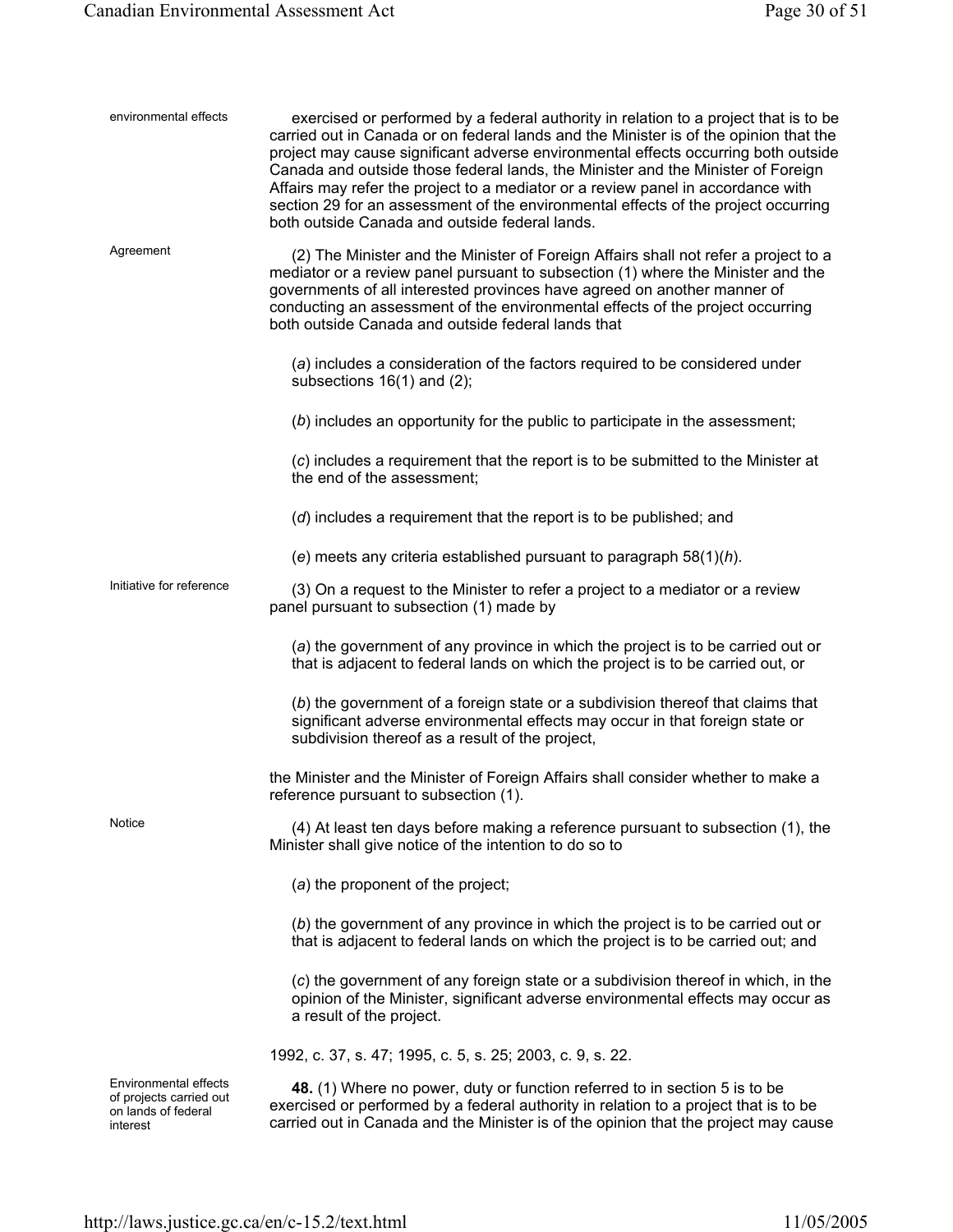|                                                                            | significant adverse environmental effects on                                                                                                                                                                                                                                                                              |
|----------------------------------------------------------------------------|---------------------------------------------------------------------------------------------------------------------------------------------------------------------------------------------------------------------------------------------------------------------------------------------------------------------------|
|                                                                            | (a) lands in a reserve that is set apart for the use and benefit of a band and that<br>is subject to the Indian Act,                                                                                                                                                                                                      |
|                                                                            | $(a.1)$ a park or park reserve as defined in subsection $2(1)$ of the Canada<br>National Parks Act,                                                                                                                                                                                                                       |
|                                                                            | (b) federal lands other than those mentioned in paragraph (a) or $(a.1)$ ,                                                                                                                                                                                                                                                |
|                                                                            | (c) lands that are described in a land claims agreement referred to in section 35<br>of the Constitution Act, 1982 and that are prescribed,                                                                                                                                                                               |
|                                                                            | $(d)$ lands that have been set aside for the use and benefit of Indians pursuant to<br>legislation that relates to the self-government of Indians and that are prescribed,<br>or                                                                                                                                          |
|                                                                            | (e) lands in respect of which Indians have interests,                                                                                                                                                                                                                                                                     |
|                                                                            | the Minister may refer the project to a mediator or a review panel in accordance<br>with section 29 for an assessment of the environmental effects of the project on<br>those lands.                                                                                                                                      |
| Ecological integrity                                                       | (1.1) In deciding whether or not a project may cause significant adverse<br>environmental effects on a park or park reserve as defined in subsection 2(1) of the<br>Canada National Parks Act, the Minister shall take into account its ecological<br>integrity, as that expression is defined in that subsection.        |
| Environmental effects<br>of projects carried out<br>on reserve lands, etc. | (2) Where no power, duty or function referred to in section 5 is to be exercised<br>or performed by a federal authority in relation to a project that is to be carried out<br>on                                                                                                                                          |
|                                                                            | (a) lands in a reserve that is set apart for the use and benefit of a band and that<br>is subject to the Indian Act,                                                                                                                                                                                                      |
|                                                                            | (b) lands that are described in a land claims agreement referred to in section 35<br>of the Constitution Act, 1982 and that are prescribed, or                                                                                                                                                                            |
|                                                                            | (c) lands that have been set aside for the use and benefit of Indians pursuant to<br>legislation that relates to the self-government of Indians and that are prescribed,                                                                                                                                                  |
|                                                                            | and the Minister is of the opinion that the project may cause significant adverse<br>environmental effects outside those lands, the Minister may refer the project to a<br>mediator or a review panel in accordance with section 29 for an assessment of the<br>environmental effects of the project outside those lands. |
| Agreement                                                                  | (3) The Minister shall not refer a project to a mediator or a review panel<br>pursuant to subsection (1) or (2) where the Minister and the governments of all<br>interested provinces, and                                                                                                                                |
|                                                                            | (a) in respect of federal lands referred to in paragraph $(1)(b)$ , the federal<br>authority having the administration of those lands,                                                                                                                                                                                    |
|                                                                            | (b) in respect of lands referred to in paragraph $(1)(a)$ or $(2)(a)$ , the council of the<br>band for whose use and benefit the reserve has been set apart,                                                                                                                                                              |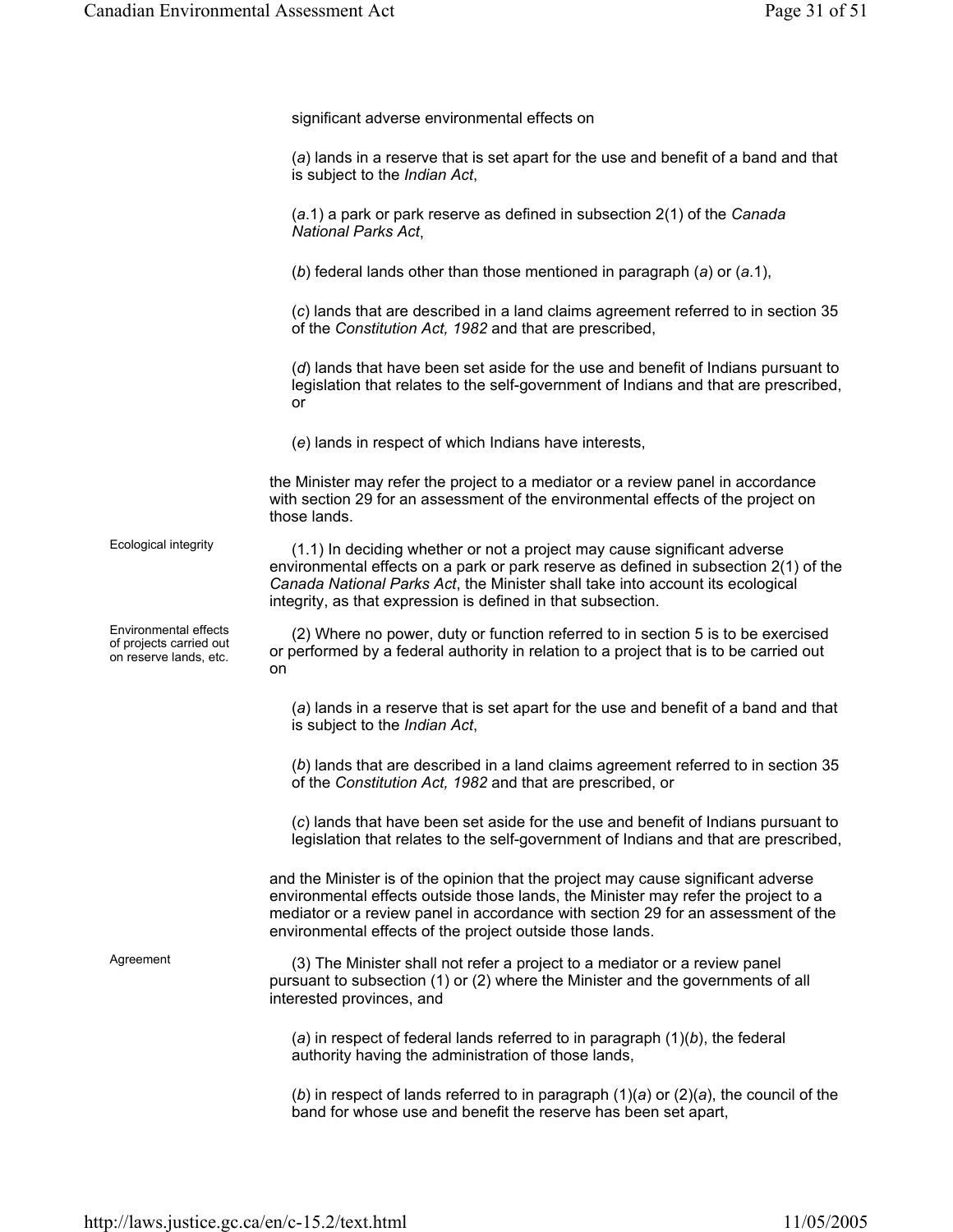|                                                                        | (c) in respect of lands referred to in paragraph $(1)(c)$ or $(e)$ or $(2)(b)$ , the party to<br>the agreement or claim -- or that party's successor -- that was, or was acting on<br>behalf of, an aboriginal people or group, or                                    |
|------------------------------------------------------------------------|-----------------------------------------------------------------------------------------------------------------------------------------------------------------------------------------------------------------------------------------------------------------------|
|                                                                        | (d) in respect of lands that have been set aside for the use and benefit of<br>Indians pursuant to legislation referred to in paragraph $(1)(d)$ or $(2)(c)$ , the<br>governing body established by that legislation,                                                 |
|                                                                        | have agreed on another manner of conducting an assessment of the<br>environmental effects of the project on or outside those lands, as the case may be.                                                                                                               |
| Initiative for reference                                               | (4) The Minister shall consider whether to make a reference pursuant to<br>subsection $(1)$ or $(2)$                                                                                                                                                                  |
|                                                                        | (a) on the request of the government of any interested province or the federal<br>authority having the administration of federal lands referred to in paragraph (1)<br>$(b)$ ; or                                                                                     |
|                                                                        | $(b)$ on receipt of a petition that is                                                                                                                                                                                                                                |
|                                                                        | (i) signed by one or more persons each of whom has an interest in lands on<br>which the project may cause significant adverse environmental effects, and                                                                                                              |
|                                                                        | (ii) accompanied by a concise statement of the evidence supporting the<br>contention of the petitioner that the project may cause significant adverse<br>environmental effects in respect of which a reference may be made pursuant<br>to subsection $(1)$ or $(2)$ . |
| Notice                                                                 | (5) At least ten days before a reference is made pursuant to subsection (1) or<br>(2), the Minister shall give notice of the intention to do so to                                                                                                                    |
|                                                                        | (a) the proponent of the project;                                                                                                                                                                                                                                     |
|                                                                        | (b) the governments of all interested provinces;                                                                                                                                                                                                                      |
|                                                                        | (c) any person who signed a petition considered by the Minister pursuant to<br>subsection (4);                                                                                                                                                                        |
|                                                                        | (d) the federal authority, in the case of a reference to be made pursuant to<br>paragraph $(1)(b)$ ;                                                                                                                                                                  |
|                                                                        | (e) in respect of lands referred to in paragraph $(1)(a)$ or $(2)(a)$ , the council of the<br>band for whose use and benefit the reserve has been set apart;                                                                                                          |
|                                                                        | (f) in respect of lands referred to in paragraph $(1)(c)$ or $(e)$ or $(2)(b)$ , the party to<br>the agreement or claim -- or that party's successor -- that was, or was acting on<br>behalf of, an aboriginal people or group; and                                   |
|                                                                        | (g) in respect of lands that have been set aside for the use and benefit of<br>Indians pursuant to legislation referred to in paragraph $(1)(d)$ or $(2)(c)$ , the<br>governing body established by that legislation.                                                 |
| Meaning of "lands in<br>respect of which<br>Indians have<br>interests" | (6) For the purposes of this section, "lands in respect of which Indians have<br>interests" means                                                                                                                                                                     |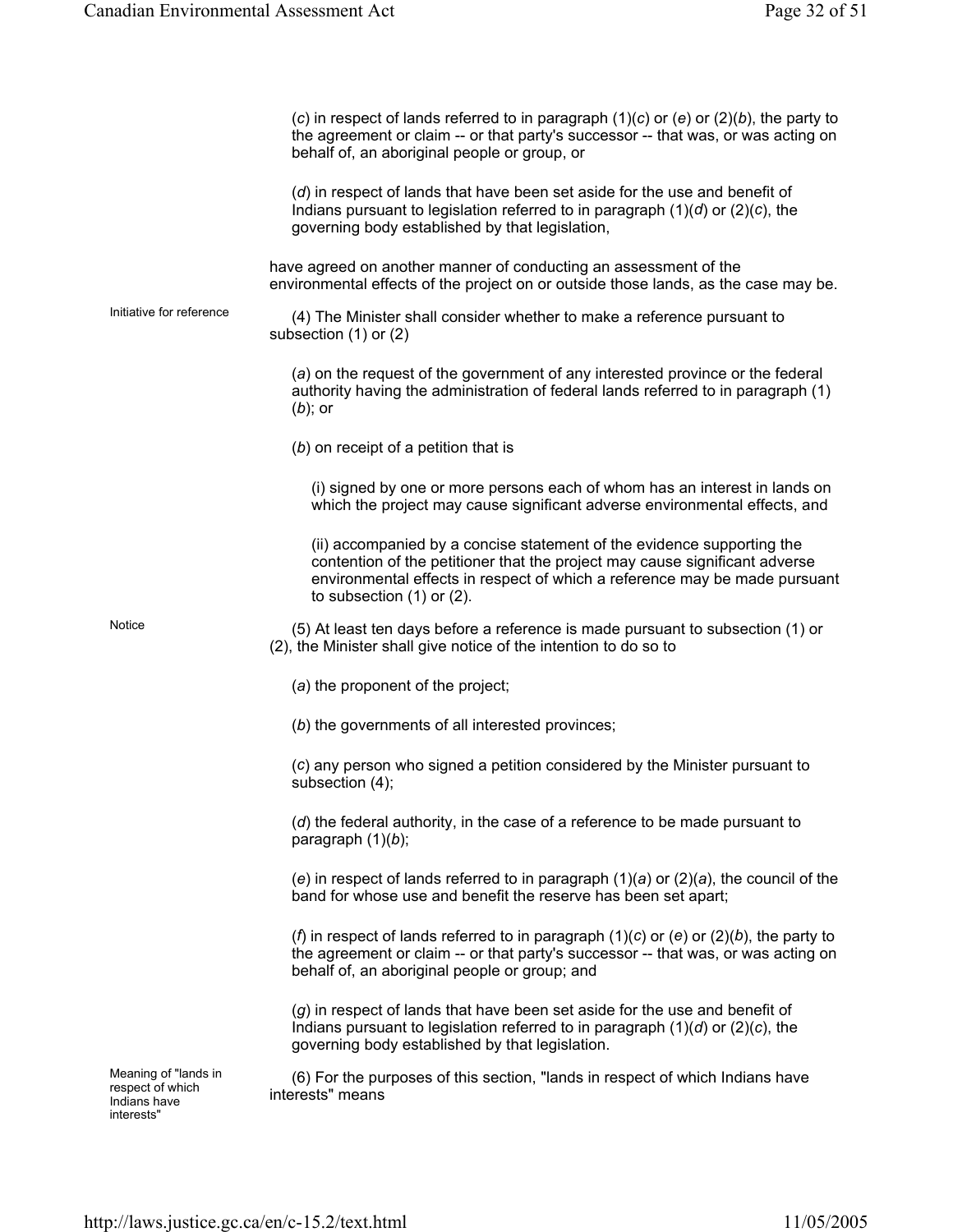(*a*) land areas that are subject to a land claim accepted by the Government of Canada for negotiation under its comprehensive land claims policy and that

(i) for the purposes of land claim settlement have been withdrawn from disposal, under the *Territorial Lands Act* in the case of land areas situated in the Northwest Territories or Nunavut, or under a law of the Legislature of Yukon in the case of land areas situated in Yukon, or

(ii) in the case of land areas situated in a province, have been agreed on for selection by the Government of Canada and the government of the province; and

(*b*) land areas that belong to Her Majesty or in respect of which Her Majesty has the right to dispose and that have been identified and agreed on by Her Majesty and an Indian band for transfer to settle claims based on

(i) an outstanding lawful obligation of Her Majesty towards an Indian band pursuant to the specific claims policy of the Government of Canada, or

(ii) treaty land entitlement.

Reference to lands, (7) For the purposes of this section, a reference to any lands, land areas or etc. reserves includes a reference to all waters on and air above those lands, areas or reserves.

1992, c. 37, c. 48; 1993, c. 28, s. 78; 2002, c. 7, s. 123; 2003, c. 9, s. 23.

Rules governing **49.** Sections 29 to 36 and 40 to 42 apply, with such modifications as the review panels circumstances require, in respect of a reference to a mediator or a review panel pursuant to subsection  $46(1)$ ,  $47(1)$  or  $48(1)$  or  $(2)$ .

Ministerial orders **50.** (1) Where the Minister refers a project to a mediator or a review panel for an assessment of the environmental effects of the project referred to in subsection 46 (1), 47(1) or 48(1) or (2), the Minister may, by order, prohibit the proponent of the project from doing any act or thing that would commit the proponent to ensuring that the project is carried out in whole or in part until the assessment is completed and the Minister is satisfied that, taking into account the implementation of any appropriate mitigation measures the project is not likely to cause any significant adverse environmental effects referred to in that subsection or that any such effects are justified in the circumstances.

Idem (2) Where a project is referred to a mediator or a review panel for an assessment of the environmental effects of the project referred to in subsection 46 (1), 47(1) or 48(1) or (2) and the mediator or review panel submits a report to the Minister indicating that the project is likely to cause significant adverse environmental effects referred to in that subsection the Minister may, by order, prohibit the proponent of the project from doing any act or thing that would commit the proponent to ensuring that the project is carried out in whole or in part until the Minister is satisfied that, taking into account the implementation of any appropriate mitigation measures, the project is not likely to cause any significant adverse environmental effects referred to in that subsection or that any such effects are justified in the circumstances.

Consultation with<br>interested jurisdictions

Reference to lands,

Rules governing

(3) The Minister shall, before exercising discretion to make an order under subsection (1) or (2), advise and offer to consult with the governments of all interested provinces and any federal authority, or the band council, party to the agreement or claim or governing body having an interest in the lands where the project is to be carried out, as the case may be.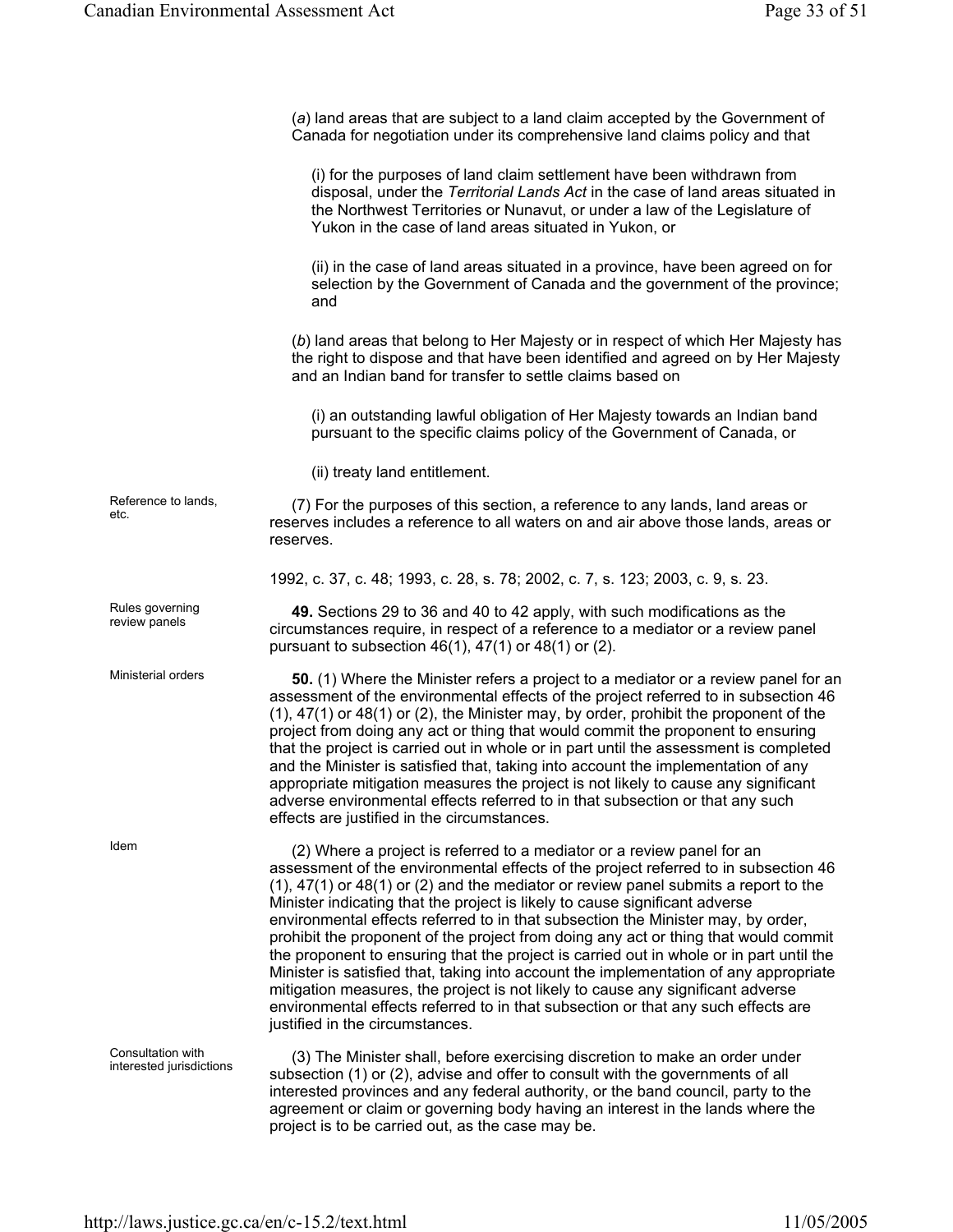1992, c. 37, s. 50; 1993, c. 34, s. 35(F).

| Injunction                                                              | 51. (1) Where, on the application of the Attorney General of Canada, it appears<br>to a court of competent jurisdiction that an order made under section 50 in respect<br>of a project has been, is about to be or is likely to be contravened, the court may<br>issue an injunction ordering any person named in the application to refrain from<br>doing any act or thing that would commit the proponent to ensuring that the project<br>or any part thereof is carried out until                            |
|-------------------------------------------------------------------------|-----------------------------------------------------------------------------------------------------------------------------------------------------------------------------------------------------------------------------------------------------------------------------------------------------------------------------------------------------------------------------------------------------------------------------------------------------------------------------------------------------------------|
|                                                                         | (a) with respect to an order made pursuant to subsection $50(1)$ , the assessment<br>of the environmental effects of the project referred to in subsection 46(1), 47(1)<br>or 48(1) or (2) is completed and the Minister is satisfied that, taking into account<br>the implementation of any appropriate mitigation measures, the project is not<br>likely to cause any significant adverse environmental effects referred to in that<br>subsection or any such effects are justified in the circumstances; and |
|                                                                         | $(b)$ with respect to an order made pursuant to subsection $50(2)$ , the Minister is<br>satisfied that, taking into account the implementation of any appropriate<br>mitigation measures, the project is not likely to cause any significant adverse<br>environmental effects referred to in that subsection or any such effects are<br>justified in the circumstances.                                                                                                                                         |
| Notice                                                                  | (2) At least forty-eight hours before an injunction is issued under subsection (1),<br>notice of the application shall be given to                                                                                                                                                                                                                                                                                                                                                                              |
|                                                                         | (a) persons named in the application, and                                                                                                                                                                                                                                                                                                                                                                                                                                                                       |
|                                                                         | (b) the governments of all interested provinces and any federal authority, band<br>council, party to the agreement or claim or governing body having an interest in<br>the lands where the project is to be carried out, as the case may be,                                                                                                                                                                                                                                                                    |
|                                                                         | unless the urgency of the situation is such that the delay involved in giving such<br>notice would not be in the public interest.                                                                                                                                                                                                                                                                                                                                                                               |
|                                                                         | 1992, c. 37, s. 51; 1993, c. 34, s. 36(F).                                                                                                                                                                                                                                                                                                                                                                                                                                                                      |
| Order in force                                                          | 52. (1) An order under section 50 comes into force at the time it is made.                                                                                                                                                                                                                                                                                                                                                                                                                                      |
| Approval of Governor<br>in Council                                      | (2) The order ceases to have effect fourteen days after it is made unless, within<br>that period, it is approved by the Governor in Council.                                                                                                                                                                                                                                                                                                                                                                    |
| Exemption from<br>application of<br><b>Statutory Instruments</b><br>Act | (3) The order is exempt from the application of sections 3, 5 and 11 of the<br>Statutory Instruments Act and shall be published in the Canada Gazette within<br>twenty-three days after it is approved by the Governor in Council.                                                                                                                                                                                                                                                                              |
| Follow-up program                                                       | 53. (1) Where the Minister has referred a project to a mediator or a review panel<br>pursuant to subsection $46(1)$ , $47(1)$ or $48(1)$ or $(2)$ , the Minister shall, in<br>accordance with any regulations made for that purpose, design or approve any<br>follow-up program that the Minister considers appropriate for the project and<br>arrange for the implementation of that program.                                                                                                                  |
| Public notice                                                           | (2) Following the receipt of the report of the mediator or review panel in respect<br>of the assessment of the environmental effects of the project referred to in<br>subsection $46(1)$ , $47(1)$ or $48(1)$ or (2), the Minister shall, in accordance with any<br>regulations made for that purpose, advise the public of                                                                                                                                                                                     |
|                                                                         | (a) any order or injunction issued under section 50 or 51 in respect of the                                                                                                                                                                                                                                                                                                                                                                                                                                     |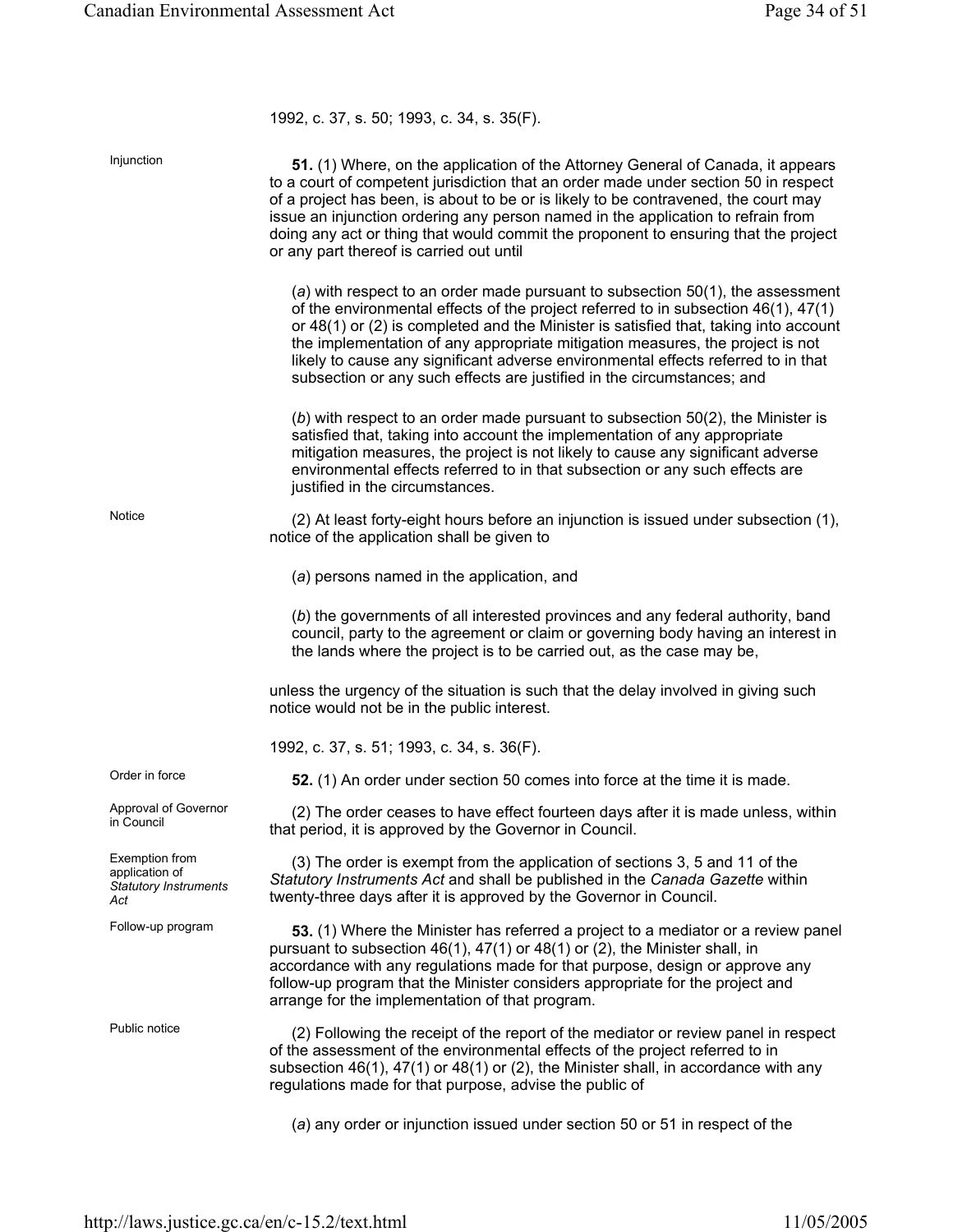project;

(*b*) any mitigation measures to be implemented with respect to the adverse environmental effects of the project referred to in those subsections;

(*c*) the extent to which the recommendations set out in the report have been adopted, and the reasons for not having adopted any of those recommendations;

(*d*) any follow-up program that is designed or approved for the project pursuant to subsection (1); and

(*e*) any results of any follow-up program.

#### AGREEMENTS AND ARRANGEMENTS

or arrangement **54.** (1) Subject to subsection (3), where a federal authority or the Government of Canada on behalf of a federal authority enters into an agreement or arrangement with the government of a province or any institution of such a government under which a federal authority exercises a power or performs a duty or function referred to in paragraph 5(1)(*b*) in relation to projects the essential details of which are not specified, the Government of Canada or the federal authority shall ensure that the agreement or arrangement provides for the assessment of the environmental effects of those projects and that the assessment will be carried out as early as practicable in the planning stages of those projects, before irrevocable decisions are made, in accordance with

(*a*) this Act and the regulations; or

(*b*) a process for the assessment of the environmental effects of projects that is consistent with the requirements of this Act and is in effect in the province where the projects are to be carried out.

(2) Subject to subsection (3), where a federal authority or the Government of Canada on behalf of a federal authority enters into an agreement or arrangement with any government or any person, organization or institution, whether or not part of or affiliated with a government, under which a federal authority exercises a power or performs a duty or function referred to in paragraph 5(1)(*b*) or 10.1(2)(*b*) in relation to projects the essential details of which are not specified and that are to be carried out both outside Canada and outside federal lands, the Government of Canada or the federal authority shall ensure, in so far as is practicable and subject to any other such agreement to which the Government of Canada or federal authority is a party, that the agreement or arrangement provides for the assessment of the environmental effects of those projects and that the assessment will be carried out as early as practicable in the planning stages of those projects, before irrevocable decisions are made, in accordance with

(*a*) this Act and the regulations; or

(*b*) a process for the assessment of the environmental effects of projects that is consistent with the requirements of this Act and is in effect in the foreign state where the projects are to be carried out.

Exception (3) For greater certainty, if a federal authority will be required to exercise a power or perform a duty or function referred to in paragraph 5(1)(*b*) or 10.1(2)(*b*) - in relation to a project in respect of which an agreement or arrangement referred to

Provincial agreement

International agreement or arrangement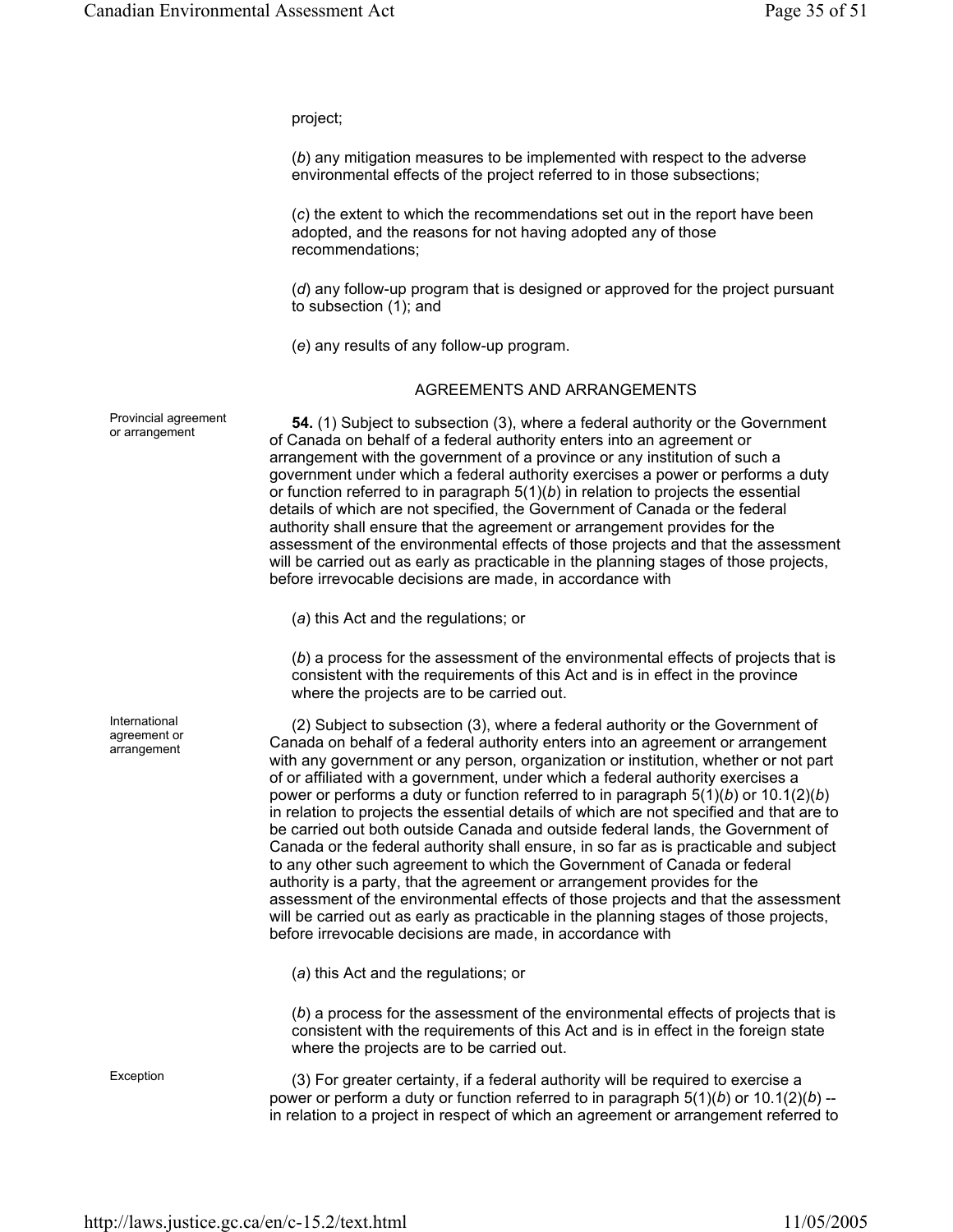| in subsection $(1)$ or $(2)$ applies -- after the essential details of the project are |  |
|----------------------------------------------------------------------------------------|--|
| specified                                                                              |  |

(*a*) subsection (1) or (2), as the case may be, does not apply in respect of the agreement or arrangement; and

(*b*) section 5 or 10.1, as the case may be, applies.

1992, c. 37, s. 54; 1993, c. 34, s. 37(F); 2003, c. 9, s. 24.

#### CANADIAN ENVIRONMENTAL ASSESSMENT REGISTRY

#### *Establishment of Registry*

| Canadian<br>Environmental<br><b>Assessment Registry</b> | 55. (1) For the purpose of facilitating public access to records relating to<br>environmental assessments and providing notice in a timely manner of the<br>assessments, there shall be a registry called the Canadian Environmental<br>Assessment Registry, consisting of an Internet site and project files.                |
|---------------------------------------------------------|-------------------------------------------------------------------------------------------------------------------------------------------------------------------------------------------------------------------------------------------------------------------------------------------------------------------------------|
| Right of access                                         | (2) The Registry shall be operated in a manner to ensure convenient public<br>access to it. This right of access to the Registry is in addition to any right of access<br>provided under any other Act of Parliament.                                                                                                         |
| Copy                                                    | (3) For the purpose of facilitating public access to records included in the<br>Registry, in the case of a screening or comprehensive study, the federal<br>environmental assessment coordinator and, in any other case, the Agency shall<br>ensure that a copy of any such record is provided in a timely manner on request. |
|                                                         | 1992, c. 37, s. 55; 1993, c. 34, s. 38(F); 2003, c. 9, s. 25.                                                                                                                                                                                                                                                                 |
|                                                         | <b>Internet Site</b>                                                                                                                                                                                                                                                                                                          |
| Establishment and<br>maintenance                        | <b>55.1</b> (1) The Agency shall, in accordance with this Act and the regulations,<br>establish and maintain an Internet site to be generally accessible through what is<br>commonly referred to as the Internet.                                                                                                             |
| Contents                                                | (2) Subject to subsection 55.5(1), the Internet site shall include                                                                                                                                                                                                                                                            |
|                                                         | (a) within 14 days after the commencement of an environmental assessment,<br>notice of its commencement, except where a class screening report is used<br>under subsection 19(5) or (6);                                                                                                                                      |
|                                                         | $(b)$ an agreement contemplated by subsection 12.4(3);                                                                                                                                                                                                                                                                        |
|                                                         | (c) a description of the scope of the project in relation to which an<br>environmental assessment is to be conducted, as determined under section 15;                                                                                                                                                                         |
|                                                         | (d) a statement of the projects in respect of which a class screening report is<br>used under subsection 19(5) or (6);                                                                                                                                                                                                        |
|                                                         | (e) any declaration referred to in subsection 19(4) and the report to which it<br>relates or a description of how a copy of the report may be obtained, and any<br>declaration referred to in subsection 19(9);                                                                                                               |
|                                                         | $(f)$ notice of termination of an environmental assessment by a responsible                                                                                                                                                                                                                                                   |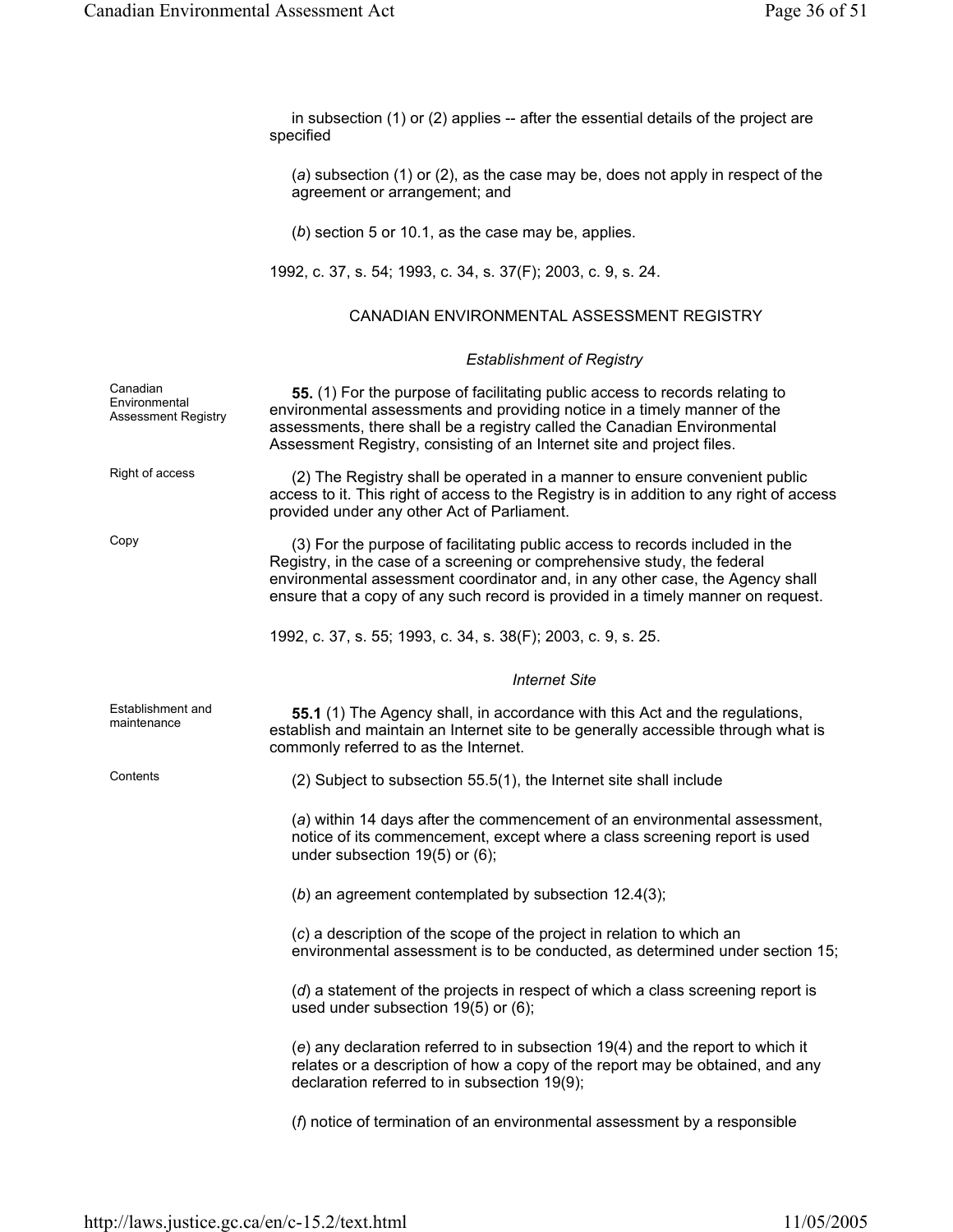authority under section 26;

(*g*) notice of termination of an environmental assessment by the Minister under section 27;

(*h*) any public notices that are issued by responsible authorities or the Agency to request public input into an environmental assessment;

(*i*) notice of a decision of the Minister to refer a project under paragraph 21.1(1) (*a*);

(*j*) where the responsible authority, in accordance with subsection 18(3), gives the public an opportunity to participate in the screening of a project or where the Minister, under paragraph 21.1(1)(*a*), refers a project to the responsible authority to continue a comprehensive study, a description of the factors to be taken into consideration in the environmental assessment and of the scope of those factors or an indication of how such a description may be obtained;

(*k*) the screening or comprehensive study report taken into consideration by a responsible authority for the purpose of a decision under section 20 or 37 or a description of how a copy of the report may be obtained, except where a class screening report is used under subsection 19(5) or (6);

(*l*) an environmental assessment decision statement under subsection 23(1) and any request made under subsection 23(2);

(*m*) notice of the referral of a project to a mediator or review panel;

(*n*) the terms of reference of a mediation or a review panel;

(*o*) if the Minister has ordered the conclusion of a mediation under subsection 29(4), notice of the order;

(*p*) a report of a mediator or review panel or a summary of the report;

(*q*) a response under paragraph 37(1.1)(*a*) to the report of a mediator or review panel;

(*r*) except where a class screening report is used under subsection 19(5) or (6), the decision of a responsible authority, made under section 20 or 37 concerning the environmental effects of the project, and a statement of any mitigation measures the implementation of which the responsible authority took into account in making its decision;

(*s*) a notice stating whether or not, pursuant to subsection 38(1), a follow-up program for the project is considered appropriate;

(*t*) a description summarizing any follow-up program and its results or an indication of how a full description of the program and its results may be obtained;

(*u*) any other information that the responsible authority or the Agency, as the case may be, considers appropriate, including information in the form of a list of relevant documents in which case a description of how they may be obtained shall be provided; and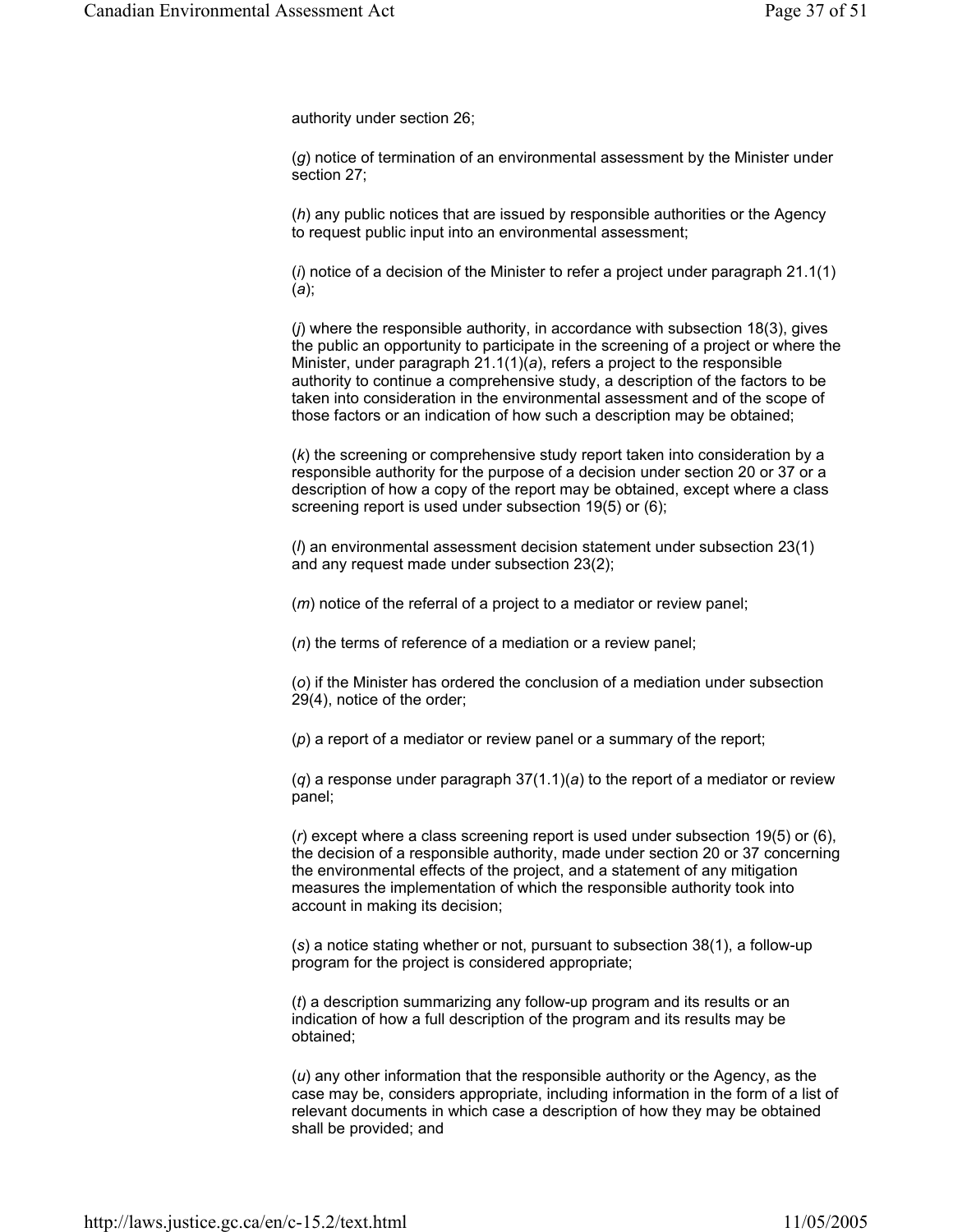|                                                             | $(v)$ any other record or information prescribed under paragraph 59( $h.1$ ).                                                                                                                                                                                                                                                                                                        |
|-------------------------------------------------------------|--------------------------------------------------------------------------------------------------------------------------------------------------------------------------------------------------------------------------------------------------------------------------------------------------------------------------------------------------------------------------------------|
| Form and manner of<br>Internet site                         | (3) The Agency shall determine and notify the public                                                                                                                                                                                                                                                                                                                                 |
|                                                             | (a) what the form of the Internet site is to be and how it is to be kept;                                                                                                                                                                                                                                                                                                            |
|                                                             | (b) how records and information are to be included in it;                                                                                                                                                                                                                                                                                                                            |
|                                                             | (c) what information must be contained in any record referred to in subsection<br>(2),                                                                                                                                                                                                                                                                                               |
|                                                             | (d) what records and information are to be included in the Internet site, in<br>addition to any record referred to in subsection (2);                                                                                                                                                                                                                                                |
|                                                             | (e) when information must be included in the Internet site;                                                                                                                                                                                                                                                                                                                          |
|                                                             | $(f)$ when information may be removed from the Internet site; and                                                                                                                                                                                                                                                                                                                    |
|                                                             | $(g)$ how access to the Internet site is to be provided.                                                                                                                                                                                                                                                                                                                             |
|                                                             | 2003, c. 9, s. 25.                                                                                                                                                                                                                                                                                                                                                                   |
| Duty to contribute<br>records -- Agency                     | 55.2 (1) The Agency shall ensure that the records referred to in paragraphs<br>$55.1(2)(b)$ , (e), (i) and (l) are included in the Internet site.                                                                                                                                                                                                                                    |
| In the case of<br>mediation or review<br>panel              | (2) The Agency shall, in the case of a mediation or an assessment by a review<br>panel, ensure that the records referred to in paragraphs $55.1(2)(c)$ , $(g)$ , $(h)$ , $(m)$ ,<br>$(n)$ , (o), (p), (q) and (u) and any record or information referred to in paragraph 55.1<br>$(2)(v)$ are included in the Internet site.                                                         |
|                                                             | 2003, c. 9, s. 25.                                                                                                                                                                                                                                                                                                                                                                   |
| Duty to contribute<br>records -- responsible<br>authorities | 55.3 (1) A responsible authority shall ensure that the records referred to in<br>paragraphs 55.1(2)(a), (f), (j), (k), (r), (s) and (t) and, in the case of a screening or a<br>comprehensive study, the records referred to in paragraphs $55.1(2)(c)$ , (h) and (u)<br>and any record or information referred to in paragraph $55.1(2)(v)$ , are included in<br>the Internet site. |
| Statement --<br>paragraph $55.1(2)(d)$                      | (2) A responsible authority shall ensure that the statement referred to in<br>paragraph $55.1(2)(d)$ is included in the Internet site every three months or with any<br>other greater frequency to which it agrees with the Agency.                                                                                                                                                  |
| Time for inclusion of<br>report                             | (3) A screening report referred to in paragraph $55.1(2)(k)$ or a description of<br>how a copy of it may be obtained shall be included in the Internet site not later than<br>the decision referred to in paragraph $55.1(2)(r)$ that is based on the report, unless<br>otherwise authorized by the Agency.                                                                          |
|                                                             | 2003, c. 9, s. 25.                                                                                                                                                                                                                                                                                                                                                                   |
|                                                             | <b>Project Files</b>                                                                                                                                                                                                                                                                                                                                                                 |
| Establishment and<br>maintenance                            | 55.4 (1) In respect of every project for which an environmental assessment is<br>conducted, a project file shall be established and maintained, in accordance with                                                                                                                                                                                                                   |

(*a*) by the responsible authority from the commencement of the environmental

this Act and the regulations,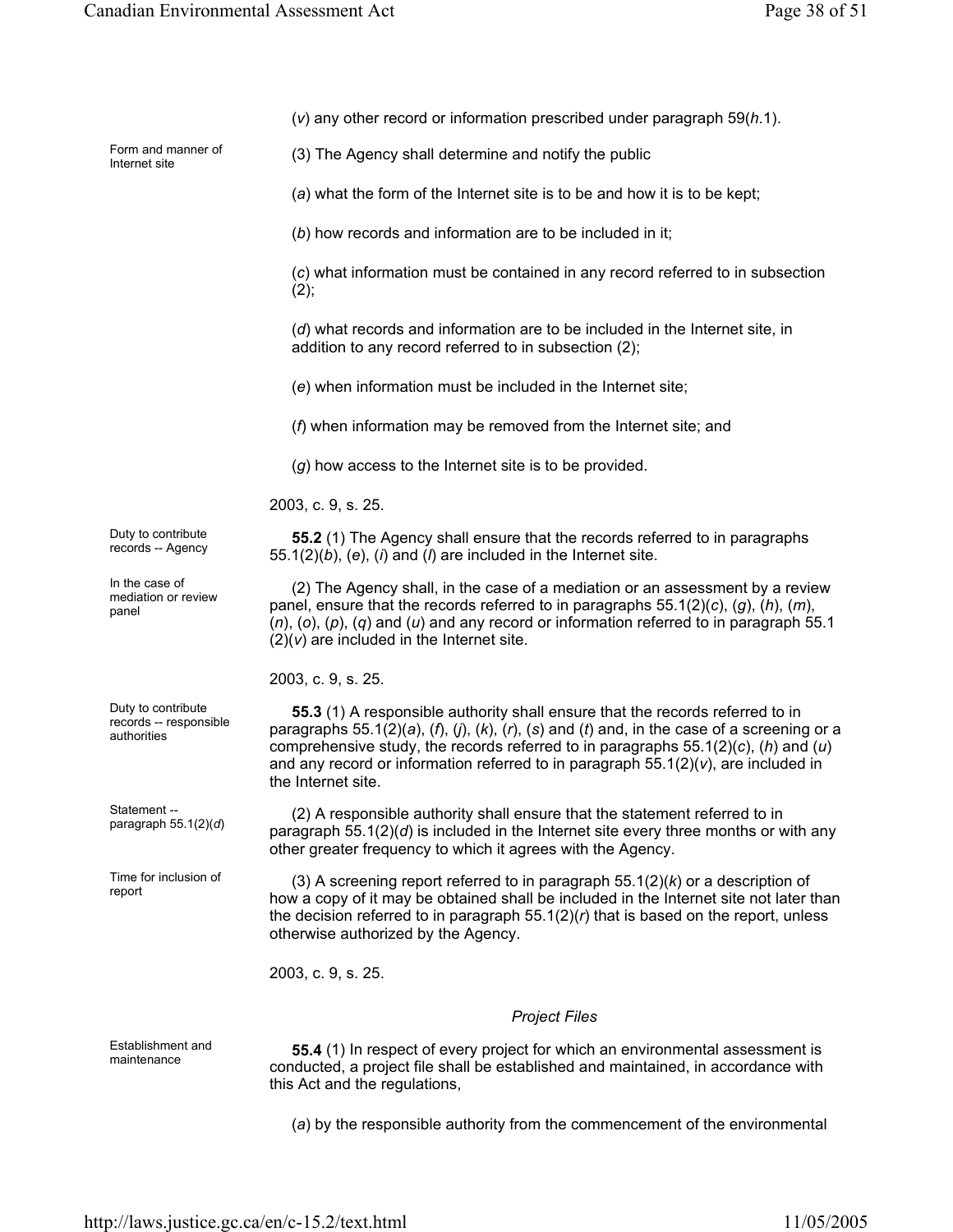|                                                                                                             | assessment until any follow-up program in respect of the project is completed;<br>and                                                                                                                                                                                                                                                                                                                      |
|-------------------------------------------------------------------------------------------------------------|------------------------------------------------------------------------------------------------------------------------------------------------------------------------------------------------------------------------------------------------------------------------------------------------------------------------------------------------------------------------------------------------------------|
|                                                                                                             | (b) where the project is referred to a mediator or a review panel, by the Agency<br>from the appointment of the mediator or the members of the review panel until<br>the report of the mediator or review panel is submitted to the Minister.                                                                                                                                                              |
| Contents of project file                                                                                    | (2) Subject to subsection 55.5(1), a project file shall contain all records<br>produced, collected or submitted with respect to the environmental assessment of<br>the project, including                                                                                                                                                                                                                  |
|                                                                                                             | (a) all records included in the Internet site;                                                                                                                                                                                                                                                                                                                                                             |
|                                                                                                             | (b) any report relating to the assessment;                                                                                                                                                                                                                                                                                                                                                                 |
|                                                                                                             | (c) any comments filed by the public in relation to the assessment;                                                                                                                                                                                                                                                                                                                                        |
|                                                                                                             | (d) any records relating to the need for, design of or implementation of any<br>follow-up program; and                                                                                                                                                                                                                                                                                                     |
|                                                                                                             | (e) any documents requiring mitigation measures to be implemented.                                                                                                                                                                                                                                                                                                                                         |
|                                                                                                             | 2003, c. 9, s. 25.                                                                                                                                                                                                                                                                                                                                                                                         |
|                                                                                                             | General                                                                                                                                                                                                                                                                                                                                                                                                    |
| Categories of<br>information that may<br>be made publicly<br>available                                      | 55.5 (1) The Registry shall contain a record, part of a record or information only<br>if                                                                                                                                                                                                                                                                                                                   |
|                                                                                                             | (a) it has otherwise been made publicly available; or                                                                                                                                                                                                                                                                                                                                                      |
|                                                                                                             | (b) the responsible authority, in the case of a record under its control, or the<br>Minister, in the case of a record under the Agency's control,                                                                                                                                                                                                                                                          |
|                                                                                                             | (i) determines that it would have been disclosed to the public in accordance<br>with the Access to Information Act if a request had been made in respect of<br>that record under that Act at the time the record came under the control of<br>the responsible authority or the Agency, including any record that would be<br>disclosed in the public interest pursuant to subsection 20(6) of that Act, or |
|                                                                                                             | (ii) believes on reasonable grounds that it would be in the public interest to<br>disclose it because it is required for the public to participate effectively in the<br>environmental assessment -- other than any record the disclosure of which<br>would be prohibited under section 20 of the Access to Information Act.                                                                               |
| Applicability of<br>sections 27, 28 and<br>44 of Access to<br>Information Act to<br>third party information | (2) Sections 27, 28 and 44 of the Access to Information Act apply to any<br>information described in subsection 27(1) of that Act that the Agency or a<br>responsible authority intends be included in the Registry with any modifications that<br>the circumstances require, including the following:                                                                                                     |
|                                                                                                             | (a) the information is deemed to be a record that the head of a government<br>institution intends to disclose; and                                                                                                                                                                                                                                                                                         |
|                                                                                                             | (b) any reference to the person who requested access shall be disregarded.                                                                                                                                                                                                                                                                                                                                 |
| Deemed application                                                                                          |                                                                                                                                                                                                                                                                                                                                                                                                            |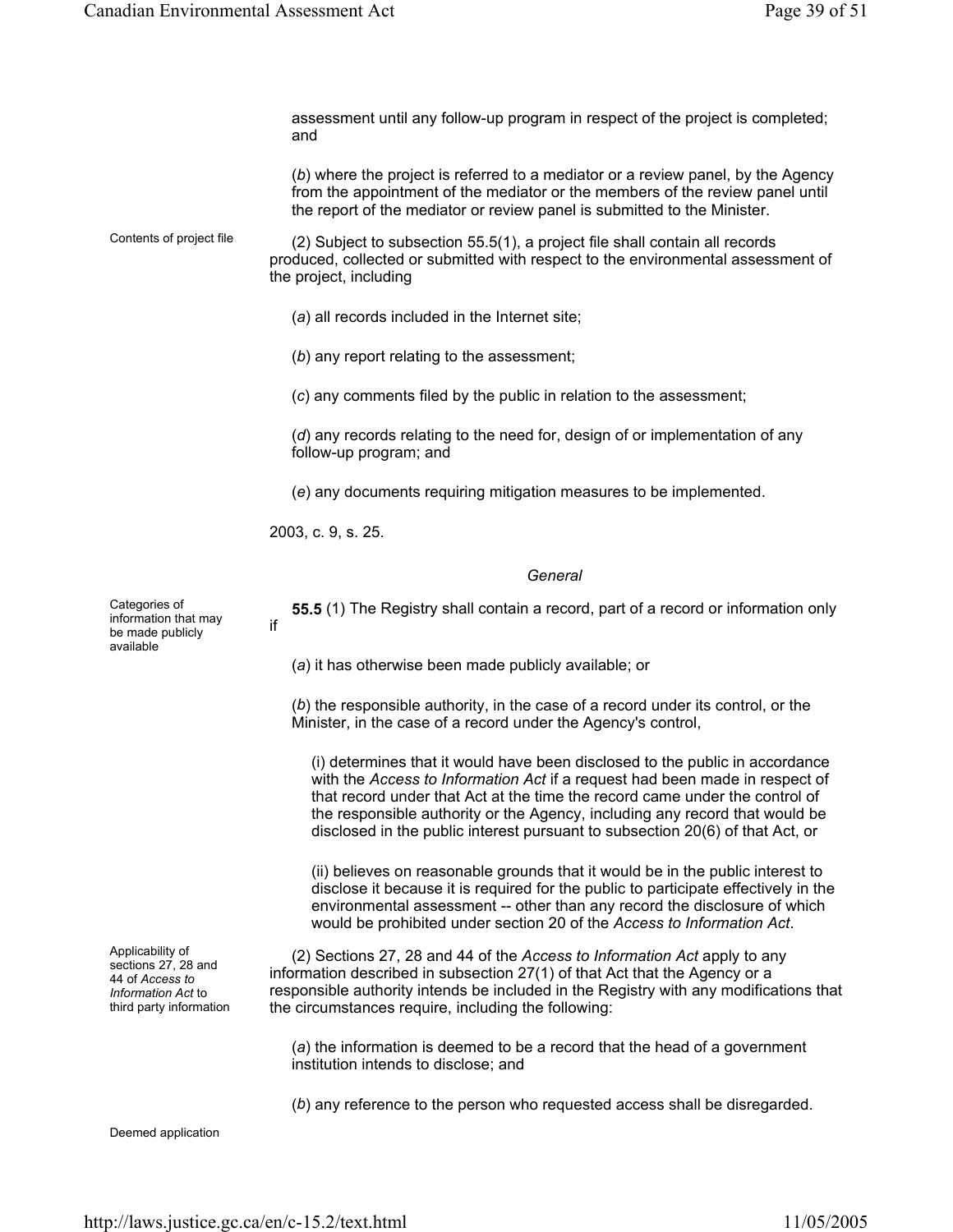(3) This section applies with respect to a responsible authority that is a parent Crown corporation but is not a government institution within the meaning of the *Access to Information Act* as if it were such a government institution.

2003, c. 9, s. 25.

**55.6** Notwithstanding any other Act of Parliament, no civil or criminal proceedings lie against a responsible authority, the Agency or the Minister, or against any person acting on behalf of them or under their direction, or against a director or officer of a Crown corporation to which this Act applies and no proceedings lie against the Crown, the Agency or any responsible authority, for the disclosure in good faith of any record or any part of a record pursuant to this Act or for any consequences that flow from that disclosure or for the failure to give any notice required under section 27 or 28 of the *Access to Information Act* if reasonable care is taken to give the required notice.

2003, c. 9, s. 25.

#### RELEVANT INFORMATION

Preparation of

Information required in support of quality assurance program

Protection from civil proceeding or prosecution

statistical summary **56.** (1) During each fiscal year a responsible authority shall maintain a statistical summary of all of the environmental assessments undertaken or directed by it and all courses of action taken, and all decisions made, in relation to the environmental effects of the projects after the assessments were completed.

Idem (2) The responsible authority shall ensure that the summary for a fiscal year is completed within one month after the end of that fiscal year.

> **56.1** Federal authorities and persons and bodies referred to in sections 8 to 10 shall, if requested to do so by the Agency, provide the Agency with any information respecting the assessments whose conduct they ensure under this Act that the Agency considers necessary in support of a quality assurance program that it establishes.

2003, c. 9, s. 27.

#### JUDICIAL REVIEW

Detect in form or<br>technical irregularity **57.** An application for judicial review in connection with any matter under this<br>Act oball be refused where the selectional for religionshiphed on the embiodiation Act shall be refused where the sole ground for relief established on the application is a defect in form or a technical irregularity.

#### ADMINISTRATION

#### *Minister's Powers*

**58.** (1) For the purposes of this Act, the Minister may

(*a*) issue guidelines and codes of practice respecting the application of this Act and the regulations and, without limiting the generality of the foregoing, establish criteria to determine whether a project, taking into account the implementation of any appropriate mitigation measures, is likely to cause significant adverse environmental effects or whether such effects are justified in the circumstances;

Powers to facilitate environmental

assessments

Defect in form or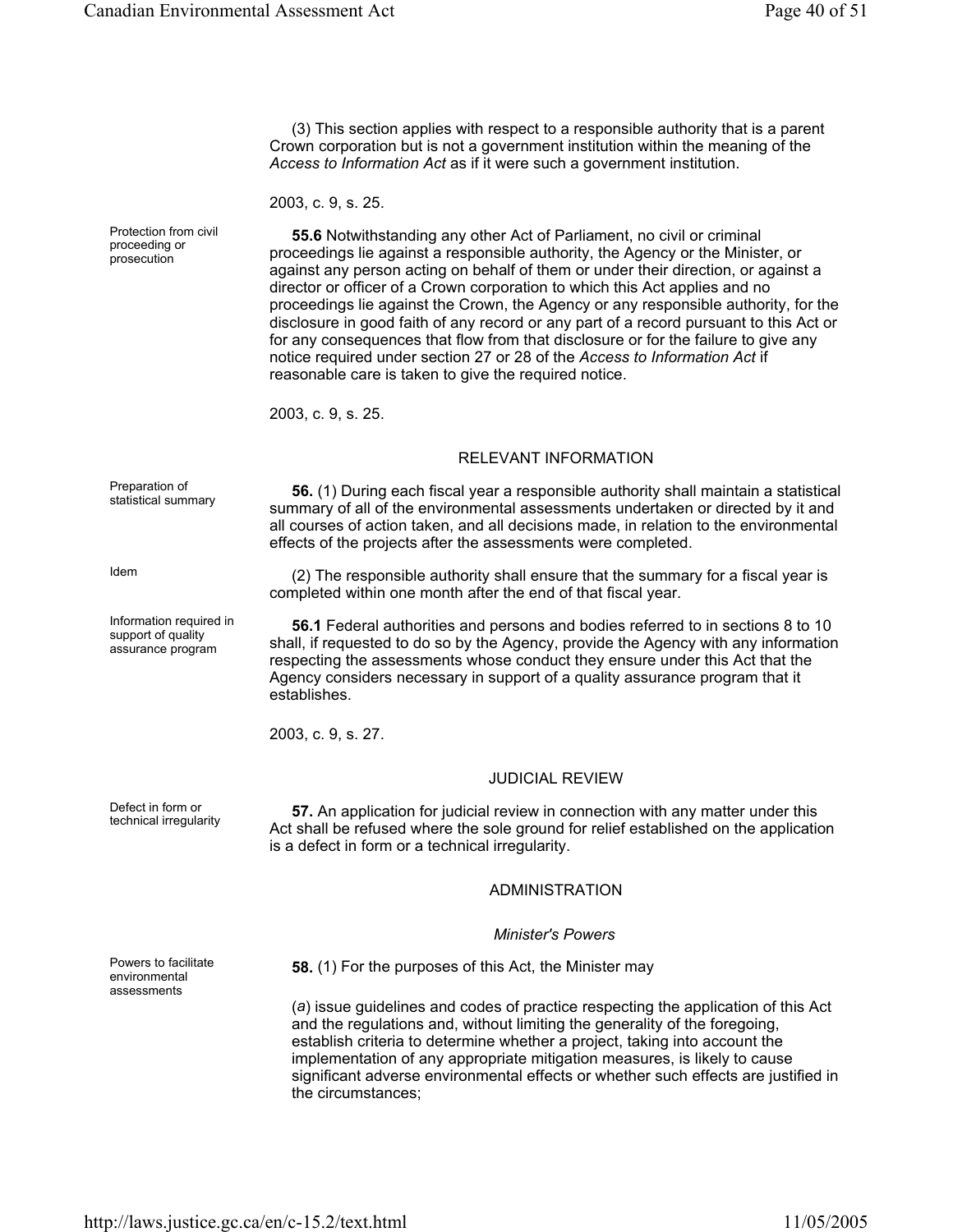(*b*) establish research and advisory bodies;

(*c*) enter into agreements or arrangements with any jurisdiction within the meaning of paragraph 40(1)(*a*), (*b*), (*c*) or (*d*) respecting assessments of environmental effects;

(*d*) enter into agreements or arrangements with any jurisdiction, within the meaning of subsection 40(1), for the purposes of coordination, consultation, exchange of information and the determination of factors to be considered in relation to the assessment of the environmental effects of projects of common interest;

(*e*) recommend the appointment of members to bodies established by federal authorities or to bodies referred to in paragraph 40(1)(*d*), on a temporary basis, for the purpose of facilitating a substitution pursuant to section 43;

(*f*) establish criteria for the appointment of mediators and members of review panels;

(*g*) establish criteria for the approval of a substitution pursuant to section 43;

(*h*) establish criteria for the purposes of an alternative manner of conducting an assessment of the environmental effects of a project referred to in subsection 46(2) or 47(2); and

(*i*) make regulations prescribing any project or class of projects for which a comprehensive study is required where the Minister is satisfied that the project or any project within that class is likely to have significant adverse environmental effects.

Participant funding (1.1) For the purposes of this Act, the Minister shall establish a participant funding program to facilitate the participation of the public in comprehensive studies, mediations and assessments by review panels established under either subsection 33(1) or 40(2).

> (2) The Minister and the Minister of Foreign Affairs may enter into agreements or arrangements with any jurisdiction within the meaning of paragraph 40(1)(*e*) or (*f*) respecting assessments of environmental effects, including, without limiting the generality of the foregoing, for the purposes of implementing the provisions of any international agreement or arrangement to which the Government of Canada is a party respecting the assessment of environmental effects referred to in subsection 47(1).

Opportunity for public (3) The Minister shall provide reasonable public notice of and a reasonable to comment opportunity for anyone to comment on draft guidelines, codes of practice, agreements, arrangements, criteria or orders under this section.

Availability to public (4) Any guidelines, codes of practice, agreements, arrangements, criteria or orders shall be made available to the public.

> 1992, c. 37, s. 58; 1993, c. 34, s. 39(F); 1994, c. 46, s. 4; 1995, c. 5, s. 25; 2003, c. 9, s. 28.

#### *Regulations*

Power to enter into international agreements

Opportunity for public

Regulations **59.** The Governor in Council may make regulations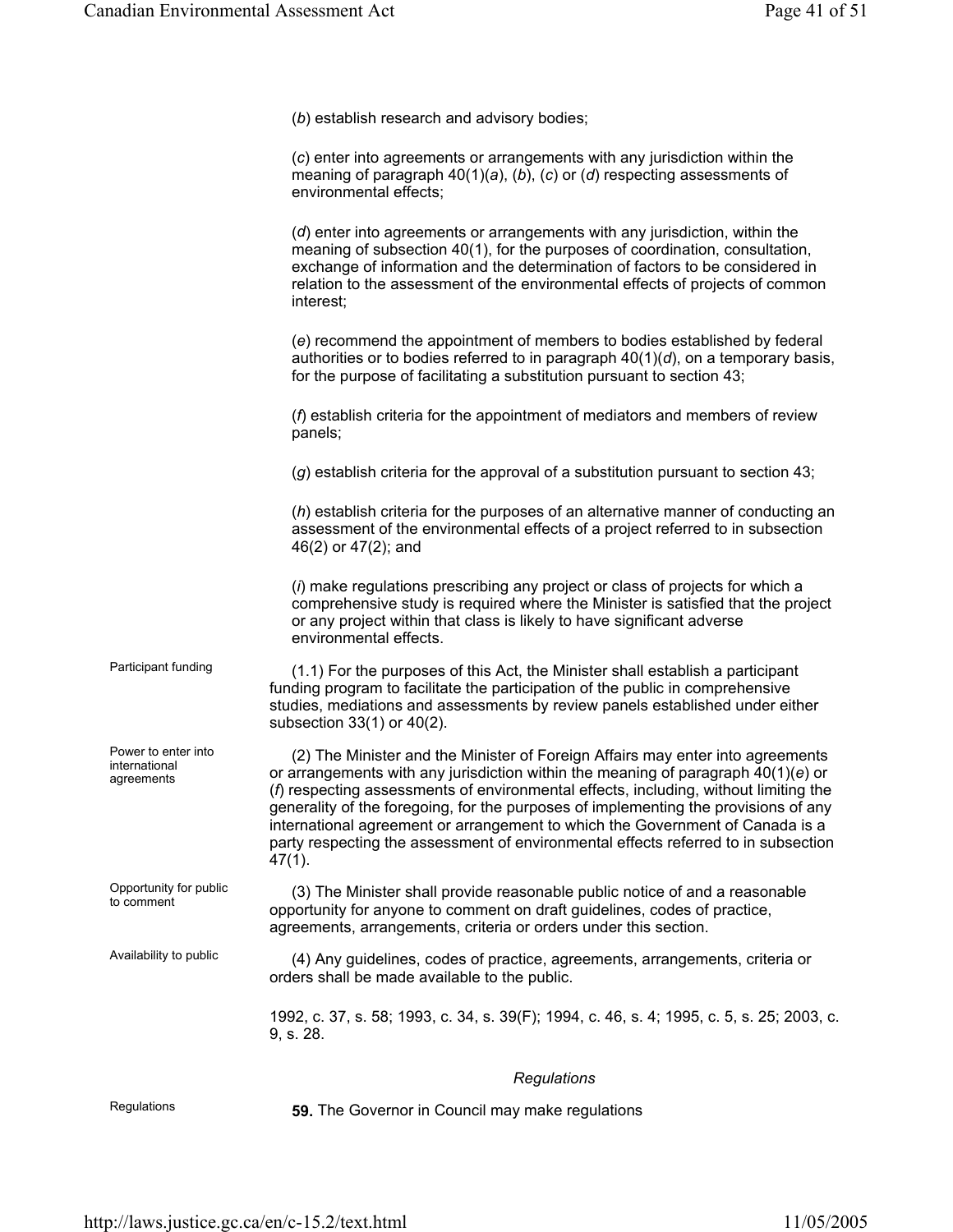(*a*) respecting the procedures and requirements of, and the time periods relating to, environmental assessment and follow-up programs, including the conduct of assessments by review panels established pursuant to section 40 and the timing of taking a course of action pursuant to section 20 or 37 where two or more federal authorities are likely to exercise a power or perform a duty or function referred to in section 5 with respect to the same project;

(*a*.1) respecting the duties and functions of the federal environmental assessment coordinator, and respecting the selection or designation of the coordinator;

(*b*) prescribing, for the purpose of the definition "project" in subsection 2(1), any physical activity or class of physical activities;

(*c*) exempting any projects or classes of projects from the requirement to conduct an assessment under this Act that

(i) in the opinion of the Governor in Council, ought not to be assessed for reasons of national security,

(ii) in the case of projects in relation to physical works, in the opinion of the Governor in Council, have insignificant environmental effects, or

(iii) have a total cost below a prescribed amount and meet prescribed environmental conditions;

(*c*.1) exempting, in replacement of exemptions made under paragraph (*c*), in relation to any Crown corporation to which this Act applies or in relation to the Canadian International Development Agency, any projects or classes of projects to be carried out outside Canada and any federal lands from the requirement to conduct an environmental assessment under this Act that

(i) in the opinion of the Governor in Council, ought not to be assessed for reasons of national security,

(ii) in the case of projects in relation to a physical work, in the opinion of the Governor in Council, have insignificant environmental effects, or

(iii) have a total cost below a prescribed amount and meet prescribed environmental conditions;

(*d*) [Repealed, 2003, c. 9, s. 29]

(*e*) prescribing any body, other than the government of a province, to be a federal authority for the purposes of this Act;

(*f*) prescribing, for the purposes of paragraph 5(1)(*d*), the provisions of any Act of Parliament or any instrument made under an Act of Parliament;

(*g*) prescribing the provisions of any Act of Parliament or any regulation made pursuant to any such Act that confer powers, duties or functions on the Governor in Council, the exercise or performance of which require an environmental assessment under subsection 5(2);

(*h*) respecting the dissemination by responsible authorities of information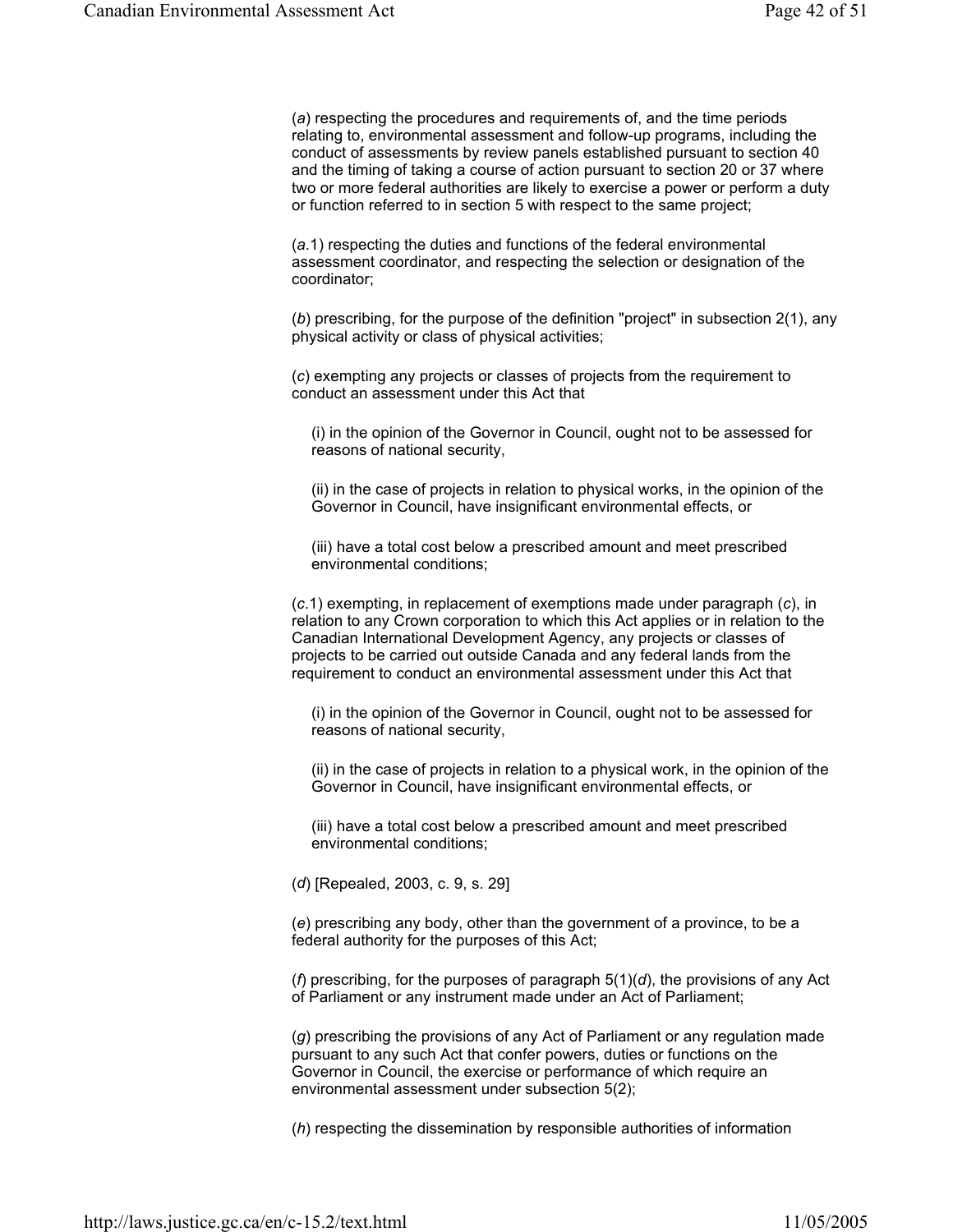relating to projects and the environmental assessment of projects and the establishment, maintenance and operation of project files referred to in section 55.4, including facilities to enable the public to examine physical or electronic records contained in the files, the time and manner in which those records may be examined or copied by the public and the transfer and retention of those records after the completion of any follow-up program;

(*h*.1) prescribing records or information to be included in the Internet site by the Agency or a responsible authority;

(*h*.2) respecting the charging of fees for providing copies of documents contained in the Registry;

(*h*.3) for the purposes of subsection 38(1) or (2) or 53(1), prescribing the manner of designing a follow-up program;

(*i*) varying or excluding, in the prescribed circumstances, any procedure or requirement of the environmental assessment process set out in this Act or the regulations for the purpose of adapting the process in respect of

(i) projects to be carried out on reserves, surrendered lands or other lands that are vested in Her Majesty and subject to the *Indian Act*,

(ii) projects to be carried out outside Canada and either outside of federal lands or on federal lands described in paragraph (*a*) of the definition "federal lands" in subsection 2(1),

(iii) projects to be carried out under international agreements or arrangements entered into by the Government of Canada or a federal authority,

(iv) projects to be carried out within Canada or on federal lands in respect of which a federal authority exercises a power or performs a duty or function referred to in paragraph 5(1)(*b*) or (*c*),

(v) projects in respect of which the Canada-Nova Scotia Offshore Petroleum Board established pursuant to the *Canada-Nova Scotia Offshore Petroleum Resources Accord Implementation Act*, the Canada-Newfoundland Offshore Petroleum Board established pursuant to the *Canada-Newfoundland Atlantic Accord Implementation Act* or other similar boards exercise a power or perform a duty or function referred to in section 5, or

(vi) projects in relation to which there are matters of national security;

(*i*.1) prescribing, in the case of projects that are to be carried out outside Canada and any federal lands and that are subject to an environmental assessment whose conduct a Crown corporation to which this Act applies must ensure, in prescribed circumstances or on any prescribed terms and conditions,

(i) federal authorities that, notwithstanding subsection 5(1), are not required to conduct environmental assessments of those projects, and

(ii) federal authorities for whom the requirements under this Act in respect of those projects, other than those set out in subsections 20(1) and 37(1), are deemed to be satisfied by the environmental assessment of those projects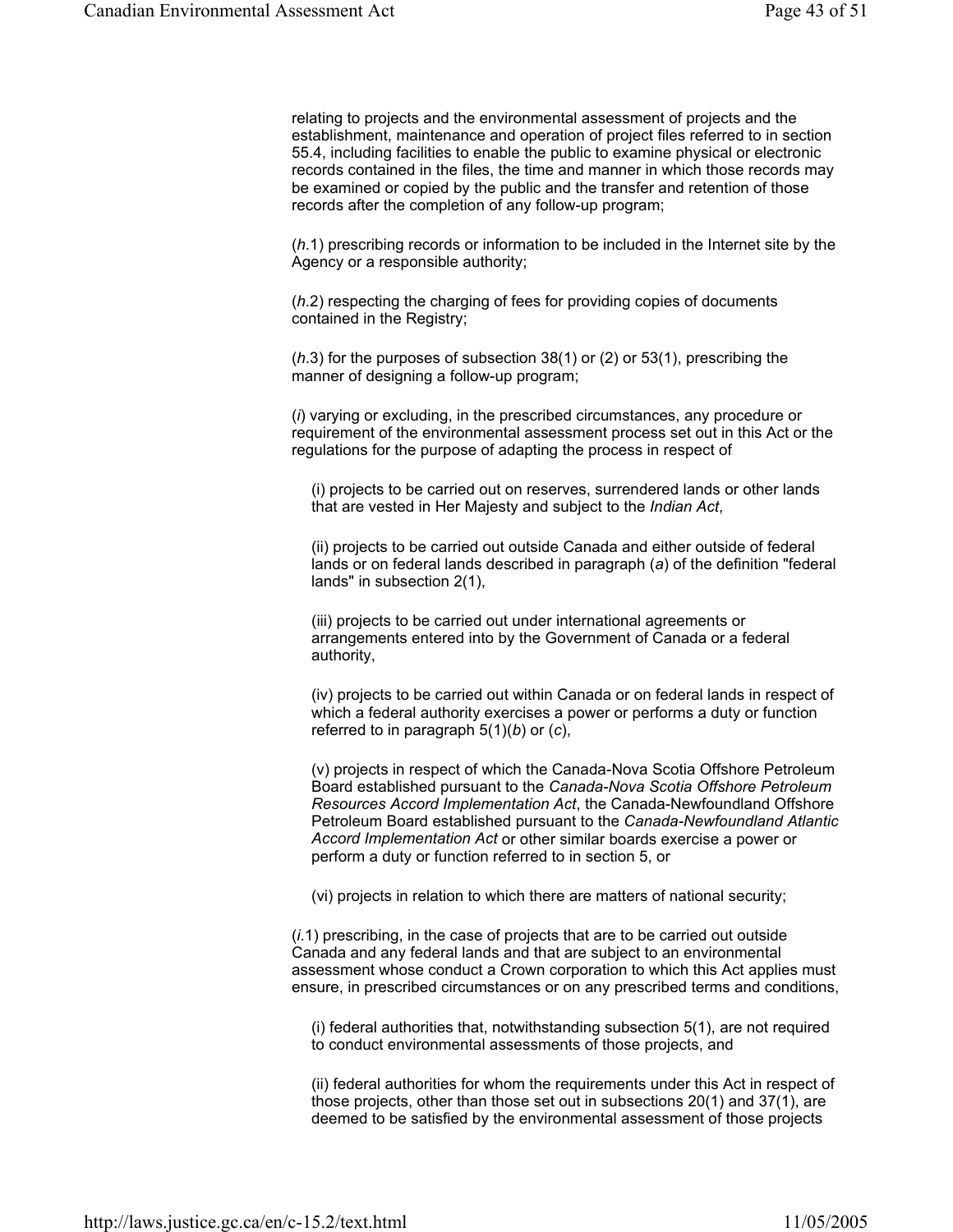whose conduct the Crown corporation ensures;

(*i*.2) for the purposes of subparagraph (*i*.1)(ii), varying subsection 20(1) or 37(1) in its application to federal authorities prescribed under that subparagraph in the case of projects that are to be carried out outside Canada and outside any federal lands;

(*j*) for the purposes of section 8, designating Crown corporations that are not federal authorities individually or by class and respecting the manner in which those corporations or classes of corporations conduct environmental assessments of, and follow-up programs for, projects, as well as any action to be taken in respect of projects during the assessment process, which manners and actions may vary by corporation or class of corporation;

(*j*.1) for the purposes of section 8, respecting the application to a Crown corporation that is designated, or is a member of a class that is designated, under a regulation made under paragraph (*j*) of the laws from time to time in force in any province;

(*j*.2) varying or excluding any procedure or requirement of this Act or the regulations as it applies to Crown corporations that are federal authorities, individually or by class;

(*j*.3) for projects to be carried out outside Canada and any federal lands, prescribing, in relation to Crown corporations to which this Act applies, any physical activity or class of physical activities in replacement of those prescribed under paragraph (*b*);

(*k*) for the purposes of section 9, respecting the manner of conducting environmental assessments of, and follow-up programs for, projects, as well as any action to be taken in respect of projects during the assessment process and, for those purposes, respecting the application of the laws from time to time in force in any province;

(*k*.1) prescribing the provisions of any Act of Parliament or any regulation made pursuant to an Act of Parliament that confer powers, duties or functions on a person or body referred to in subsection 9(1), the exercise or performance of which requires an environmental assessment under paragraph 9(2)(*d*);

(*k*.2) prescribing the circumstances in which an environmental assessment of a project to be carried out in whole or in part on federal lands must be conducted under paragraph 9(2)(*e*);

(*k*.3) for the purposes of section 9.1, prescribing by class authorities other than federal authorities and respecting the manner in which those classes of authorities shall conduct environmental assessments of, and follow-up programs for, projects, as well as any action to be taken in respect of projects during the assessment process -- which manners and actions may vary by class of authority -- and, for those purposes, respecting the application of the laws from time to time in force in any province;

(*k*.4) prescribing the provisions of any Act of Parliament or any regulation made pursuant to an Act of Parliament that confer powers, duties or functions on an authority prescribed in regulations made under paragraph (*k*.3), the exercise or performance of which requires an environmental assessment under paragraph 9.1(2)(*d*);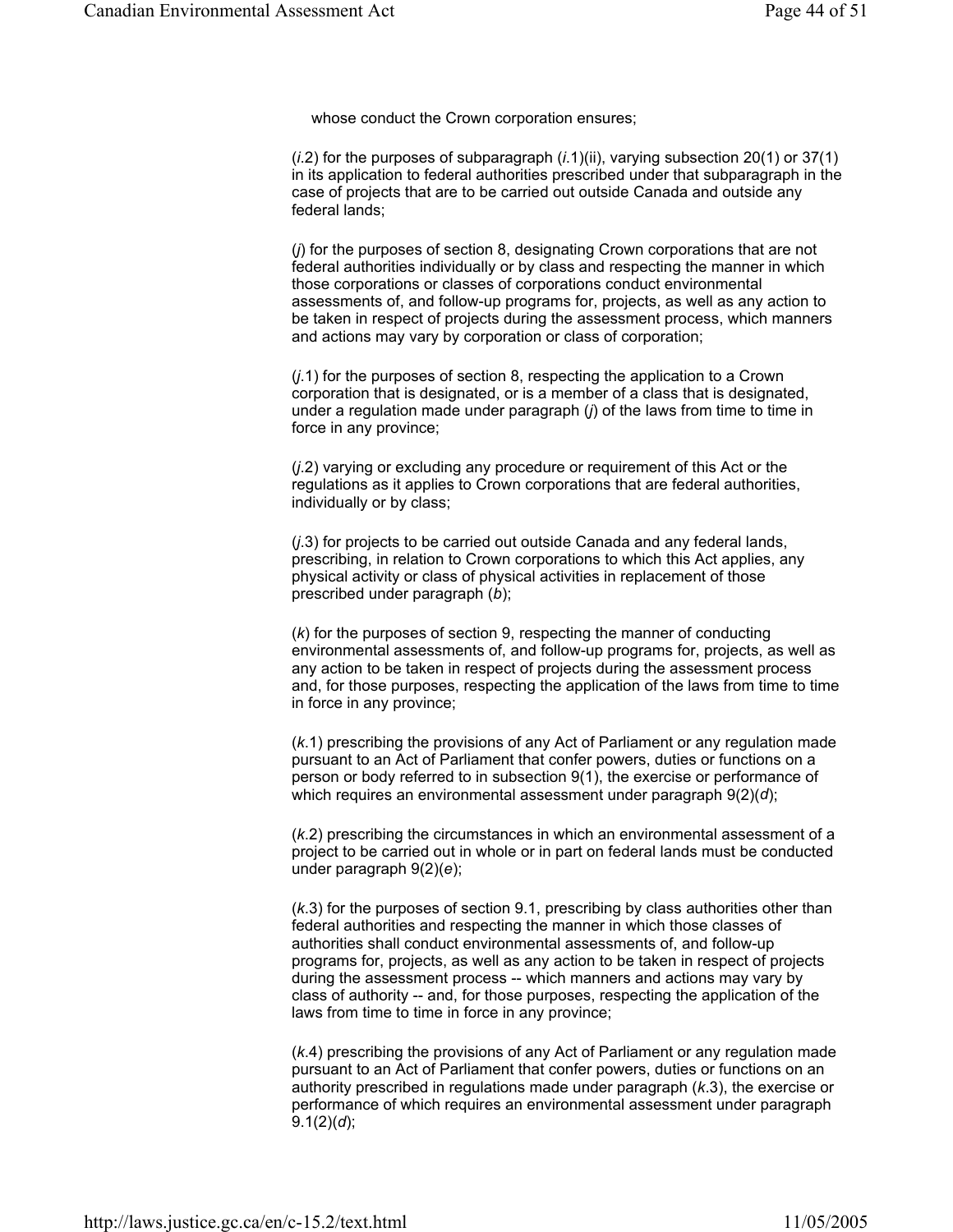(*k*.5) for the purposes of paragraph 9.1(2)(*e*), prescribing the circumstances in which an environmental assessment of a project to be carried out in whole or in part on federal lands must be conducted, and specifying the right or interest that the authority prescribed in regulations made under paragraph (*k*.3) must have in the federal lands;

(*l*) for the purposes of section 10, designating bands individually or by category and respecting the manner of conducting environmental assessments of, and follow-up programs for, projects that are to be carried out in whole or in part on a reserve that is set apart for the use and benefit of a designated band and that is subject to the *Indian Act*, as well as any action to be taken in respect of projects during the assessment process, which manners and actions may vary by band or category of band;

(*l*.001) prescribing, for the purposes of paragraph 10(1)(*c*), provisions of any Act of Parliament or any instrument made under an Act of Parliament that confer powers, duties or functions on a band council;

(*l*.01) for the purposes of section 10.1,

(i) varying the definition "project" in subsection 2(1),

(ii) respecting the manner of conducting environmental assessments of, and follow-up programs for, projects for which the Canadian International Development Agency exercises a power or performs a duty or function referred to in subsection 10.1(2) and respecting any action to be taken in respect of those projects during the assessment process,

(iii) providing that, in the case of a project in respect of which an agreement or arrangement entered into by the Canadian International Development Agency in accordance with subsection 54(2) applies, no environmental assessment need be carried out by that agency,

(iv) varying or excluding any of the provisions of section 54 in their application to the Canadian International Development Agency, or

(v) providing for the application of section 55.6 to the Canadian International Development Agency as if it were a responsible authority;

(*l*.02) varying or excluding any of the provisions of sections 55 to 55.5 in their application to the Canadian International Development Agency;

(*l*.03) prescribing, for the purposes of subsection 18(3), circumstances in which a responsible authority shall give the public an opportunity to participate in the screening;

(*l*.1) respecting a participant funding program referred to in subsection 58(1.1);

(*m*) prescribing anything that, by this Act, is to be prescribed; and

(*n*) generally, for carrying out the purposes and provisions of this Act.

1992, c. 37, s. 59; 1993, c. 34, s. 40(F); 1994, c. 46, s. 5; 1998, c. 10, s. 166; 2003, c. 9, s. 29.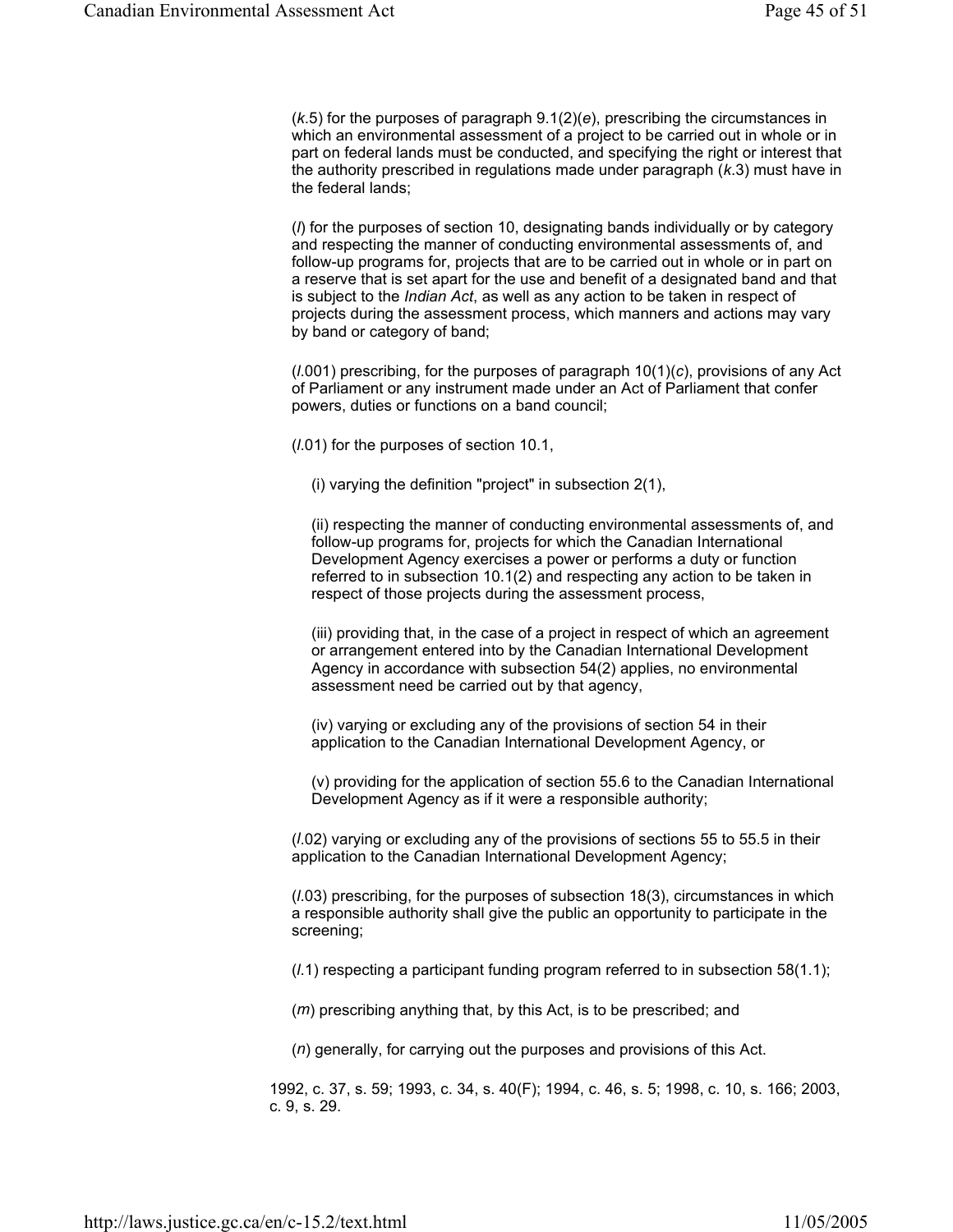| Variation of<br>procedures    | 60. Notwithstanding this or any other Act of Parliament, where the Governor in<br>Council is of the opinion that a federal authority on which duties and functions are<br>imposed under this Act is unable to perform those duties and functions by reason<br>of a time limitation or other procedural requirement that is binding on the federal<br>authority under an Act of Parliament other than this Act or any regulation made<br>under such an Act, the Governor in Council may, on the recommendation of the<br>Minister and the Minister responsible for the administration of that other Act, make<br>regulations varying the time limitation or other procedural requirement in so far as it<br>applies to those duties and functions and to the extent necessary to permit the<br>federal authority to perform them. |
|-------------------------------|----------------------------------------------------------------------------------------------------------------------------------------------------------------------------------------------------------------------------------------------------------------------------------------------------------------------------------------------------------------------------------------------------------------------------------------------------------------------------------------------------------------------------------------------------------------------------------------------------------------------------------------------------------------------------------------------------------------------------------------------------------------------------------------------------------------------------------|
|                               | CANADIAN ENVIRONMENTAL ASSESSMENT AGENCY                                                                                                                                                                                                                                                                                                                                                                                                                                                                                                                                                                                                                                                                                                                                                                                         |
| Agency established            | 61. (1) There is hereby established an agency, to be called the Canadian<br>Environmental Assessment Agency, which shall advise and assist the Minister in<br>performing the duties and functions conferred on the Minister by this Act.                                                                                                                                                                                                                                                                                                                                                                                                                                                                                                                                                                                         |
| Responsibility of<br>Minister | (2) The Minister is responsible for the Agency.                                                                                                                                                                                                                                                                                                                                                                                                                                                                                                                                                                                                                                                                                                                                                                                  |
| Objects of Agency             | 62. The objects of the Agency are                                                                                                                                                                                                                                                                                                                                                                                                                                                                                                                                                                                                                                                                                                                                                                                                |
|                               | (a) to administer the environmental assessment process and any other<br>requirements and procedures established by this Act and the regulations;                                                                                                                                                                                                                                                                                                                                                                                                                                                                                                                                                                                                                                                                                 |
|                               | (b) to promote uniformity and harmonization in the assessment of<br>environmental effects across Canada at all levels of government;                                                                                                                                                                                                                                                                                                                                                                                                                                                                                                                                                                                                                                                                                             |
|                               | (c) to promote or conduct research in matters of environmental assessment and<br>to encourage the development of environmental assessment techniques and<br>practices, including testing programs, alone or in cooperation with other<br>agencies or organizations;                                                                                                                                                                                                                                                                                                                                                                                                                                                                                                                                                              |
|                               | (d) to promote environmental assessment in a manner that is consistent with<br>the purposes of this Act;                                                                                                                                                                                                                                                                                                                                                                                                                                                                                                                                                                                                                                                                                                                         |
|                               | (e) to promote, monitor and facilitate compliance with this Act and the<br>regulations;                                                                                                                                                                                                                                                                                                                                                                                                                                                                                                                                                                                                                                                                                                                                          |
|                               | (f) to promote and monitor the quality of assessments conducted under this Act;                                                                                                                                                                                                                                                                                                                                                                                                                                                                                                                                                                                                                                                                                                                                                  |
|                               | (g) to ensure an opportunity for timely public participation in the environmental<br>assessment process; and                                                                                                                                                                                                                                                                                                                                                                                                                                                                                                                                                                                                                                                                                                                     |
|                               | (h) to engage in consultation with aboriginal peoples on policy issues related to<br>this Act.                                                                                                                                                                                                                                                                                                                                                                                                                                                                                                                                                                                                                                                                                                                                   |
|                               | 1992, c. 37, s. 62; 2003, c. 9, s. 30.                                                                                                                                                                                                                                                                                                                                                                                                                                                                                                                                                                                                                                                                                                                                                                                           |
| Duties of Agency              | 63. (1) In carrying out its objects, the Agency shall                                                                                                                                                                                                                                                                                                                                                                                                                                                                                                                                                                                                                                                                                                                                                                            |
|                               | (a) provide administrative support for mediators and review panels;                                                                                                                                                                                                                                                                                                                                                                                                                                                                                                                                                                                                                                                                                                                                                              |
|                               | (b) provide, on the request of the Minister, administrative support for any<br>research or advisory body that the Minister may establish in the area of<br>environmental assessment;                                                                                                                                                                                                                                                                                                                                                                                                                                                                                                                                                                                                                                             |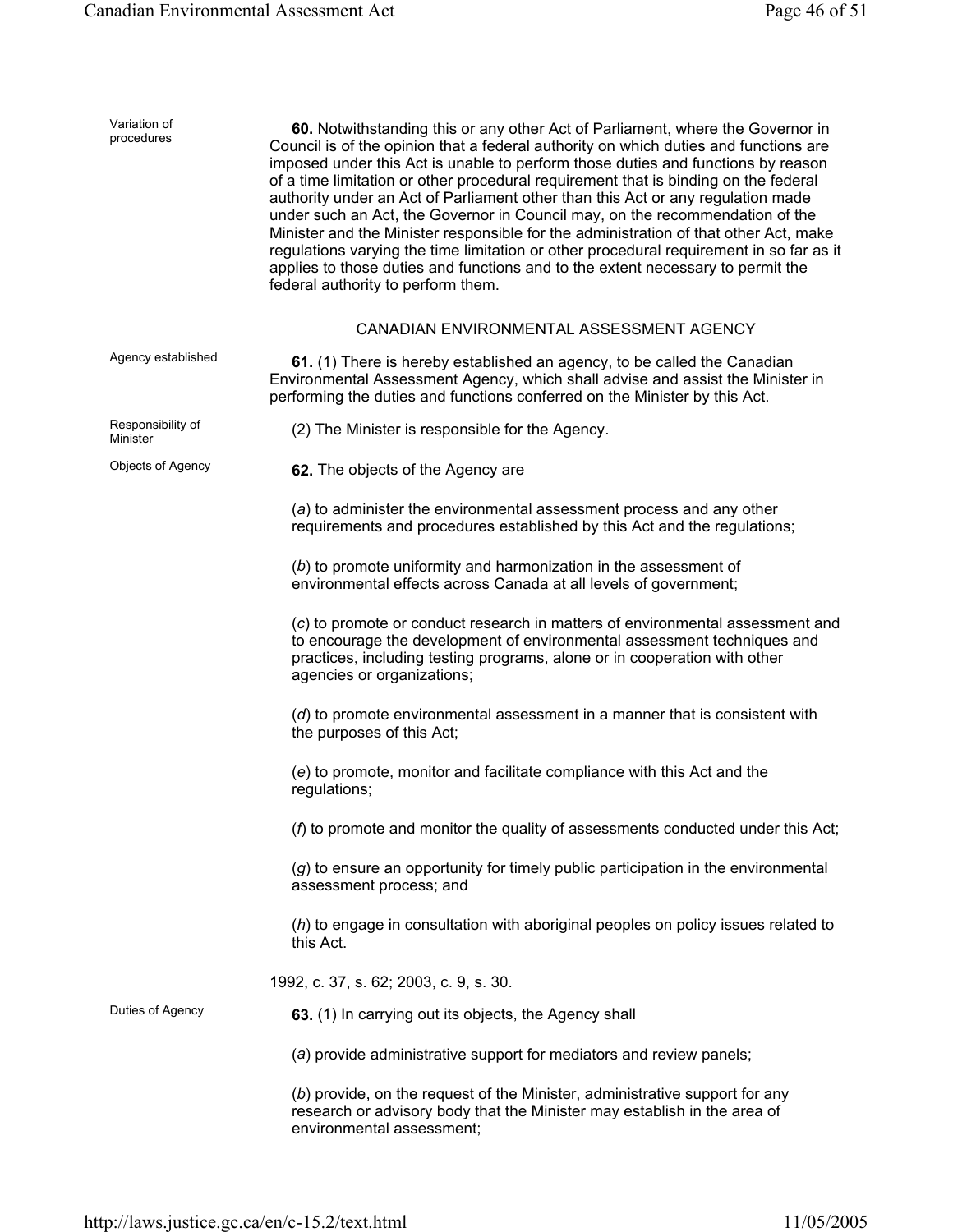|                         | (c) provide information or training to facilitate the conduct of environmental<br>assessments; and                                                                                                                                       |
|-------------------------|------------------------------------------------------------------------------------------------------------------------------------------------------------------------------------------------------------------------------------------|
|                         | (d) establish and lead a quality assurance program for assessments conducted<br>under this Act.                                                                                                                                          |
| Powers of Agency        | (2) In carrying out its objects, the Agency may                                                                                                                                                                                          |
|                         | (a) undertake studies or activities or conduct research relating to environmental<br>assessment;                                                                                                                                         |
|                         | (b) advise persons and organizations on matters relating to the assessment of<br>environmental effects;                                                                                                                                  |
|                         | $(b.1)$ coordinate the development of a response to a report required under<br>paragraph $37(1.1)(a)$ ;                                                                                                                                  |
|                         | (c) negotiate agreements referred to in paragraph $58(1)(c)$ or (d) on behalf of<br>the Minister;                                                                                                                                        |
|                         | (d) examine and from time to time report to the Minister on the implementation<br>of the environmental assessment process by responsible authorities;                                                                                    |
|                         | (e) issue guidelines regarding the records to be kept by responsible authorities<br>in relation to the environmental assessment process concerning projects;                                                                             |
|                         | $(f)$ assist parties in building consensus and resolving disputes; and                                                                                                                                                                   |
|                         | (g) request federal authorities, and persons and bodies referred to in sections 8<br>to 10, to provide information respecting assessments that they conduct under<br>this Act.                                                           |
|                         | 1992, c. 37, s. 63; 2003, c. 9, s. 31.                                                                                                                                                                                                   |
| Government facilities   | 64. In exercising its powers and performing its duties and functions under this<br>Act, the Agency shall, where appropriate, make use of the services and facilities of<br>departments, boards and agencies of the Government of Canada. |
| President               | 65. (1) The Governor in Council shall appoint an officer to be called the<br>President of the Agency, to hold office during pleasure, who shall be, for the<br>purposes of this Act, a deputy of the Minister.                           |
| Idem                    | (2) The President shall be the chief executive officer of the Agency, and may<br>exercise all of the powers of the Minister under this Act as authorized by the<br>Minister.                                                             |
| <b>Acting President</b> | (3) Subject to subsection (5), in the event of the absence or incapacity of the<br>President or a vacancy in that office, the Executive Vice-President shall act as, and<br>exercise the powers of, the President for the time being.    |
| Idem                    | (4) Subject to subsection (5), the Minister may appoint a person other than the<br>Executive Vice-President to act as the President for the time being.                                                                                  |
| Approval required       | (5) The Executive Vice-President, or a person appointed pursuant to subsection<br>(4), shall not act as the President for a period exceeding ninety days without the<br>approval of the Governor in Council.                             |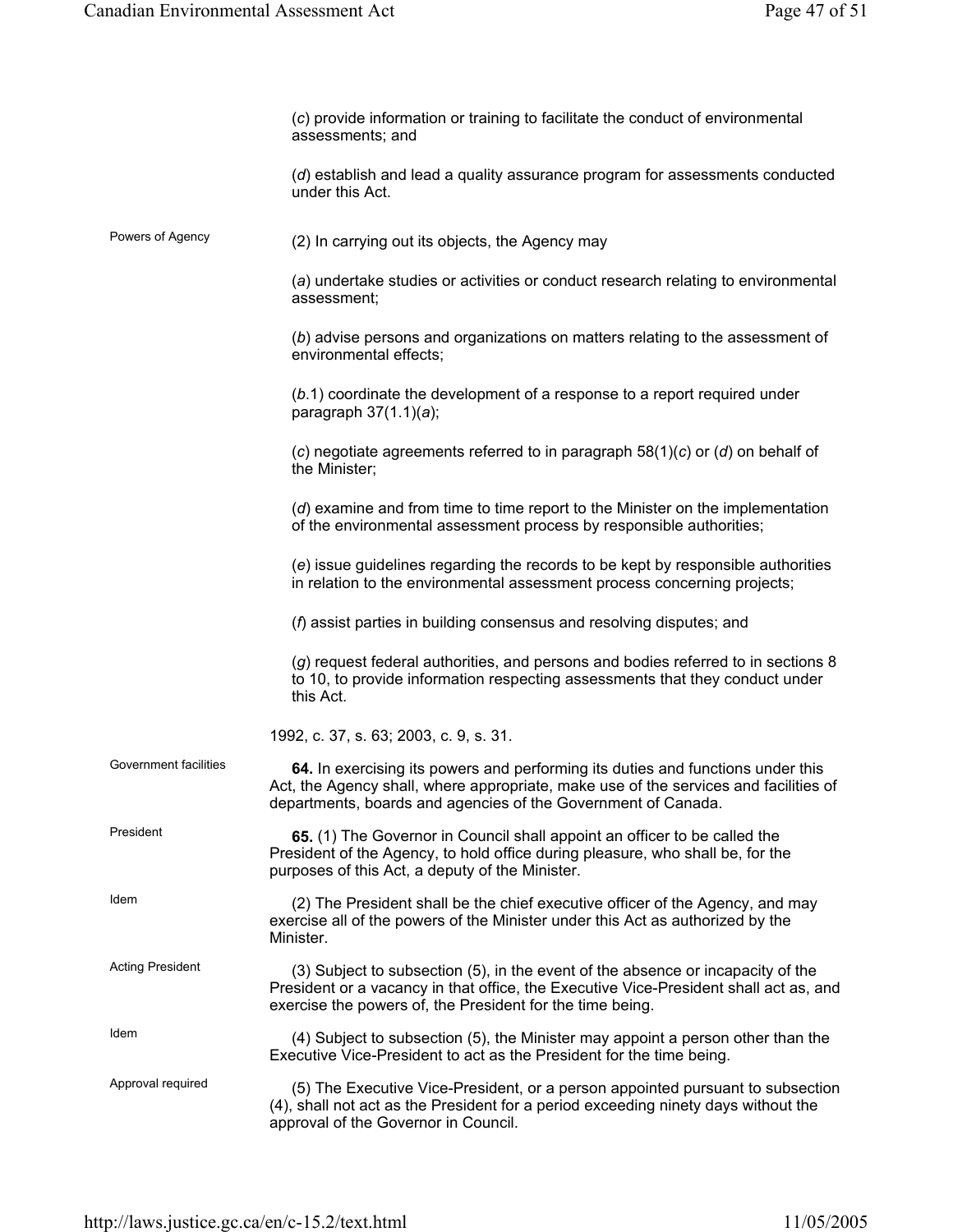| <b>Executive Vice-</b><br>President                              | 66. (1) The Governor in Council may appoint an officer, to be called the<br>Executive Vice-President of the Agency, to hold office during pleasure.                                                                                                                                                                                                                                                                                                                                        |
|------------------------------------------------------------------|--------------------------------------------------------------------------------------------------------------------------------------------------------------------------------------------------------------------------------------------------------------------------------------------------------------------------------------------------------------------------------------------------------------------------------------------------------------------------------------------|
| Powers, duties and<br>functions                                  | (2) The Executive Vice-President shall exercise such powers and perform such<br>duties and functions as the President may assign.                                                                                                                                                                                                                                                                                                                                                          |
| Remuneration                                                     | 67. The President and the Executive Vice-President shall be paid such<br>remuneration as the Governor in Council may fix.                                                                                                                                                                                                                                                                                                                                                                  |
| Appointment under<br>the Public Service<br><b>Employment Act</b> | 68. The officers and employees necessary to carry out the work of the Agency<br>shall be appointed in accordance with the Public Service Employment Act.                                                                                                                                                                                                                                                                                                                                   |
| Head office                                                      | 69. The head office of the Agency shall be in the National Capital Region<br>described in the schedule to the National Capital Act.                                                                                                                                                                                                                                                                                                                                                        |
| Contracts, etc.,<br>binding on Her<br>Majesty                    | 70. (1) Every contract, memorandum of understanding and arrangement<br>entered into by the Agency in its own name is binding on Her Majesty in right of<br>Canada to the same extent as it is binding on the Agency.                                                                                                                                                                                                                                                                       |
| Legal proceedings                                                | (2) Actions, suits or other legal proceedings in respect of any right or obligation<br>acquired or incurred by the Agency, whether in its own name or in the name of Her<br>Majesty in right of Canada, may be brought or taken by or against the Agency in<br>the name of the Agency in any court that would have jurisdiction if the Agency were<br>a corporation that is not an agent of Her Majesty.                                                                                   |
|                                                                  | <b>ANNUAL REPORT</b>                                                                                                                                                                                                                                                                                                                                                                                                                                                                       |
| Annual report to<br>Parliament                                   | 71. (1) The Minister shall report annually to Parliament, within four months after<br>the end of the fiscal year being reported, on the activities of the Agency and the<br>administration and implementation of this Act and regulations during that year.                                                                                                                                                                                                                                |
| Statistical summary to<br>be included                            | (2) The annual report to Parliament referred to in subsection (1) shall include a<br>statistical summary of all environmental assessments conducted or completed,<br>under the authority of this Act during the fiscal year being reported.                                                                                                                                                                                                                                                |
|                                                                  | <b>REVIEW</b>                                                                                                                                                                                                                                                                                                                                                                                                                                                                              |
| Review                                                           | 72. (1) Five years after the coming into force of this section, a comprehensive<br>review of the provisions and operation of this Act shall be undertaken by the<br>Minister.                                                                                                                                                                                                                                                                                                              |
| Report to Parliament                                             | (2) The Minister shall, within one year after a review is undertaken pursuant to<br>subsection (1) or within such further time as the House of Commons may<br>authorize, submit a report on the review to Parliament including a statement of any<br>changes the Minister recommends.                                                                                                                                                                                                      |
|                                                                  | 1992, c. 37, s. 72; 1993, c. 34, s. 41(F); 1994, c. 26, s. 24(F).                                                                                                                                                                                                                                                                                                                                                                                                                          |
|                                                                  | <b>TRANSITIONAL</b>                                                                                                                                                                                                                                                                                                                                                                                                                                                                        |
| Employment<br>continued                                          | 73. (1) Each person employed in the Federal Environmental Assessment<br>Review Office, or seconded to that Office from any portion of the public service of<br>Canada, on the day preceding the day on which section 61 comes into force is<br>deemed to have been appointed pursuant to section 68 or seconded, as the case<br>may be, to a position in the Agency of the same occupational nature and at the<br>same level as the position occupied by the person on that preceding day. |
| Probation                                                        | (2) Notwithstanding section 28 of the Public Service Employment Act, no                                                                                                                                                                                                                                                                                                                                                                                                                    |